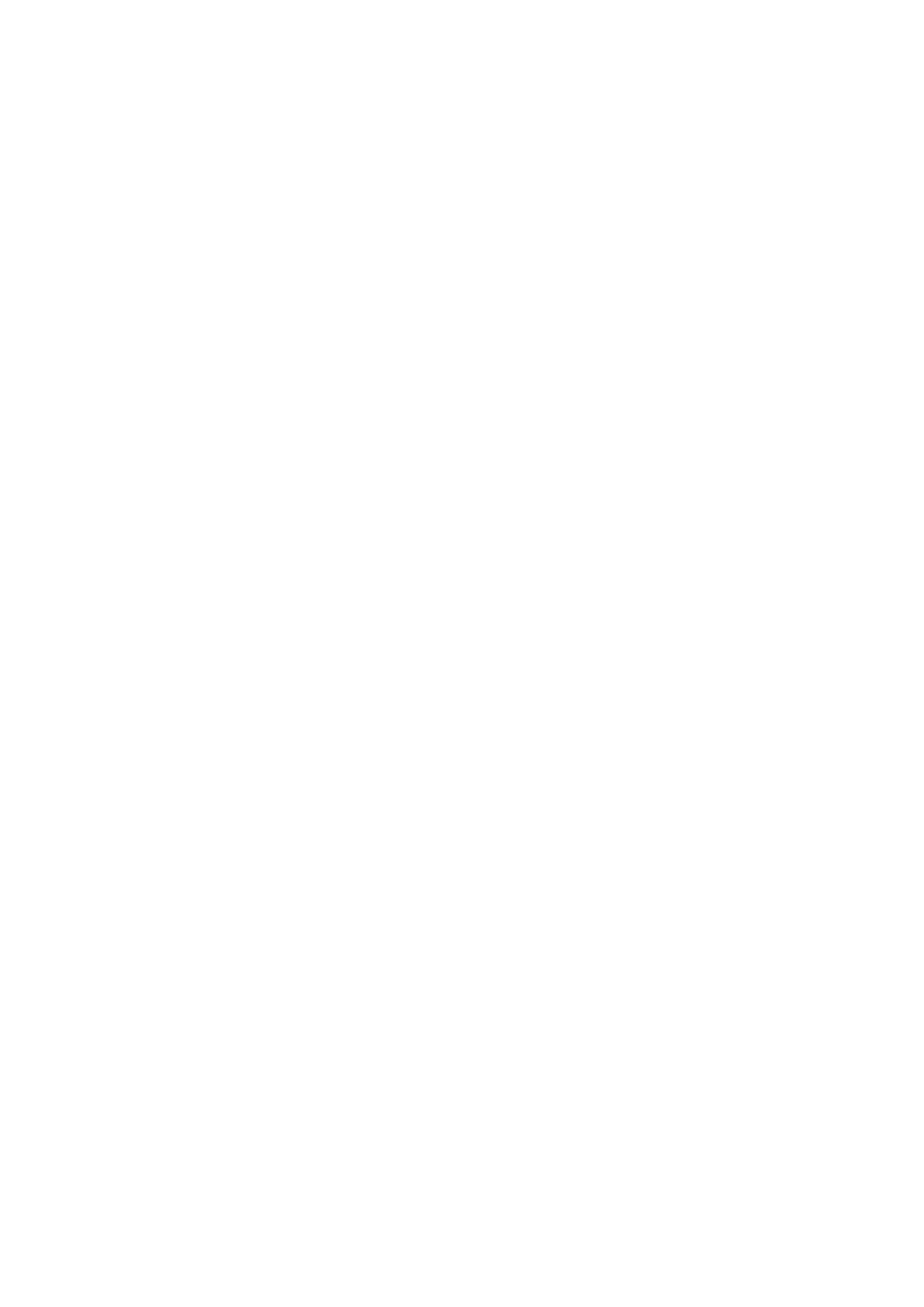# <span id="page-2-0"></span>**Executive Summary**

#### **Main findings**

- Compared to the reference scenario auctioning revenues increase for all countries in all action scenarios, even in the backloading scenario.
- If the EU continues with its current 20% emission reduction target until 2020, the revenue losses for European Member States will be in the range of  $\epsilon_{2012}$  62 billion (compared to revenues in the 25% domestic scenario) and  $\epsilon_{2012}$  **78** billion (compared to revenues in the 30% domestic scenario).
- Overall the impact of reduced auctioning quantities and higher climate targets on industrial competitiveness is very limited and will be compensated. The sectors concerned have enjoyed over allocation in the past. From 2013 onwards they will receive 100% free allocation (based on benchmarks). A compensation mechanism for higher electricity prices has also been established.
- The proposal by the Commission which includes the back-loading measure is a first step forward; however, the respective amount of allowances should be back-loaded for a period of a decade or more. It would be best to retire the back-loaded allowances at the earliest point in time. This first move should be complemented by the adoption of higher reduction targets since previous research has clearly shown that a stand-alone back-loading approach will not be sufficient to solve the surplus problem and restore a robust  $CO<sub>2</sub>$  price signal.
- Considering that the EU ETS Directive includes special provisions on redistribution designed to support Central and Eastern European countries, these Member States would benefit more (compared to other Member States) from an increase in auctioning revenues even without introducing additional redistribution mechanisms under the ETS.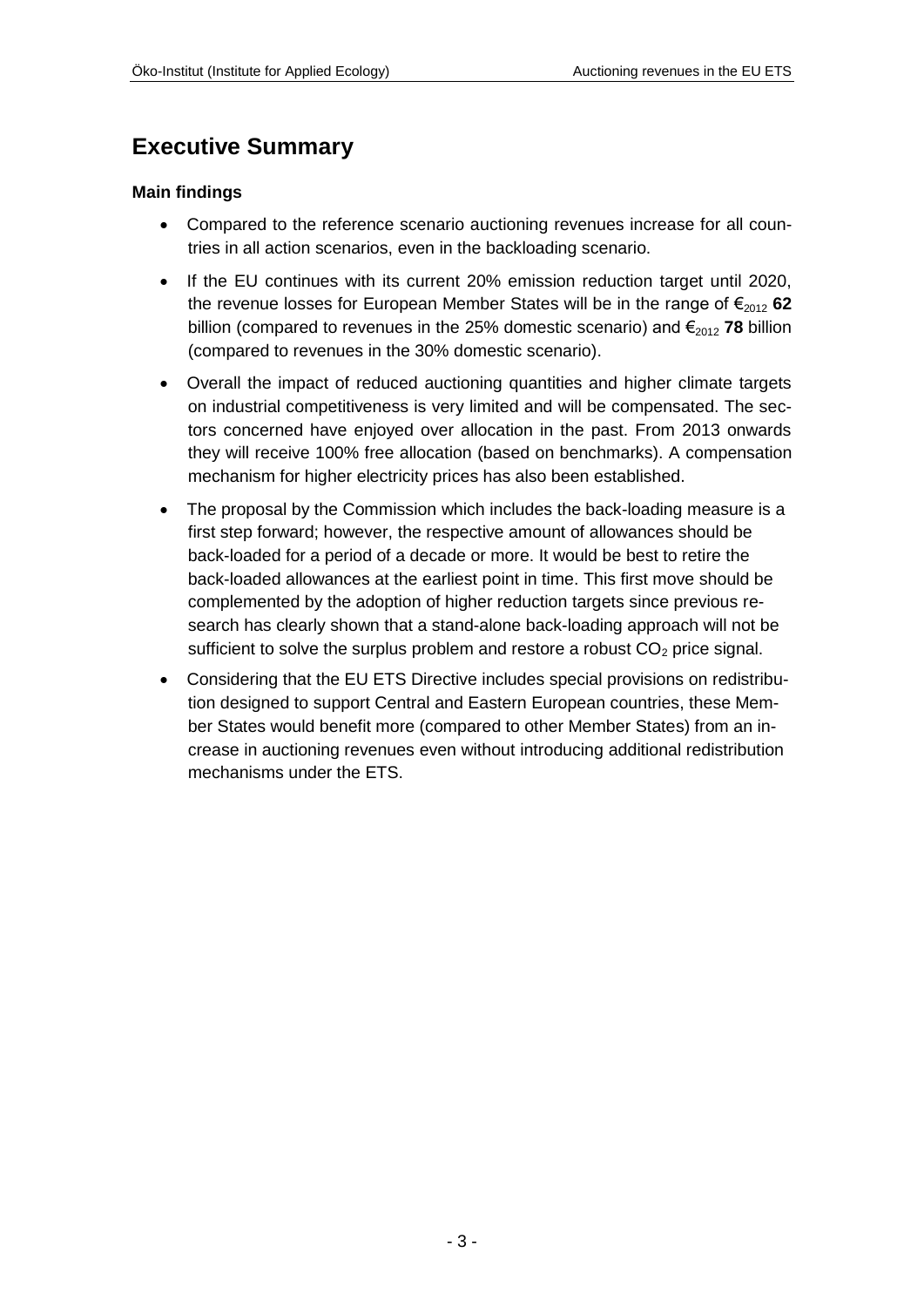### **Background**

The European Union Emissions Trading Scheme (EU ETS) is the largest emissions trading scheme in the world; the stationary sector covers 41% of European emissions and approx. 13,000 installations. Since the beginning of 2012 the EU ETS also covers emissions from air transport. The EU ETS is a central pillar of the EU's climate policy mix and has served as a pioneering model for the design of trading schemes in other parts of the world. The EU ETS was created to incentivise emission reductions and the deployment of installations with low  $CO<sub>2</sub>$  emissions by putting a price on emissions in a cost-effective manner. Currently the EU ETS faces serious challenges as the massive surplus of emission allowances on the market has reduced the price signal substantially.

Since 2011, CO<sub>2</sub> prices have dropped to  $\epsilon$  7 per ton of CO<sub>2</sub>, which is too low to trigger investment decisions for most emission abatement options or to incentivise innovation. The surplus results from huge entitlements for the use of external emission reduction credits from the Clean Development Mechanism and Joint Implementation and the long-term impacts of the economic crisis on European emissions.

Although this could be seen as a timely opportunity to address the problem and resolve the debate on tougher emission reduction targets for 2020, Europe is faced with the immediate challenge of revitalising the EU ETS and putting it back on track to perform as one of the major policy tools for meeting the challenge of climate change.

The European Commission tabled a draft proposal in July 2012 on a new auction time profile which included back-loading, i.e. the reductions of auctioned volumes in the first three years of the third trading period and their re-introduction later in the third trading period. This is motivated by the Commission's desire to "improve the orderly functioning of the market" (CEC 2012c). However, previous research has shown that a standalone back-loading approach will not be sufficient in the longer term to solve the surplus problem and restore a robust  $CO<sub>2</sub>$  price signal that could boost investments in lowcarbon technologies and production processes.

Beyond the implications of low carbon prices on investment, carbon lock-in, plant operation and innovation, the implications of low carbon prices on the revenues from allowance auctions are significant for the Member States. This is even more important when the key role of auctioning revenues for mobilising further investments in low-carbon technologies is considered. Since the share of auctions in total allocation will increase significantly from 2013 onwards, the cost of inaction must also reflect the impacts of low carbon prices on the auctioning revenues for the different Member States.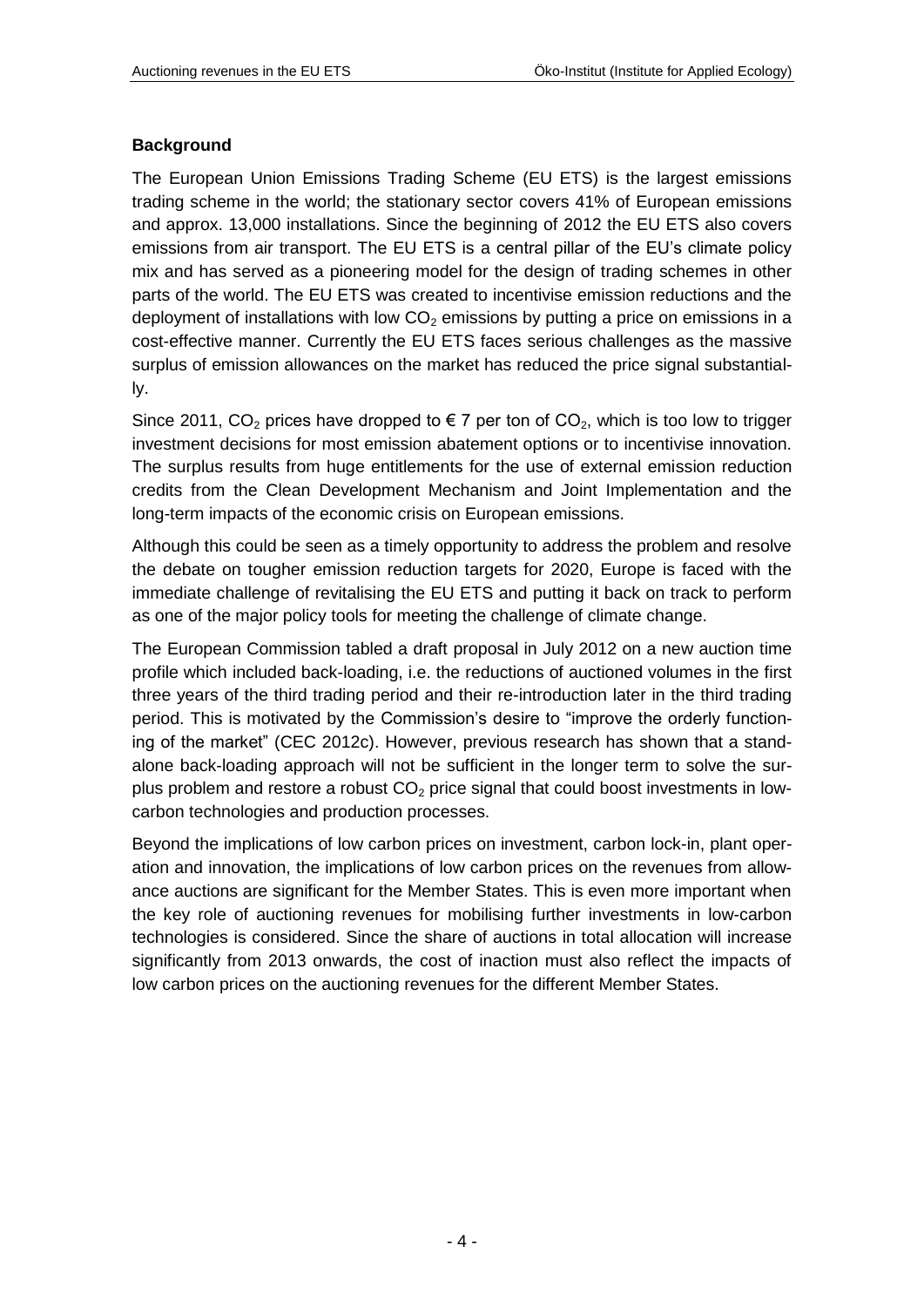The numerical analysis of the interactions between different options to bring scarcity and a robust carbon price back to the EU ETS on the one hand and the numerical analysis of revenues from allowance auctions on the other hand are based on a scenario assessment for different developments:

- In the reference scenario it is assumed that no action is taken;
- In the back-loading scenario the auctioning of 1.2 billion European Union Allowances (EUAs) is postponed by 5 years, until 2017;
- In the long-term set-aside scenario 1.4 billion EUAs are removed from the market for at least 10 years by reducing the auctioning quantities;
- The 25% scenario leads to domestic greenhouse gas emission reductions of 25% below 1990 levels by 2020 through a long-term set-aside and a higher linear reduction factor of 2.6%; and
- The 30% scenario results in domestic emission reductions of 30% below 1990 levels by 2020 through a long-term set-aside and a tightened linear reduction factor of 3.9%.

The aim of the study is to show how these scenarios impact the auctioning revenues for the different Member States and the extent to which they affect industrial sectors covered by the EU ETS Directive.

### **Auctioning revenues increase in all scenarios for all countries**

All analysed scenarios show that raising climate ambition would increase auctioning revenues for all countries (Table E1):

- Even in the back-loading scenario in which the  $CO<sub>2</sub>$  price reaches the same level in 2020 as in the reference scenario, auctioning revenues increase in all countries; overall these revenues increase by 8% compared to the reference scenario. This is due to the fact that the back-loaded amount of allowances in the back-loading scenario are reintroduced in the later years of the third trading period when the  $CO<sub>2</sub>$  price will be higher because the surplus will have significantly decreased. This should reassure Member States which still feel reluctant about the Commission's back-loading proposal.
- In the long-term set-aside scenario auctioning revenues increase by 14% compared to the reference scenario.
- Under the 25% domestic scenario auctioning revenues increase significantly: total revenues from 2013 to 2020 are  $\epsilon_{2012}$  148 billion, i.e.  $\epsilon_{2012}$  62 billion (or 73%) higher than in the reference scenario.
- In the scenario leading to domestic reductions of 30% below 1990 levels, auctioning revenues increase to  $\epsilon_{2012}$  163 billion from 2013 to 2020 (or 91%) above the reference scenario.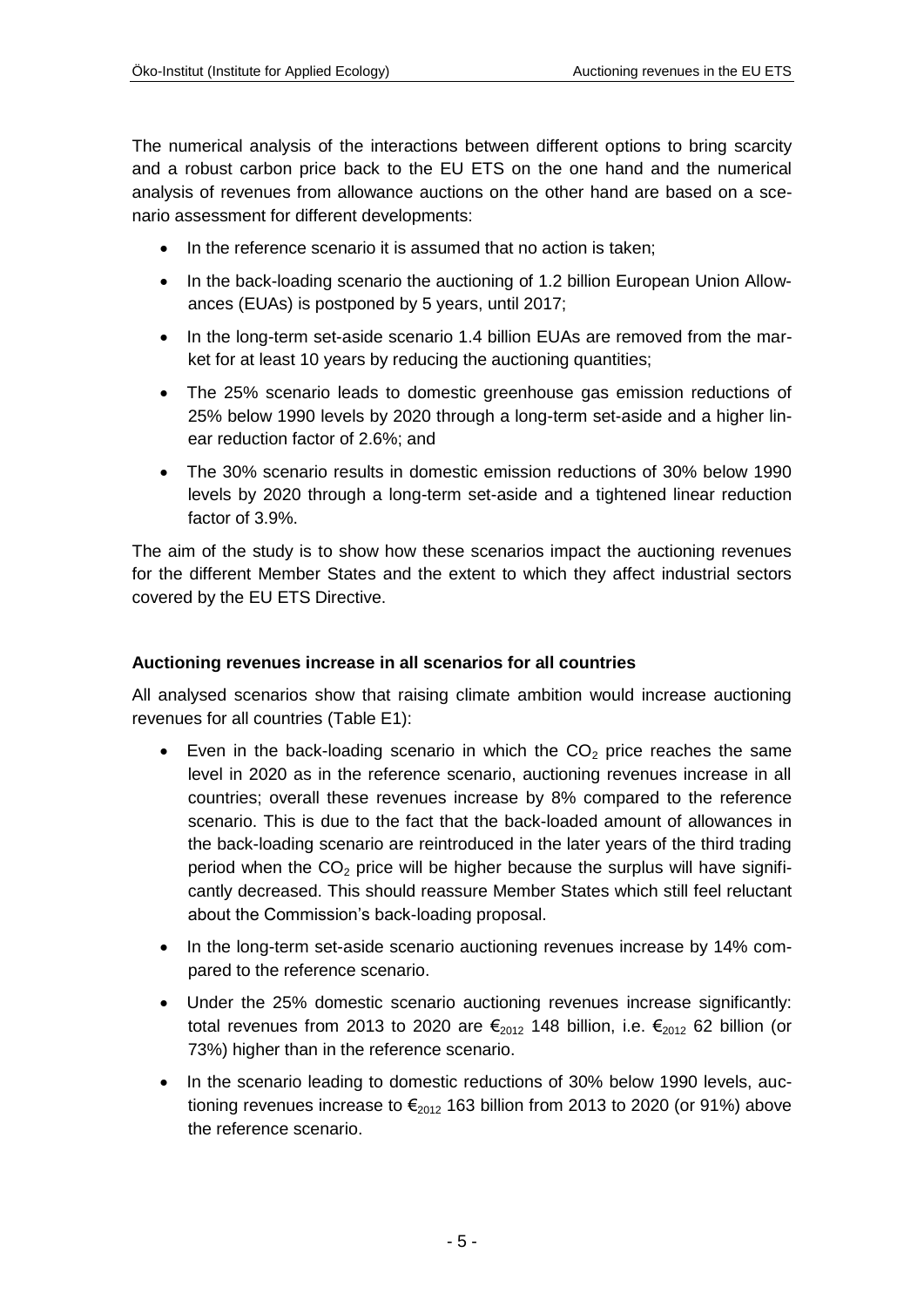|                       | Auctioning revenues |         |       |                             |                    |         | Increase in auctioning revenues |                             |      |  |  |
|-----------------------|---------------------|---------|-------|-----------------------------|--------------------|---------|---------------------------------|-----------------------------|------|--|--|
|                       | Ref-                | Back-   | Long- | 25 %                        | 30 %               | Back-   | Long-                           | 25 %                        | 30 % |  |  |
|                       | erence              | loading |       | term set- domestic domestic |                    | loading |                                 | term set- domestic domestic |      |  |  |
|                       |                     |         | aside |                             |                    |         | aside                           |                             |      |  |  |
|                       |                     |         |       |                             | billion $\epsilon$ |         |                                 |                             |      |  |  |
| Total                 | 85                  | 92      | 97    | 148                         | 163                | 6       | 12                              | 62                          | 78   |  |  |
| Austria               | 1.2                 | 1.3     | 1.4   | 2.2                         | 2.4                | 0.1     | 0.2                             | 0.9                         | 1.2  |  |  |
| <b>Belgium</b>        | 2.3                 | 2.4     | 2.6   | 4.0                         | 4.4                | 0.2     | 0.4                             | 1.7                         | 2.1  |  |  |
| <b>Bulgaria</b>       | 1.9                 | 2.1     | 2.1   | 3.2                         | 3.5                | 0.2     | 0.2                             | 1.3                         | 1.6  |  |  |
| Cyprus                | 0.1                 | 0.2     | 0.1   | 0.2                         | 0.2                | 0.0     | 0.0                             | 0.1                         | 0.1  |  |  |
| <b>Czech Republic</b> | 3.1                 | 3.4     | 3.4   | 5.1                         | 5.6                | 0.3     | 0.2                             | 2.0                         | 2.5  |  |  |
| <b>Denmark</b>        | 1.1                 | 1.2     | 1.3   | 2.0                         | 2.2                | 0.1     | 0.2                             | 0.9                         | 1.1  |  |  |
| Estonia               | 0.6                 | 0.7     | 0.6   | 1.0                         | 1.1                | 0.1     | 0.0                             | 0.4                         | 0.5  |  |  |
| <b>Finland</b>        | 1.5                 | 1.6     | 1.7   | 2.6                         | 2.9                | 0.1     | 0.2                             | 1.1                         | 1.4  |  |  |
| <b>France</b>         | 5.1                 | 5.5     | 6.0   | 9.1                         | 10.1               | 0.3     | 0.9                             | 3.9                         | 5.0  |  |  |
| Germany               | 17.8                | 19.1    | 20.7  | 31.3                        | 34.7               | 1.3     | 2.8                             | 13.4                        | 16.9 |  |  |
| Greece                | 3.1                 | 3.3     | 3.6   | 5.4                         | 6.0                | 0.2     | 0.5                             | 2.3                         | 2.9  |  |  |
| Hungary               | 1.0                 | 1.1     | 1.0   | 1.6                         | 1.7                | 0.1     | 0.1                             | 0.6                         | 0.8  |  |  |
| Ireland               | 0.9                 | 0.9     | 1.0   | 1.5                         | 1.7                | 0.1     | 0.1                             | 0.7                         | 0.8  |  |  |
| Italy                 | 8.6                 | 9.2     | 9.9   | 15.0                        | 16.7               | 0.6     | 1.4                             | 6.4                         | 8.1  |  |  |
| Latvia                | 0.2                 | 0.3     | 0.3   | 0.4                         | 0.5                | 0.0     | 0.0                             | 0.2                         | 0.2  |  |  |
| Liechtenstein         | 0.0                 | 0.0     | 0.0   | 0.0                         | 0.0                | 0.0     | 0.0                             | 0.0                         | 0.0  |  |  |
| Lithuania             | 0.4                 | 0.5     | 0.5   | 0.8                         | 0.9                | 0.0     | 0.1                             | 0.3                         | 0.4  |  |  |
| Luxembourg            | 0.1                 | 0.1     | 0.2   | 0.2                         | 0.3                | 0.0     | 0.0                             | 0.1                         | 0.1  |  |  |
| Malta                 | 0.1                 | 0.1     | 0.1   | 0.2                         | 0.2                | 0.0     | 0.0                             | 0.1                         | 0.1  |  |  |
| <b>Netherlands</b>    | 3.1                 | 3.3     | 3.6   | 5.5                         | 6.1                | 0.2     | 0.5                             | 2.4                         | 3.0  |  |  |
| Norway                | 0.5                 | 0.6     | 0.6   | 1.0                         | 1.1                | 0.0     | 0.1                             | 0.4                         | 0.5  |  |  |
| Poland                | 7.0                 | 7.8     | 7.2   | 10.9                        | 11.6               | 0.8     | 0.2                             | 3.9                         | 4.6  |  |  |
| Portugal              | 1.6                 | 1.7     | 1.8   | 2.8                         | 3.1                | 0.1     | 0.3                             | 1.2                         | 1.5  |  |  |
| Romania               | 3.7                 | 4.0     | 4.1   | 6.3                         | 6.9                | 0.3     | 0.4                             | 2.6                         | 3.2  |  |  |
| Slovakia              | 1.3                 | 1.4     | 1.5   | 2.3                         | 2.6                | 0.1     | 0.2                             | 1.0                         | 1.2  |  |  |
| Slovenia              | 0.4                 | 0.4     | 0.4   | 0.7                         | 0.7                | 0.0     | 0.1                             | 0.3                         | 0.4  |  |  |
| Spain                 | 7.8                 | 8.3     | 9.1   | 13.7                        | 15.2               | 0.5     | 1.3                             | 5.9                         | 7.4  |  |  |
| Sweden                | 0.8                 | 0.9     | 1.0   | 1.4                         | 1.6                | 0.1     | 0.1                             | 0.6                         | 0.8  |  |  |
| <b>United Kingdom</b> | 9.7                 | 10.4    | 11.4  | 17.2                        | 19.2               | 0.7     | 1.6                             | 7.5                         | 9.5  |  |  |

*Table E1 Auctioning revenues per Member State, 2013 - 2020*

*Source: Calculations by Öko-Institut*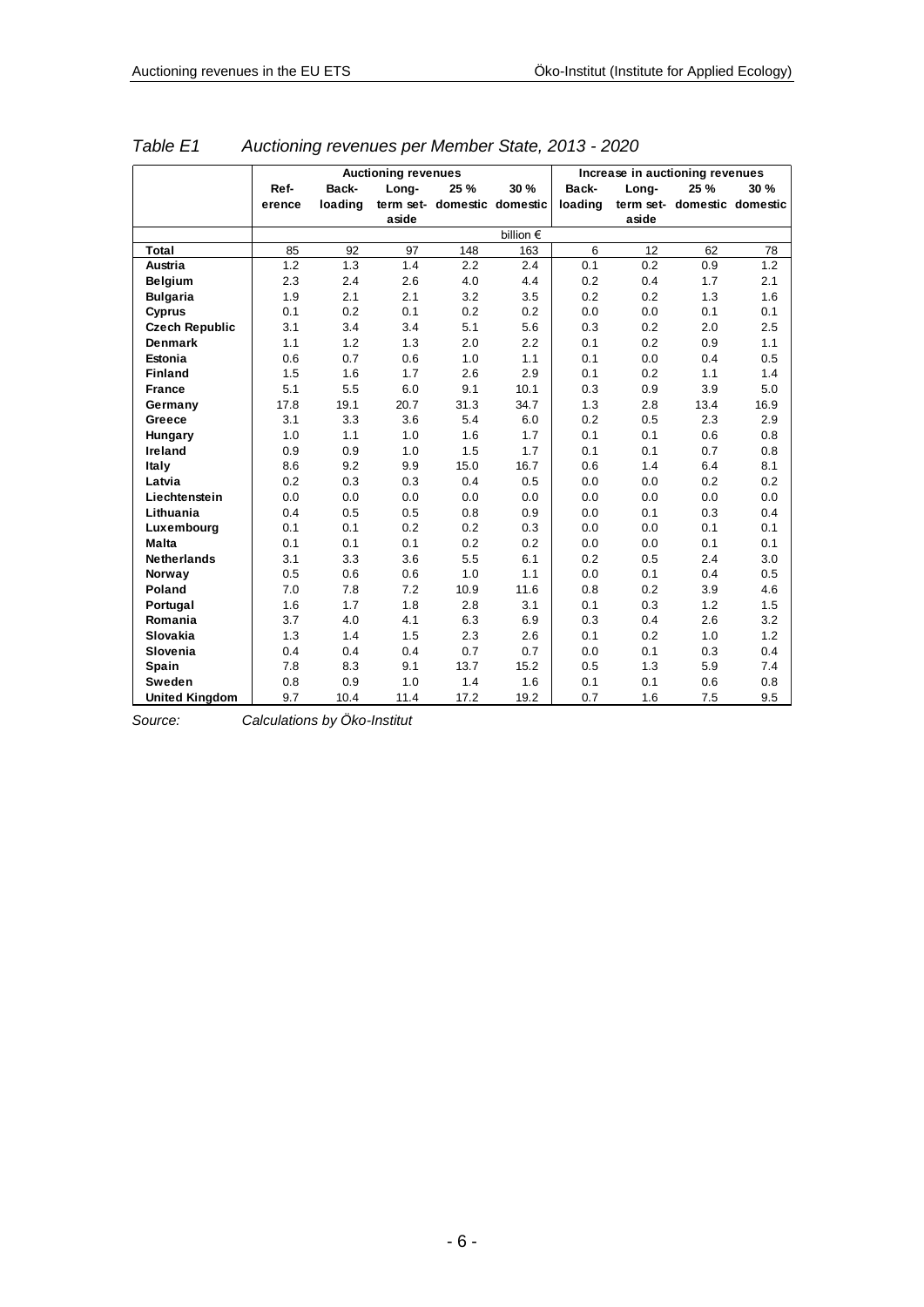### **Negligible impact on industry and appropriate compensation mechanisms in place**

A major concern since the introduction of the EU ETS has been the competitive situation of European industries compared to industrial installations in other parts of the world where climate policies might not be as stringent. To prevent carbon leakage the EU Commission carried out an assessment of the risk of carbon leakage in industrial sectors based on conservative assumptions (CEC 2011c); trade intensity was assessed as if no other countries were undertaking comparable efforts in climate policies and the analysis of induced carbon cost by the implementation of the directive was based on an EUA price of  $\epsilon$  30, which is more than four times the current price. Sectors deemed at risk of carbon leakage receive 100% free allocation (based on benchmarks); a compensation mechanism was established for higher electricity prices resulting from the tighter cap. Furthermore, industrial sectors were overallocated in the second trading period, which means that the banking provision provides them with a buffer of allowances that can be used in the third trading period. The back-loading proposal does not have an effect on this surplus. Thus the question arises: How will the scenarios affect industrial competitiveness?

In the back-loading scenario there is no change for industrial sectors compared to the reference scenario since their free allocation remains unchanged. The only difference in the long-term set-aside scenario is slightly higher EUA prices (about € 18 in 2020 compared to  $\epsilon$  14 in the reference scenario). As most industrial sectors are classified as being of risk of carbon leakage and receive 100% free allocation, the most efficient installations with production levels comparable to the base period are expected to receive almost all the EUAs needed to cover their emissions for free; in the case of lower production levels due to the current economic and financial crisis their free allocation is likely to exceed their emissions. When EUA prices increase, the value of free allocation grows accordingly. The same applies to remaining EUAs from the second trading period (2008-2012), which was largely characterised by over allocation especially to industrial sectors (Öko-Institut 2010).

In the 25% domestic reduction scenario the price development is expected to be comparable to the assumptions in the impact assessment of the EU ETS Directive and free allocation to industrial sectors will be only slightly lower than in the reference scenario (-3%). Even in the 30% domestic reduction scenario free allocation will be reduced by a moderate 8% only.

Overall the impact of reduced auctioning quantities and higher climate targets on industrial sectors is deemed to be small, and still significantly smaller than that accepted during the revision of the EU ETS Directive. Moreover, the stabilisation of  $CO<sub>2</sub>$  prices would enhance the planning security for industries, reduce the risk of stranded assets due to carbon lock-in and reward operators who carried out emission-saving measures based on  $CO<sub>2</sub>$  price levels at the start of the second trading period.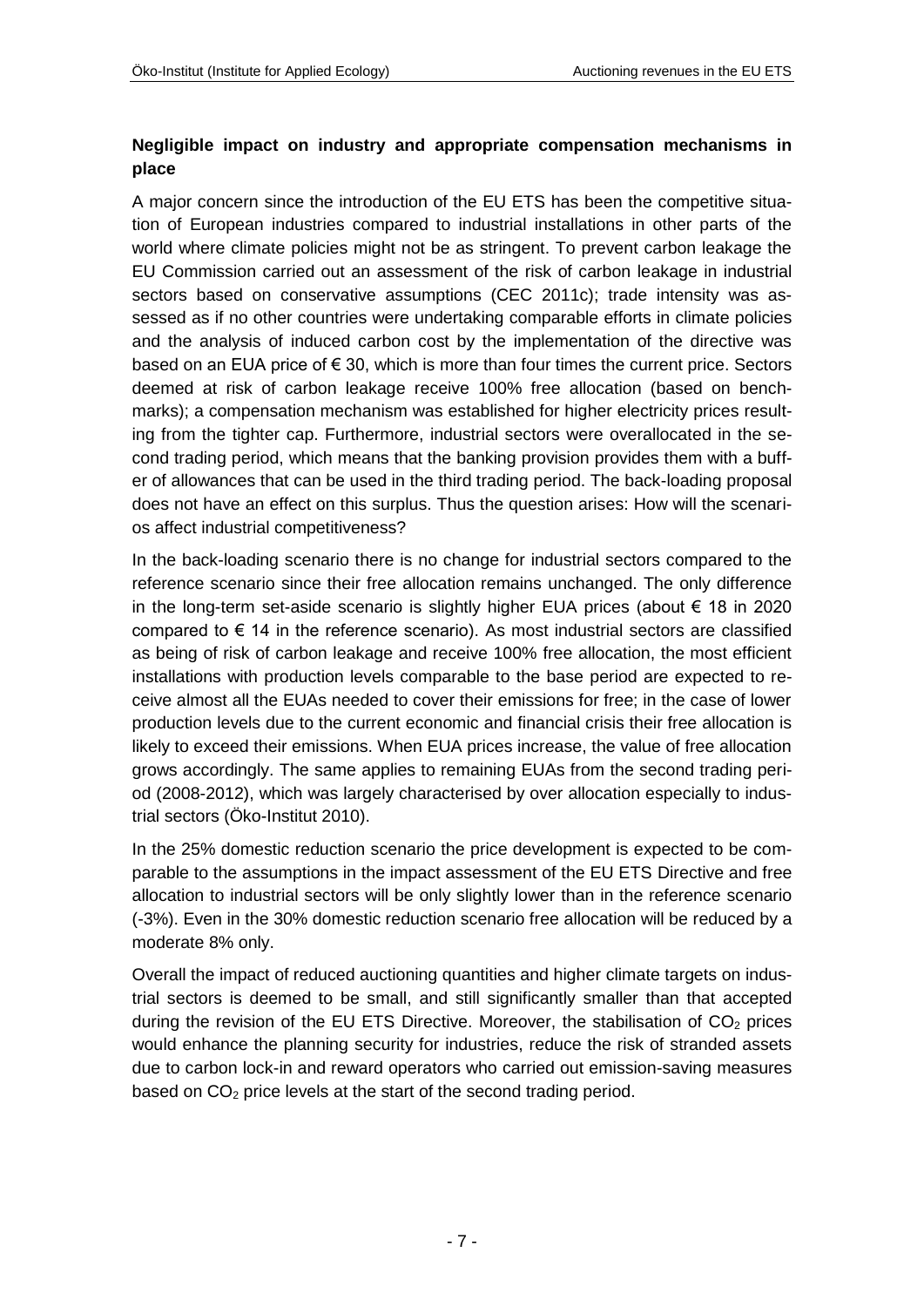#### **Redistribution effects under the four scenarios**

The EU ETS Directive sets the following rules on the distribution of the auctioning quantities:

- 88% of the auctioning quantities are distributed proportional to the share of verified emissions;
- 10% of the auctioning quantities are redistributed for the purpose of 'solidarity and growth' in order to reduce emissions and adapt to the effects of climate change. Latvia, Bulgaria, Romania, Lithuania, Estonia, Slovakia and Poland are benefiting the most from this provision.
- 2% of the auctioning quantities are redistributed for early action under the Kyoto Protocol. Romania, Poland and Bulgaria are benefiting the most from this provision.

With a higher  $CO<sub>2</sub>$  price the 10% and 2% provisions automatically create more redistribution, especially to the new Member States in Central and Eastern Europe. The study analyses two additional scenarios:

- A redistribution option based on the share in industrial emissions: Member States with a higher share in emissions from industrial sectors carry a higher share of the effort. This is beneficial to Central and Eastern European countries as well as countries like Germany.
- A redistribution option where "only higher income" countries carry the effort. This is also beneficial to Central and Eastern European countries.

Considering that the directive already includes special provisions on redistribution which were specifically designed to compensate for the weaker economic development of Central and Eastern European countries, the implementation of additional redistributive elements does not seem to be an appropriate approach. Overall it can be concluded that the introduction of more ambitious targets to the EU ETS has higher impacts on auctioning revenues than redistribution. Therefore, EU policy makers should invest time and energy in negotiating higher targets, rather than redistribution keys.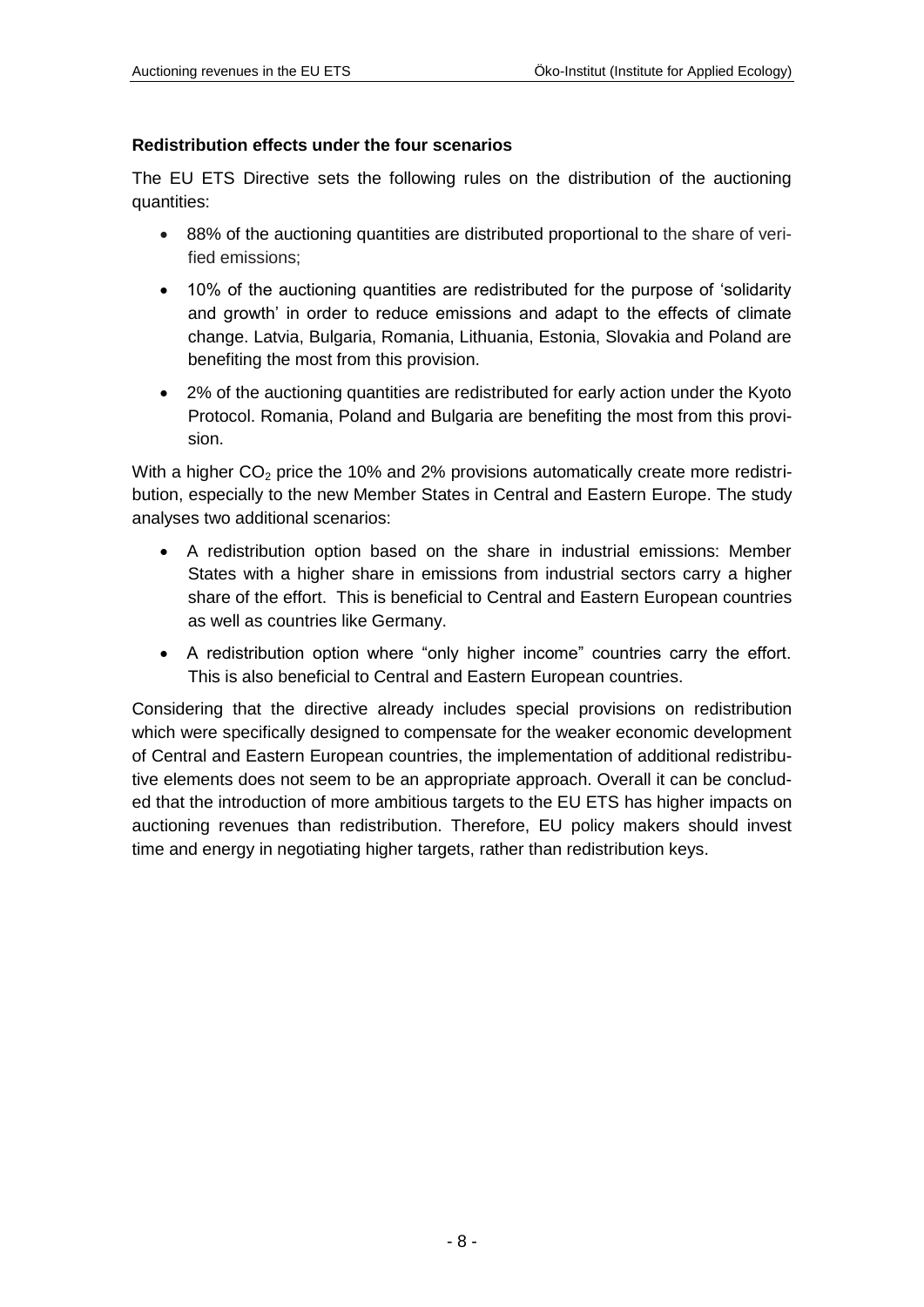# <span id="page-8-0"></span>**Deutsche Zusammenfassung**

#### **Kernergebnisse**

Insgesamt können aus den Analysen die folgenden Kernergebnisse festgehalten werden:

- Im Vergleich zum Referenzszenario nehmen die Versteigerungserlöse in allen vier Szenarien für alle Mitgliedsländer zu, auch im Szenario "Kurzfristige Herausnahme" (back-loading).
- Bliebe die EU beim derzeitigen Klimaschutzziel einer Reduzierung der Treibhausgasemissionen um 20% bis 2020, beliefen sich die Verluste der EU-Mitgliedsländer bei den Versteigerungserlösen auf **62 Mrd**. **€** (ggü. dem 25%- Ziel) bis **78 Mrd. €** (ggü. dem 30%-Ziel).
- Der Einfluss reduzierter Zertifikatsmengen und ambitionierter Klimaschutzziele auf die europäische Industrie ist bei einer Gesamtbetrachtung der Regelungen im EU ETS minimal. Ab 2013 werden die Industriesektoren 100% ihrer mit Benchmarks berechneten Zuteilungsmengen kostenlos erhalten. Für höhere Strompreise wurde in der Richtlinie ein Kompensationsmechanismus geschaffen.
- Der Kommissionsvorschlag zur "Kurzfristigen Herausnahme" der Zertifikate aus dem EU ETS (back-loading) ist ein sinnvoller erster Schritt. Jedoch sollten die zurückgehaltenen Zertifikate mindestens für eine Dekade aus dem Markt genommen werden. Am besten sollten die zurückgehaltenen Zertifikate so schnell wie möglich stillgelegt werden. Dieser erste Schritt muss darüber hinaus durch einen Übergang zu ambitionierteren Klimaschutzzielen ergänzt werden. Die "kurzfristige Herausnahme" als isolierte Lösung wird nicht ausreichen, um die Wiederherstellung eines robusten CO<sub>2</sub>-Preissignals und den Abbau des Überschusses an Zertifikaten im europäischen CO<sub>2</sub>-Markt zu gewährleisten.
- In Anbetracht der Tatsache, dass die bestehende Emissionshandelsrichtlinie bereits spezielle Vorschriften für eine Kompensation Länder Zentral- und Osteuropas enthält, profitieren diese Länder (im Vergleich zu anderen Ländern) von einem Anstieg der Auktionseinnahmen ohne die Einführung zusätzlicher Umverteilungsmechanismen.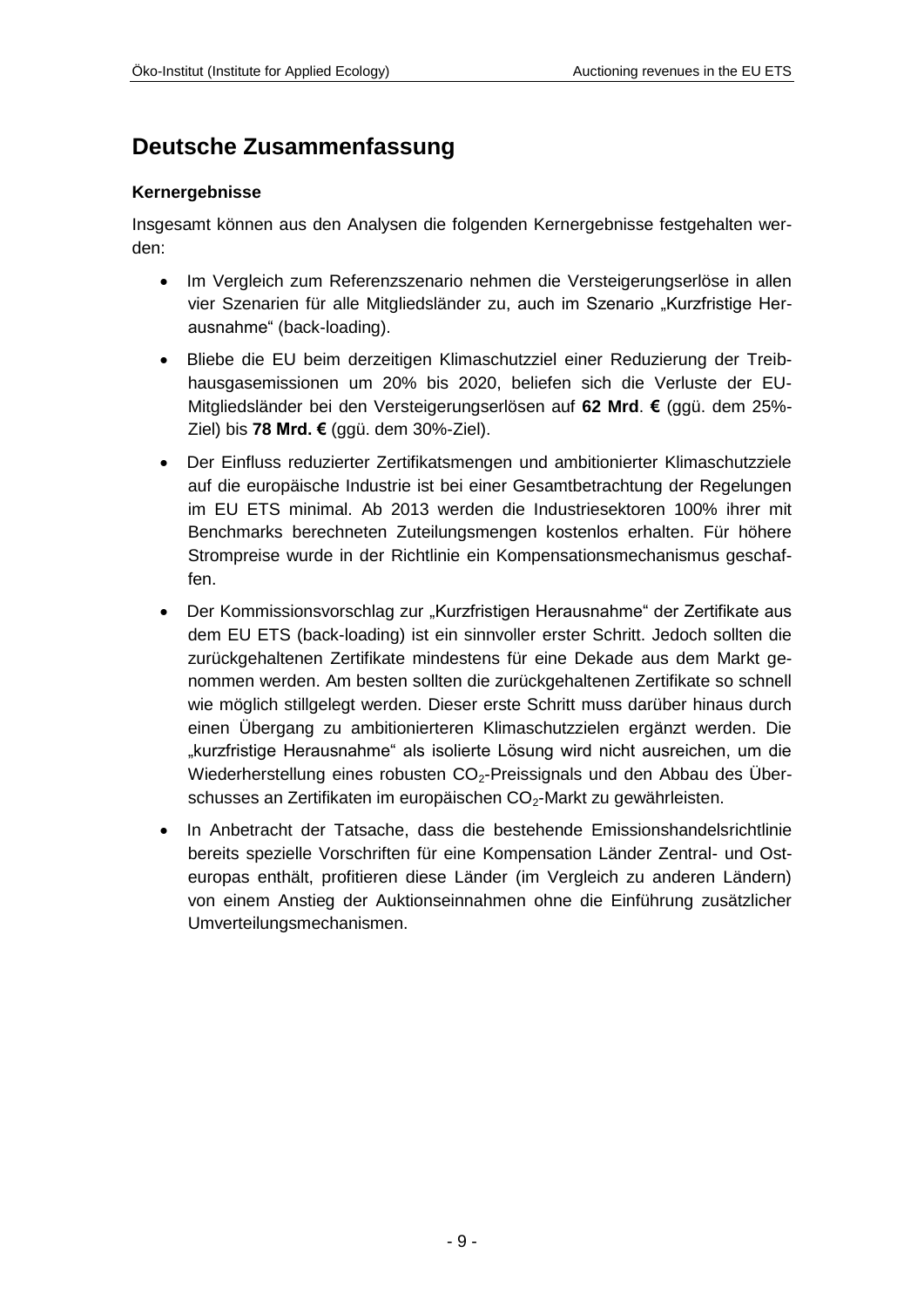#### **Hintergrund**

Das Europäische Emissionshandelssystem (EU ETS) ist das größte Emissionshandelssystem der Welt. Das System erfasst etwa 13.000 stationäre Anlagen, die einen Anteil von etwa 41% der gesamten Treibhausgasemissionen in der Europäischen Union repräsentieren. Seit Anfang 2012 ist auch der Luftverkehr in dieses Emissionshandelssystem einbezogen. Das Emissionshandelssystem der EU ist eine tragende Säule der EU-Klimapolitik und fungiert mittlerweile auch als Modell für ähnliche Systeme in der ganzen Welt. Durch die Bepreisung von Treibhausgasemissionen wurde erstmals ein Mechanismus geschaffen, der kosteneffiziente Anreize zur Emissionsreduktion setzt. Derzeit steht das Europäische Emissionshandelssystem jedoch vor großen Herausforderungen: ein massiver Überschuss im Zertifikatemarkt hat die Zertifikatspreise massiv gesenkt. Damit ist die Wirksamkeit des  $CO<sub>2</sub>$ -Preissignals deutlich reduziert worden. Seit 2011 ist der CO<sub>2</sub>-Preis auf ein Niveau von ca. 7 Euro je Tonne CO<sub>2</sub> gefallen und bietet nicht genügend Anreize für Investitionen und Innovation.

Der Überschuss am Zertifikatemarkt wird ausgelöst durch große Mengen an Emissionsrechten, die aus der Nutzung des sogenannten Clean Development Mechanism (CDM) und der Joint Implementation (JI) stammen – über diese Mechanismen dürfen außerhalb von Europa erbrachte Emissionsreduktionen im EU-Emissionshandelssystem angerechnet werden. Darüber hinaus sind im Zuge der Wirtschaftskrise die Emissionen innerhalb der EU deutlich gesunken, dies hat ebenfalls erheblich zum Überschuss an Emissionsberechtigungen beigetragen.

Ambitioniertere Ziele für die Reduktion der Treibhausgasemissionen könnten den Emissionshandel wieder zu einem wirksamen Instrument für den Klimaschutz machen. Die Europäische Kommission hat im Juli 2012 einen neuen Vorschlag vorgelegt, nach dem im Rahmen der Auktionsverordnung eine sogenannte "Kurzfristige Herausnahme" (back-loading) von Zertifikaten erfolgen soll. Der Vorschlag sieht vor, dass in den ersten drei Jahren der dritten Handelsperiode weniger Zertifikate als ursprünglich vorgesehen versteigert werden. Diese Zertifikate sollen zunächst zurückgehalten und dann später in der Handelsperiode wieder in den Markt gebracht werden. Damit würde laut Europäischer Kommission "die ordnungsgemäße Funktion des Zertifikatemarktes verbessert" (CEC 2012c). Demgegenüber stehen Analysen, die zeigen, dass eine solche "kurzfristige Herausnahme" als Insellösung langfristig nicht ausreichen wird, um den Überschuss zu reduzieren und ein wirksames Preissignal wiederherzustellen.

Jenseits der Auswirkungen des niedrigen CO<sub>2</sub>-Preises auf Investitionen, Lock-in-Effekte, Betriebsführung und Innovation sind die Verluste bei den Versteigerungserlösen für die Mitgliedsländer in der aktuellen Krise des EU ETS zu berücksichtigen. Das ist umso wichtiger, da die Erlöse für die Mobilisierung weiterer Investitionen in Klimaschutzmaßnahmen eine entscheidende Rolle spielen.

Der Anteil der versteigerten Emissionsberechtigungen wird ab 2013 deutlich ansteigen. Deshalb ergibt sich aus den Folgen eines niedrigen  $CO<sub>2</sub>$ -Preises für die Versteigerungserlöse der Mitgliedsländer eine besondere Brisanz.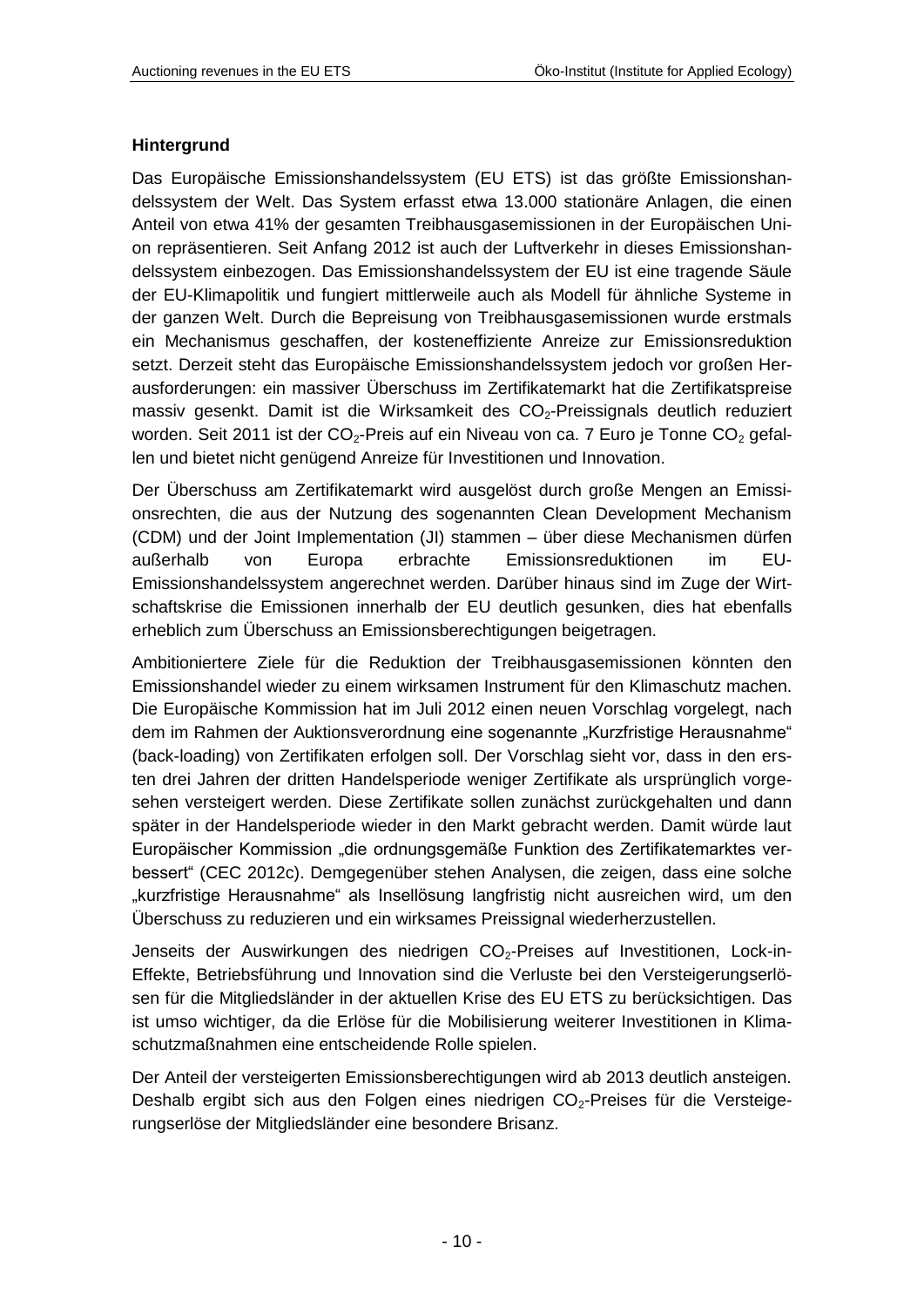Die vorliegende Studie analysiert das Zusammenspiel unterschiedlicher Optionen zur Wiederherstellung von Knappheit und robusten Preissignalen im Markt ebenso wie die Auswirkungen auf die Versteigerungserlöse der Mitgliedsstaaten. Folgende Szenarien werden den Analysen zugrunde gelegt:

- Im Referenzszenario wird angenommen, dass im Vergleich zum heutigen Rahmen des EU ETS keinerlei weitere Maßnahmen eingeleitet werden;
- Im Szenario "Kurzfristige Herausnahme" (back-loading scenario) wird die Versteigerung von 1,2 Milliarden (Mrd.) Zertifikaten um 5 Jahre auf die Jahre 2017- 2020 verschoben;
- Im Szenario "Langfristige Herausnahme" (long-term set-aside scenario) werden 1,4 Mrd. Zertifikate für mindestens 10 Jahre aus dem Markt genommen;
- Das 25%-Ziel-Szenario führt bis 2020 zu einer EU-internen Minderung der Treibhausgasemissionen um 25% gegenüber 1990. Für den Beitrag der vom EU ETS erfassten Anlagen wird dies durch eine langfristige Herausnahme der Zertifikate aus dem Markt und die Erhöhung des linearen Reduktionsfaktors für die jährliche Anpassung des Cap auf einen Wert von 2,6% erreicht.
- Das 30%-Ziel-Szenario führt bis 2020 zu einer EU-internen Minderung der Treibhausgasemissionen um 30% gegenüber 1990. Dies wird für den Bereich des EU ETS durch die Kombination einer langfristigen Herausnahme von Emissionsberechtigungen aus dem Markt und einem auf 3,9% erhöhten linearen Reduktionsfaktor erreicht.

Ziel der Studie ist es, den Einfluss dieser Szenarien auf die Versteigerungserlöse der Mitgliedsstaaten einerseits und die Auswirkungen auf die in den Emissionshandel einbezogenen Industriesektoren andererseits zu analysieren.

### **Versteigerungserlöse steigen in allen Szenarien für alle Mitgliedsstaaten**

Alle analysierten Szenarien zeigen, dass ambitioniertere Klimaschutzziele und entsprechend ambitioniertere Caps zu höheren Versteigerungserlösen für alle Mitgliedsstaaten führen (Tabelle Z1).

- Schon im Szenario "Kurzfristige Herausnahme" (back-loading), das für 2020 denselben CO<sub>2</sub>-Preis annimmt wie das Referenzszenario, steigen die Versteigerungserlöse um 8% gegenüber dem Referenzszenario. Dies ist darauf zurückzuführen, dass die zurückgehaltenen Zertifikate erst nach 2017 wieder in den Markt gebracht werden. Zu diesem Zeitpunkt wird der Überschuss stark abgebaut und in Folge der CO<sub>2</sub>-Preis höher sein. Dieses Ergebnis sollte auch denjenigen Mitgliedsstaaten zu denken geben, die diesem Vorschlag bislang skeptisch gegenüber stehen.
- Im Szenario "Langfristige Herausnahme" (long-term set-aside scenario) steigen die Versteigerungserlöse um 14% gegenüber dem Referenzszenario.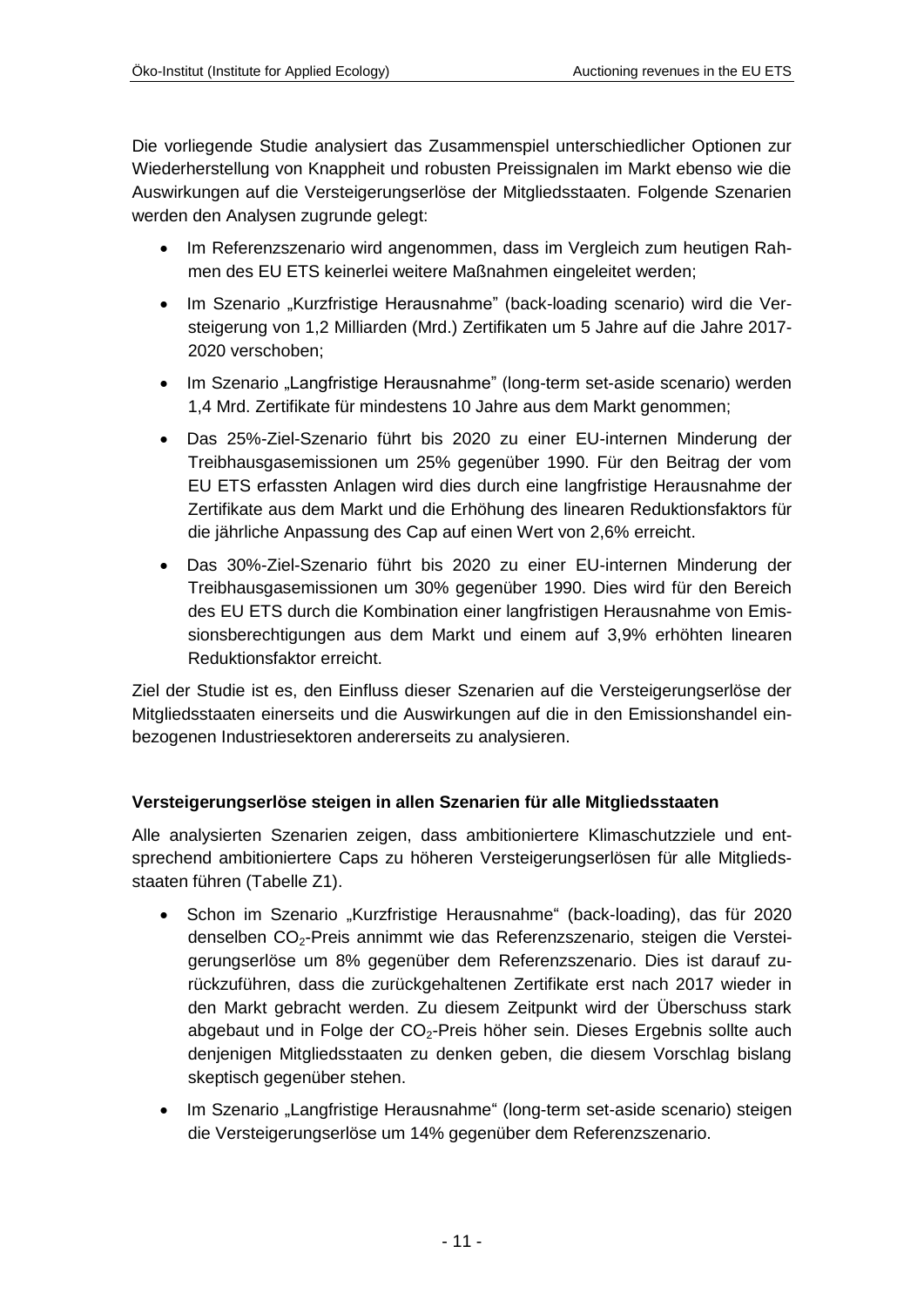- Im "25%-Ziel-Szenario" steigen die Erlöse signifikant: Der Gesamterlös von 2013 bis 2020 betragen 148 Mrd. €, also 62 Mrd. € (73%) mehr als im Referenzszenario.
- Im "30%-Ziel-Szenario" steigen die Erlöse auf 163 Mrd. €, also 78 Mrd. € (91%) mehr als im Referenzszenario.

|                       |          | Auktionseinnahmen |          | Anstieg der Auktionseinnahmen |            |          |          |          |                     |
|-----------------------|----------|-------------------|----------|-------------------------------|------------|----------|----------|----------|---------------------|
|                       | Referenz | Kurz-             | Lang-    | 25%Ziel                       | 30%Ziel    | Kurz-    | Lang-    | 25%-Ziel | 30%Ziel             |
|                       |          | fristige          | fristige | EU-intern EU-intern           |            | fristige | fristige |          | EU-intern EU-intern |
|                       |          | Heraus-           | Heraus-  |                               |            | Heraus-  | Heraus-  |          |                     |
|                       |          | nahme             | nahme    |                               |            | nahme    | nahme    |          |                     |
|                       |          |                   |          |                               | Mrd. $\in$ |          |          |          |                     |
| <b>Summe</b>          | 85       | 92                | 97       | 148                           | 163        | 6        | 12       | 62       | 78                  |
| Österreich            | 1,2      | 1,3               | 1,4      | 2,2                           | 2,4        | 0,1      | 0,2      | 0,9      | 1,2                 |
| Belgien               | 2,3      | 2,4               | 2,6      | 4,0                           | 4,4        | 0,2      | 0,4      | 1,7      | 2,1                 |
| <b>Bulgarien</b>      | 1,9      | 2,1               | 2,1      | 3,2                           | 3,5        | 0,2      | 0,2      | 1,3      | 1,6                 |
| Zypern                | 0,1      | 0,2               | 0, 1     | 0,2                           | 0,2        | 0,0      | 0,0      | 0, 1     | 0,1                 |
| <b>Tschechien</b>     | 3,1      | 3,4               | 3,4      | 5,1                           | 5,6        | 0,3      | 0,2      | 2,0      | 2,5                 |
| <b>Dänemark</b>       | 1,1      | 1,2               | 1,3      | 2,0                           | 2,2        | 0,1      | 0,2      | 0,9      | 1,1                 |
| <b>Estland</b>        | 0,6      | 0,7               | 0,6      | 1,0                           | 1,1        | 0,1      | 0,0      | 0,4      | 0,5                 |
| <b>Finnland</b>       | 1,5      | 1,6               | 1,7      | 2,6                           | 2,9        | 0,1      | 0,2      | 1,1      | 1,4                 |
| Frankreich            | 5,1      | 5,5               | 6,0      | 9,1                           | 10,1       | 0,3      | 0,9      | 3,9      | 5,0                 |
| Deutschland           | 17,8     | 19,1              | 20,7     | 31,3                          | 34,7       | 1,3      | 2,8      | 13,4     | 16,9                |
| Griechenland          | 3,1      | 3,3               | 3,6      | 5,4                           | 6,0        | 0,2      | 0,5      | 2,3      | 2,9                 |
| Ungarn                | 1,0      | 1,1               | 1,0      | 1,6                           | 1,7        | 0,1      | 0,1      | 0,6      | 0,8                 |
| <b>Irland</b>         | 0,9      | 0,9               | 1,0      | 1,5                           | 1,7        | 0,1      | 0,1      | 0,7      | 0,8                 |
| Italien               | 8,6      | 9,2               | 9,9      | 15,0                          | 16,7       | 0,6      | 1,4      | 6,4      | 8,1                 |
| Lettland              | 0,2      | 0,3               | 0,3      | 0,4                           | 0,5        | 0,0      | 0,0      | 0,2      | 0,2                 |
| Lichtenstein          | 0,0      | 0,0               | 0,0      | 0,0                           | 0,0        | 0,0      | 0,0      | 0,0      | 0,0                 |
| Litauen               | 0,4      | 0,5               | 0, 5     | 0,8                           | 0,9        | 0,0      | 0,1      | 0,3      | 0,4                 |
| Luxemburg             | 0,1      | 0,1               | 0,2      | 0,2                           | 0,3        | 0,0      | 0,0      | 0,1      | 0,1                 |
| Malta                 | 0,1      | 0,1               | 0, 1     | 0,2                           | 0,2        | 0,0      | 0,0      | 0, 1     | 0,1                 |
| Niederlande           | 3,1      | 3,3               | 3,6      | 5,5                           | 6,1        | 0,2      | 0,5      | 2,4      | 3,0                 |
| Norwegen              | 0,5      | 0,6               | 0,6      | 1,0                           | 1,1        | 0,0      | 0,1      | 0,4      | 0,5                 |
| Polen                 | 7,0      | 7,8               | 7,2      | 10,9                          | 11,6       | 0,8      | 0,2      | 3,9      | 4,6                 |
| Portugal              | 1,6      | 1,7               | 1,8      | 2,8                           | 3,1        | 0,1      | 0,3      | 1,2      | 1,5                 |
| Rumänien              | 3,7      | 4,0               | 4,1      | 6,3                           | 6,9        | 0,3      | 0,4      | 2,6      | 3,2                 |
| Slovakei              | 1,3      | 1,4               | 1,5      | 2,3                           | 2,6        | 0,1      | 0,2      | 1,0      | 1,2                 |
| <b>Slovenien</b>      | 0,4      | 0,4               | 0,4      | 0,7                           | 0,7        | 0,0      | 0,1      | 0,3      | 0,4                 |
| <b>Spanien</b>        | 7,8      | 8,3               | 9,1      | 13,7                          | 15,2       | 0,5      | 1,3      | 5,9      | 7,4                 |
| <b>Schweden</b>       | 0,8      | 0,9               | 1,0      | 1,4                           | 1,6        | 0,1      | 0,1      | 0,6      | 0,8                 |
| <b>Großbritannien</b> | 9,7      | 10,4              | 11,4     | 17,2                          | 19,2       | 0,7      | 1,6      | 7,5      | 9,5                 |

| Tabelle Z1 | Versteigerungserlöse der EU-Mitgliedstaaten, 2013 - 2020 |
|------------|----------------------------------------------------------|
|            |                                                          |
|            |                                                          |

*Quelle: Berechnungen Öko-Institut*

#### **Vernachlässigbare Auswirkungen auf die Industrie**

Eines der großen Bedenken bei der Einführung des Europäischen Emissionshandels (EU ETS) war die Wettbewerbsfähigkeit der europäischen Industrie im Vergleich zu den Industrieanlagen in anderen Teilen der Welt, in denen die Klimapolitik möglicherweise nicht von so hoher Bedeutung ist. Um der durch den CO<sub>2</sub>-Preis möglicherweise induzierte Produktionsverlagerung ("Carbon Leakage") vorzubeugen, hat die Europäische Kommission auf der Basis von konservativen Annahmen eine Bewertung des Carbon Leakage-Risikos für die verschiedenen Sektoren der Industrie vorgenommen und die Ergebnisse dieser Bewertung in einem entsprechenden Rechtsdokument dokumentiert. Die Bewertung des Carbon Leakage-Risikos stellt auf die Handelsintensität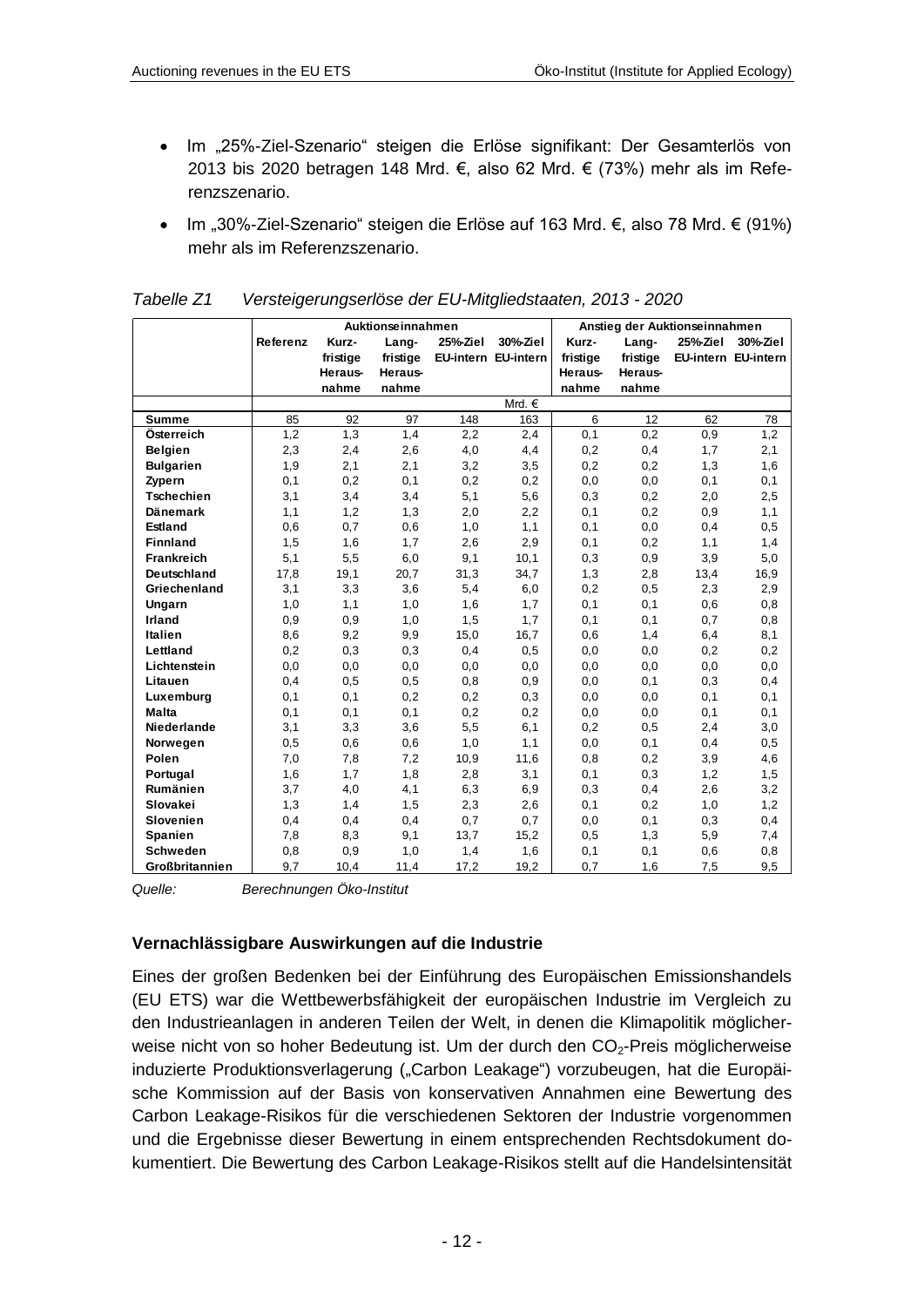der jeweiligen Branchen ab ohne zu berücksichtigen, dass andere Länder ebenfalls vergleichbare Klimaschutzmaßnahmen implementiert haben. Bei der Berechnung der durch den CO2-Preis entstehenden zusätzlichen Kosten wurden Zertifikatspreise von 30 € / EUA unterstellt. Dieser Preis ist viermal höher als der aktuelle CO<sub>2</sub>-Preis. Sektoren mit Carbon Leakage-Risiko erhalten eine 100% kostenlose Zuteilung von Emissionsberechtigungen auf Grundlage der für das EU ETS entwickelten Benchmarks. Darüber hinaus wurde ein Kompensationsmechanismus eingeführt, mit dem energieintensive Industrien für den durch den CO<sub>2</sub>-Preis verursachten Strompreisanstieg kompensiert werden können. Dies gilt naturgemäß auch für die Situation eines höheren  $CO<sub>2</sub>$ -Preises, der als Folge der Stabilisierungsmaßnahmen für das EU ETS zu erwarten ist.

Darüber hinaus hat sich in der zweiten Handelsperiode des EU ETS eine Überallokation für viele Industrieunternehmen ergeben. Die Übertragung von Emissionsrechten, das sogenannte "Banking", ermöglicht es den Unternehmen, diesen Puffer von Zertifikaten auch in der dritten Handelsperiode zu nutzen.

Für die unterschiedlichen Szenarien ergibt sich für die Industrie die folgende Situation:

- In dem Szenario "Kurzfristige Herausnahme" (back-loading) wird es für den Industriesektor nur sehr geringe Unterschiede im Vergleich zum Referenzszenario geben, da die kostenlose Zuteilung unverändert bleibt und die Strompreis-Kompensationen dynamisch auf die CO<sub>2</sub>-Preise reagiert.
- Im Szenario "Langfristige Herausnahme" (long-term set-aside) sind die Zertifikatspreise etwas höher (ca. 18 € in 2020) als im Referenzszenario (ca. 14 € in 2020).
- Da die meisten industriellen Sektoren als "Carbon Leakage"-Sektoren eingestuft werden, erhalten sie die Benchmarking-Zuteilung vollständig kostenlos zugeteilt. Bei effizienten Anlagen mit einem Produktionsniveau vergleichbar zur Basisperiode kann so erwartet werden, dass sie nahezu ausreichend kostenlose Zertifikate erhalten, um ihre Emissionen damit abzudecken. In dem Fall, dass sich infolge der Finanzkrise ein geringeres Produktionsniveau eingestellt hat, ist es sehr wahrscheinlich, dass die kostenlos zugeteilten Emissionsrechte die tatsächlichen Emissionen erreichen oder übersteigen. Banking aus der zweiten Handelsperiode wird diese Situation weiter entspannen.

Wenn die Zertifikatspreise steigen, wächst dementsprechend auch der Wert der kostenlos zugeteilten Zertifikate. Das Gleiche gilt für die verbleibenden Zertifikate der zweiten Handelsperiode (2008-2012), die von einer sehr weitgehenden Überallokation insbesondere für den Industriesektor geprägt war (Öko-Institut 2010).

Im "25%-Ziel-Szenario" wird erwartet, dass die CO<sub>2</sub>-Preisentwicklung mit den Annahmen für das Impact Assessment der Emissionshandelsrichtlinie vergleichbar ist. Die kostenlose Zuteilung für die Industrie ist nur 3% niedriger als im Referenzszenario. Im "30%-Ziel-Szenario" ist die kostenlose Zuteilung 8% moderat niedriger als im Referenzszenario.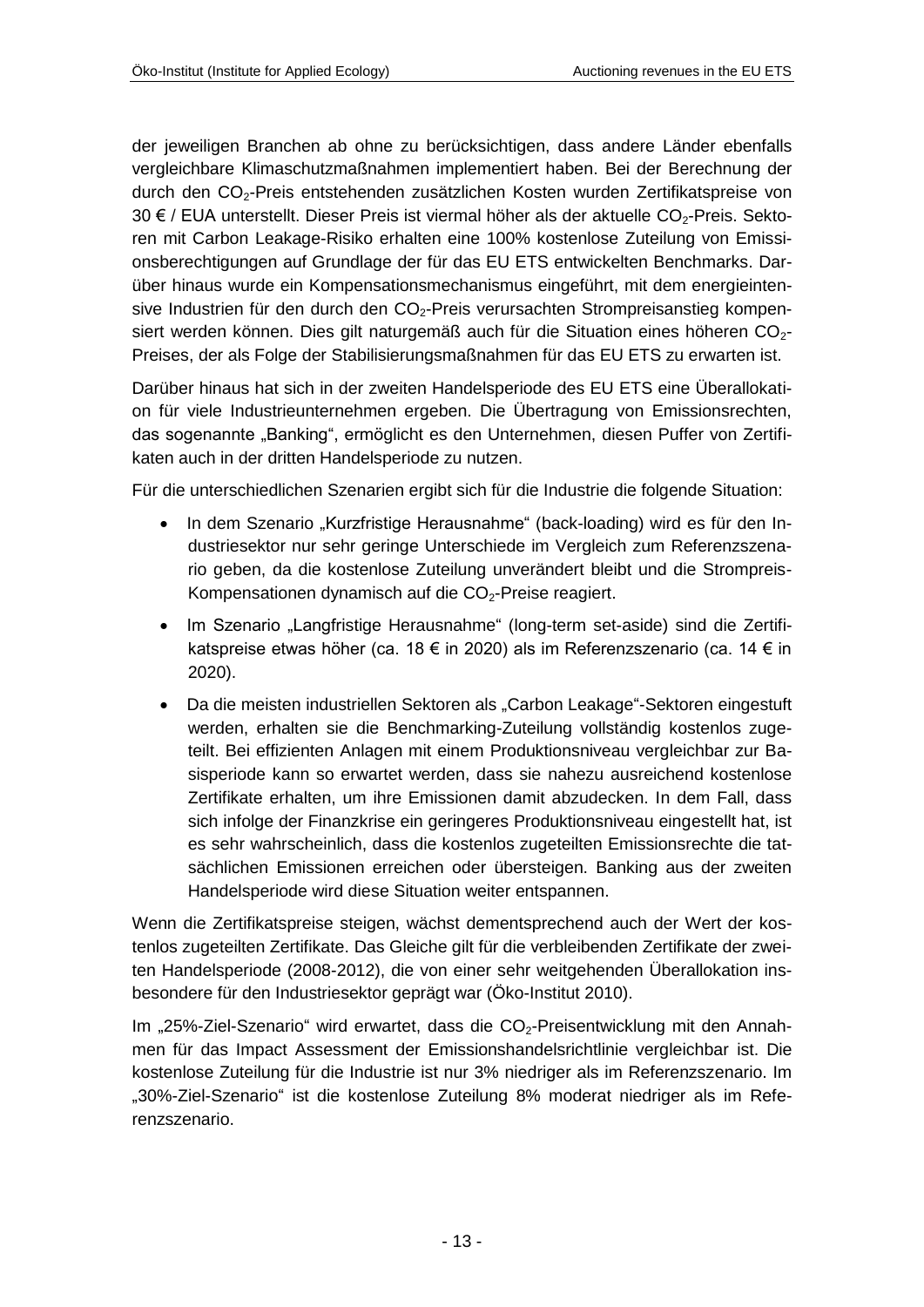Im Großen und Ganzen sind die Auswirkungen der reduzierten Versteigerungsmenge und eines höheren Klimaziels auf den Industriesektor als sehr gering einzuordnen. Die Auswirkungen sind geringer als bei der Überarbeitung der Emissionshandelsrichtlinie erwartet wurde.

Nachdrücklich muss darauf hingewiesen werden, dass die Stabilisierung der CO<sub>2</sub>-Preise die Planungssicherheit der Industrie erhöht, das Risiko für Fehlinvestitionen reduziert und die Betreiber honorieren wird, die aufgrund des CO<sub>2</sub>-Preisniveaus am Anfang der zweiten Handelsperiode in emissionsmindernde Maßnahmen investiert haben.

#### **Umverteilungswirkungen in den vier Szenarien**

Mit der Emissionshandelsrichtlinie sind die folgenden Regelungen hinsichtlich der Verteilung der Versteigerungserlöse festgelegt worden:

- 88% der Versteigerungsmenge werden proportional zum Anteil der verifizierten Emissionen verteilt;
- 10% der Versteigerungsmenge werden im Rahmen eines "Solidaritäts- und Wachstums-Mechanismus" umverteilt. Ziel dieser Umverteilung ist es, zusätzliche Mittel für Emissionsreduktionen und Anpassungsmaßnahmen an die Auswirkungen des Klimawandels in Ländern mit niedrigerer Wirtschaftskraft bereitzustellen. Die Länder Lettland, Estland, Slowakei und Polen profitieren am meisten von dieser Maßnahme.
- 2% der Versteigerungsmenge werden an Länder umverteilt, die ihre Kyoto-Ziele um mehr als 20% übererfüllen. Rumänien, Polen und Bulgarien profitieren von dieser Maßnahme am stärksten.

Mit einem höheren CO<sub>2</sub>-Preis und ohne Änderung des Umverteilungsmechanismus erzeugen die oben beschriebenen Maßnahmen automatisch höhere Umverteilungserlöse, insbesondere zugunsten der neuen Mitgliedstaaten in Zentral- und Osteuropa. In einem weiteren Analysegang werden zusätzlich noch zwei weitere Optionen untersucht:

- Eine Umverteilungs-Option, die den Anteil der industriellen Emissionen berücksichtigt: Mitgliedsstaaten mit einem höheren Emissionsanteil im Industriesektor (und einem entsprechend höheren Anteil kostenloser Zuteilung von Emissionsberechtigungen) übernähmen den größten Teil der Belastung. Dies ist besonders vorteilhaft sowohl für die osteuropäischen Länder als auch für Länder mit einem hohen Anteil von Emissionen aus der Stromerzeugung, wie z.B. Deutschland.
- Eine Umverteilungs-Option, in der nur die Länder "mit höheren Einkommen" die zusätzliche Belastung der ausfallenden Auktionierungsmengen zu tragen haben. Dies ist selbstverständlich vorteilhaft für die Länder Zentral- und Osteuropas.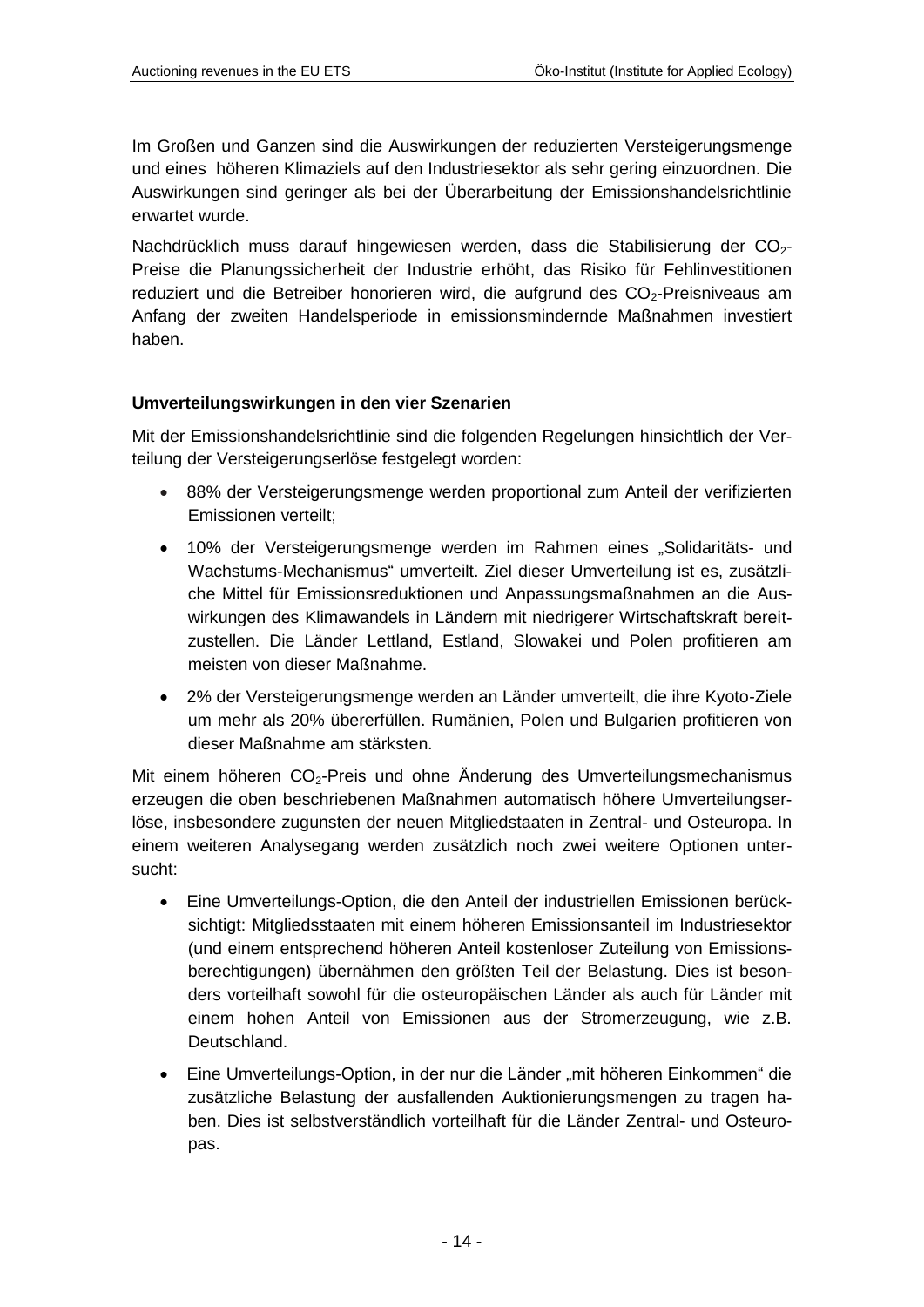In Anbetracht der Tatsache, dass die bestehende Emissionshandelsrichtlinie bereits spezielle Vorschriften für eine Kompensation für die schwächer entwickelten Länder Zentral- und Osteuropas enthält, scheint die Einführung von zusätzlichen Umverteilungsmaßnahmen kein sinnvoller Ansatz. Insgesamt muss aber festgehalten werden, dass ambitioniertere Klimaschutzziele deutlich größere Effekte auf die Versteigerungserlöse zeigen als die Umverteilungsmechanismen. Deshalb sollten Entscheidungsträger in der Politik ihre Zeit und Energie in die Aushandlung anspruchsvollerer Klimaschutzziele investieren und nicht in die Diskussion von Umverteilungsmechanismen.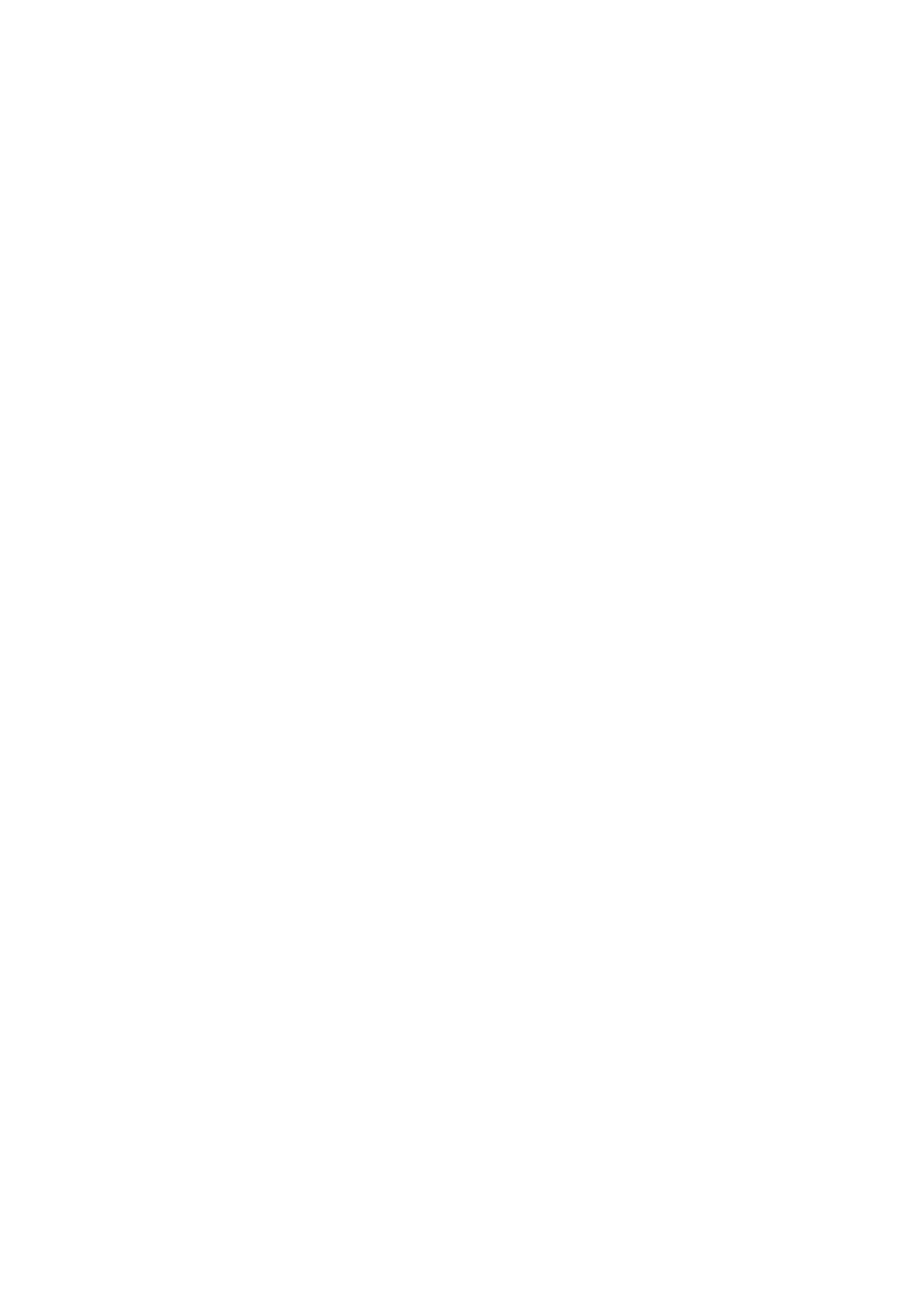## **Contents**

| $\blacktriangleleft$ |     |  |
|----------------------|-----|--|
| $\mathbf{2}$         |     |  |
|                      | 2.1 |  |
|                      | 2.2 |  |
|                      | 2.3 |  |
| 3                    |     |  |
| 4                    |     |  |
| 5                    |     |  |
| 6                    |     |  |
| $\overline{7}$       |     |  |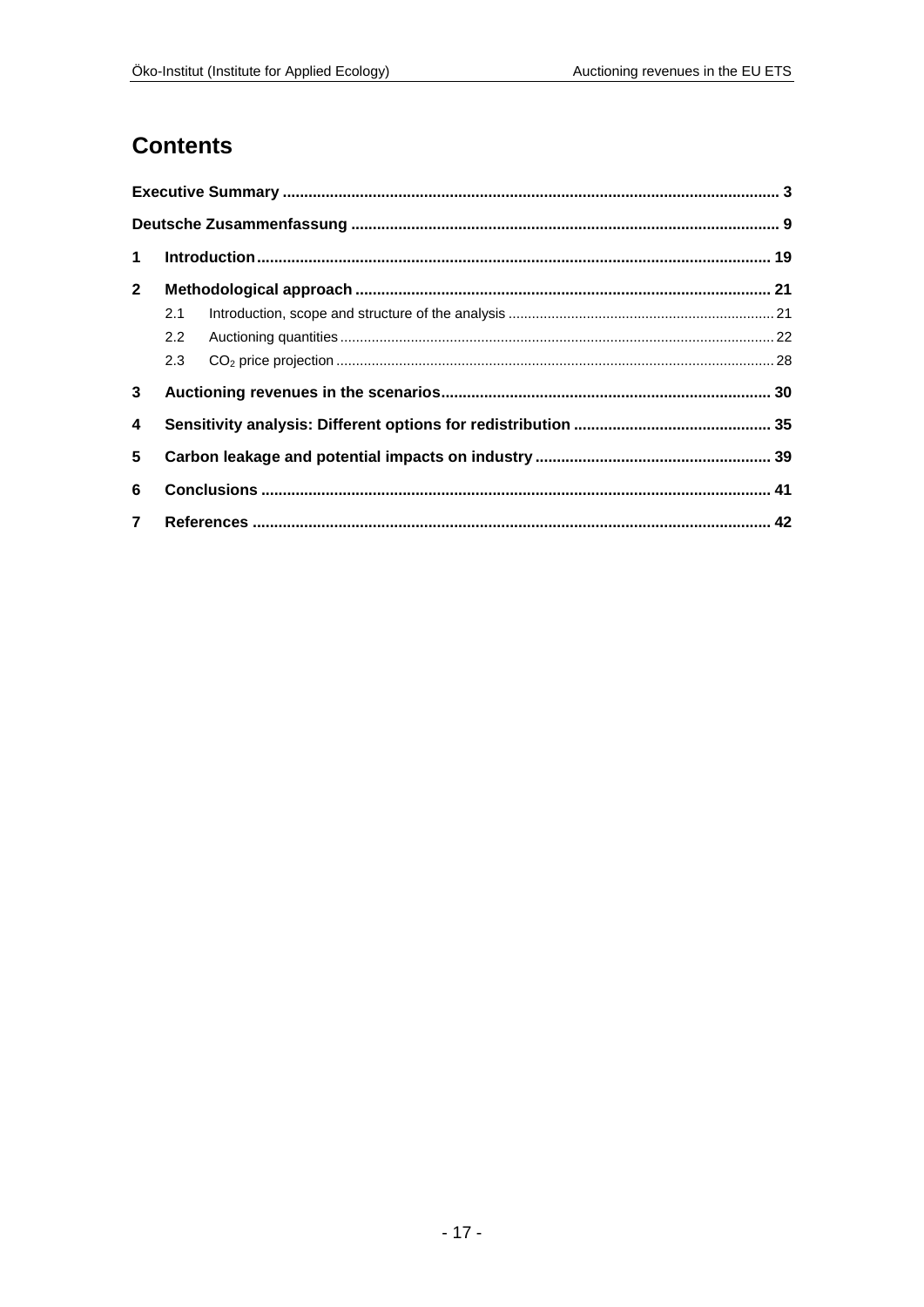# **List of Figures**

| Figure 1 | Effects of redistribution and free allocation to electricity<br>generators on auctioning quantities in Poland, 2013-2020 25                                       |     |
|----------|-------------------------------------------------------------------------------------------------------------------------------------------------------------------|-----|
| Figure 2 | Auctioning revenues per Member State, total for 2013 - 2020  32                                                                                                   |     |
| Figure 3 | Annual auctioning revenues and value of free allocation for<br>electricity generation in the back-loading scenario in Poland,                                     | 33. |
| Figure 4 | Increase in auctioning revenues in the 25% domestic<br>scenario accord-ing to different redistribution options<br>compared to the reference scenario, 2013 - 2020 | 38  |

# **List of Tables**

| Table 1 | Quantities available for auctioning in the reference scenario  22                                                              |    |
|---------|--------------------------------------------------------------------------------------------------------------------------------|----|
| Table 2 |                                                                                                                                |    |
| Table 3 | Member State auctioning shares agreed in the EU ETS                                                                            |    |
| Table 4 | Change in auctioning quantities and free allocation in the                                                                     |    |
| Table 5 | Total auctioning quantities from aviation, stationary sectors<br>in the scenarios analysed and free allocation for electricity |    |
| Table 6 | Projected $CO2$ prices in the different scenarios, 2013 to 2020  29                                                            |    |
| Table 7 | Auctioning revenues per Member State, 2013 - 2020  31                                                                          |    |
| Table 8 | Comparison of auctioning revenues and value of free<br>allocation for electricity generation in the back-loading               |    |
| Table 9 | Impact of different redistribution options on auctioning<br>revenues per Member State in the 25% domestic scenario,            | 37 |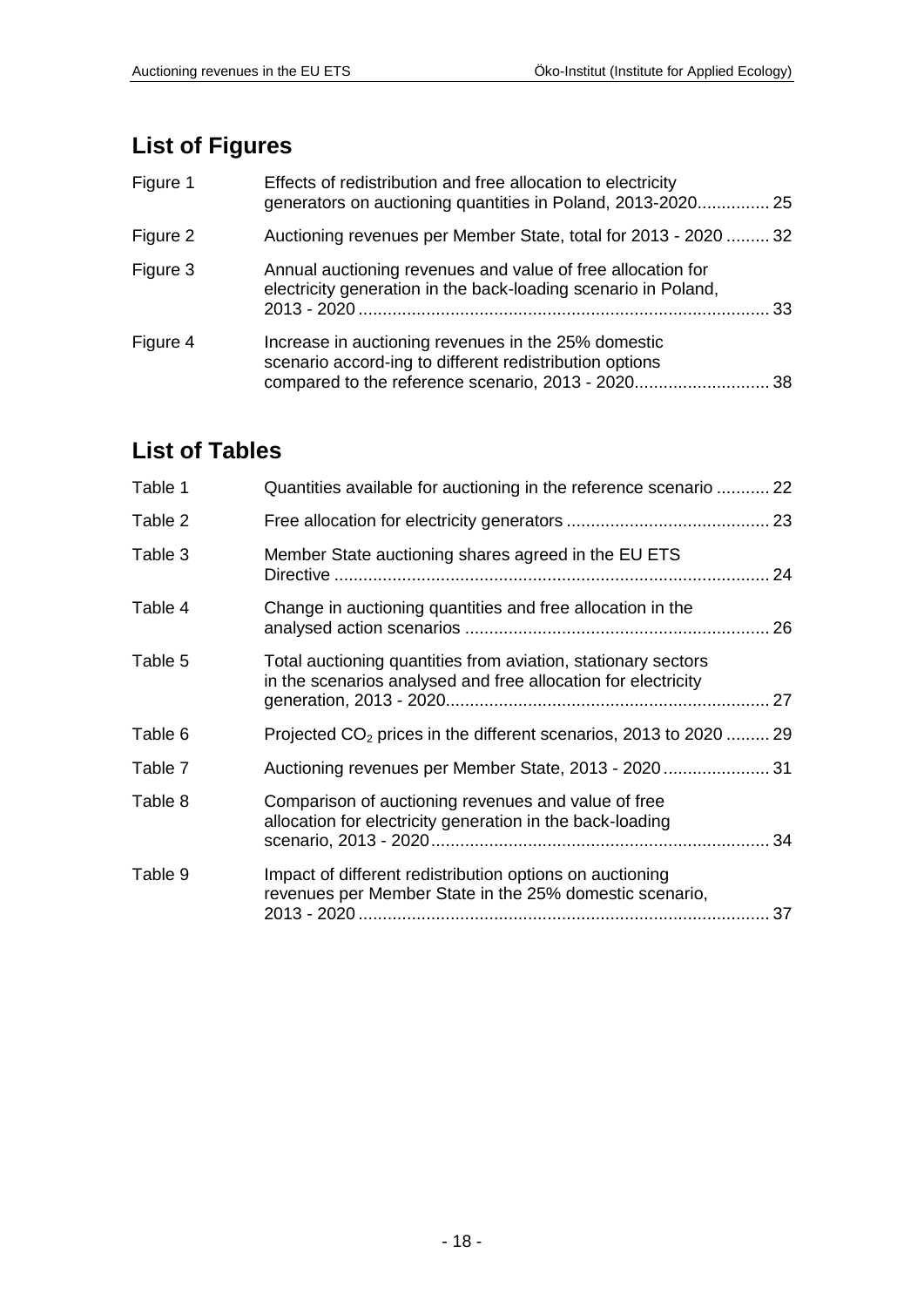# <span id="page-18-0"></span>**1 Introduction**

The European Union Emissions Trading Scheme (EU ETS) is the largest emissions trading scheme in the world; the stationary sector covers 41% of European emissions and approx. 13,000 installations. Since the beginning of 2012 the EU ETS also covers emissions from air transport. The EU ETS is a central pillar of the EU's climate policy mix and has served as a pioneering model for the design of trading schemes in other parts of the world. The EU ETS was created to incentivise emission reductions and the deployment of installations with low  $CO<sub>2</sub>$  emissions by putting a price on emissions in a cost-effective manner. Currently the EU ETS faces serious challenges as the massive surplus of emission allowances on the market has reduced the price signal substantially. Furthermore, a low carbon price allows high-emitting infrastructure to be built today that continues to emit  $CO<sub>2</sub>$  over the next decades, undermining cost-effectiveness of the instrument.

Since 2011, CO<sub>2</sub> prices have dropped to  $\epsilon$  7 per ton of CO<sub>2</sub>, which is too low to trigger investment decisions for most emission abatement options or to incentivise innovation. The surplus results from huge entitlements for the use of external emission reduction credits from the Clean Development Mechanism and Joint Implementation and the long-term impacts of the economic crisis on European emissions.

Although this could be seen as a timely opportunity to address the problem and resolve the debate on tougher emission reduction targets for 2020, Europe is faced with the immediate challenge of revitalising the EU ETS and putting it back on track to perform as one of the major policy tools to meet the challenge of climate change.

The European Commission tabled a draft proposal in July 2012 on a new auction time profile which included back-loading, i.e. the reductions of auctioned volumes in the first three years of the third trading period and their re-introduction later in the third trading period. This is motivated by the Commission's desire to "improve the orderly functioning of the market" (CEC 2012c). However, previous research (Öko-Institut 2012) has shown that a stand-alone back-loading approach will not be sufficient in the longer term to solve the surplus problem and restore a robust  $CO<sub>2</sub>$  price signal that could boost investments in low-carbon technologies and production processes.

Beyond the implications of low carbon prices on investment, carbon lock-in, plant operation and innovation, the implications of low carbon prices on the revenues from allowance auctions are significant for the Member States. This is even more important when the key role of auctioning revenues for mobilising further investments in low-carbon technologies is considered. Since the share of auctions in total allocation will increase significantly from 2013 onwards, the cost of inaction must also reflect the impacts of low carbon prices on the auctioning revenues for the different Member States.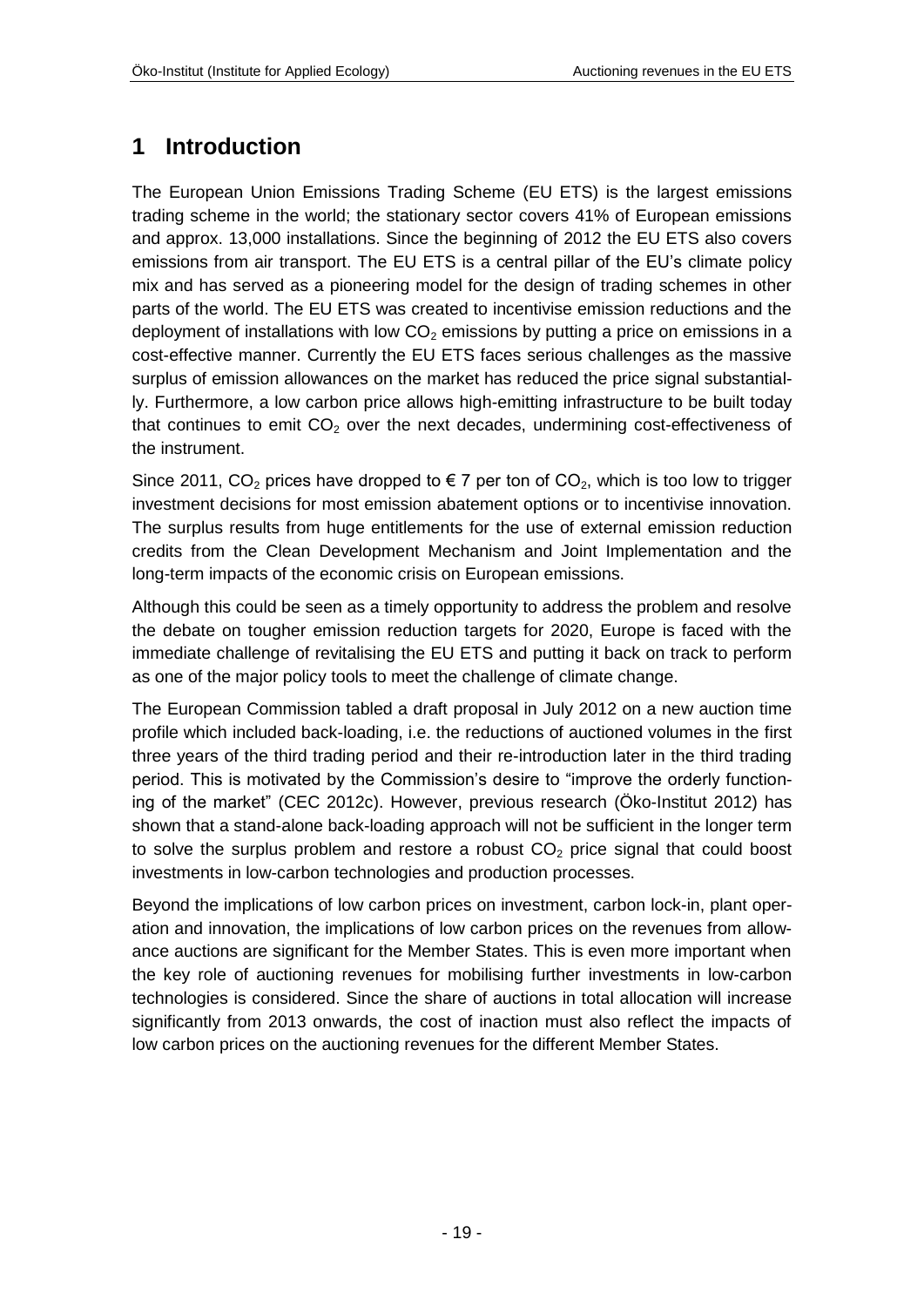The numerical analysis of the interactions between different options to bring scarcity and a robust carbon price back to the EU ETS on the one hand and the numerical analysis of revenues from allowance auctions on the other hand are based on a scenario assessment for different developments:

- In the reference scenario it is assumed that no action is taken;
- In the back-loading scenario the auctioning of 1.2 billion European Union Allowances (EUAs) is postponed by 5 years, until 2017;
- In the long-term set-aside scenario 1.4 billion EUAs are removed from the market for at least 10 years by reducing the auctioning quantities;
- The 25% scenario leads to domestic greenhouse gas emission reductions of 25% below 1990 levels by 2020 through a long-term set-aside and a higher linear reduction factor of 2.6%; and
- The 30% scenario results in domestic emission reductions of 30% below 1990 levels by 2020 through a long-term set-aside and a tightened linear reduction factor of 3.9%.

The aim of the study is to show how these scenarios impact the auctioning revenues for the different Member States and the extent to which they affect industrial sectors covered by the EU ETS Directive. The analysis presented in this study is structured as follows:

Chapter [2](#page-20-0) summarises the methodological approach. This includes  $CO<sub>2</sub>$  prices, the total amount of auctioning quantities in the EU ETS and their distribution to Member States. It is explained how auctioning quantities are reduced in the different scenarios and how different Member States are assumed to contribute to the reduction in auctioning quantities.

In Chapter [3](#page-29-0) auctioning revenues per Member State are calculated for the different action scenarios based on the data explained in the previous chapter.

Chapter [4](#page-34-0) presents different options for redistribution. Beside the main option with no new redistribution already analysed in Chapter [3](#page-29-0) two additional redistribution options are compared. This includes a redistribution based on the "share in industrial emissions" and a redistribution in which only "high income states" contribute to the reduced amount of allowances.

In Chapter [5](#page-38-0) the impact of the different action scenarios on industrial sectors is assessed.

Chapter [6](#page-40-0) summarises the findings of the study and provides conclusions.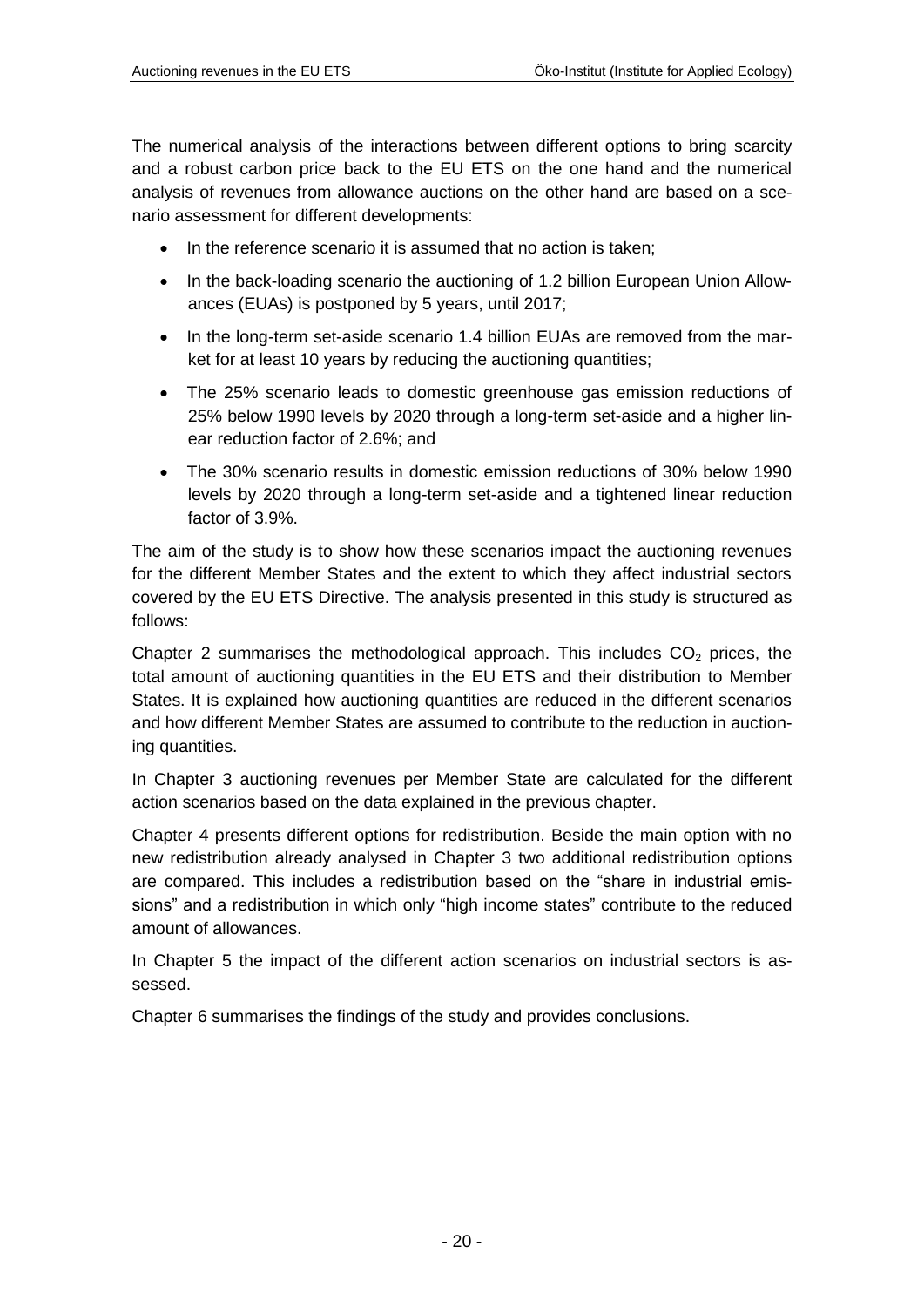# <span id="page-20-0"></span>**2 Methodological approach**

### <span id="page-20-1"></span>**2.1 Introduction, scope and structure of the analysis**

The total auctioning revenues in the scenarios are calculated as a function of yearly auctioning quantities in 2013 to 2020 per Member State and expected  $CO<sub>2</sub>$  prices in the respective years. Both the available auctioning quantities and the expected  $CO<sub>2</sub>$ prices depend on the scenario chosen, resulting in 5 different sets of numbers. The study builds upon previous works carried out by Öko-Institut for WWF and Greenpeace in which the key data is documented in more detail (Öko-Institut 2012).

The EU ETS Directive defines how the total amount of auctioning quantities is distributed to Member States. As a basic principle the auctioning quantities are distributed to Member States according to their share in emissions in the base period. For 12% of the amount there is a different redistribution key. It takes several factors such as Kyoto achievements and solidarity and growth criteria into account.

The base case assumes that this redistribution is maintained also in the action scenarios; these results are included in Chapter [3.](#page-29-0) Of course the redistribution can be altered, too. Thus a sensitivity analysis was carried out for one of the scenarios (25% domestic reductions) using two alternative options for redistribution (see Chapter [4\)](#page-34-0).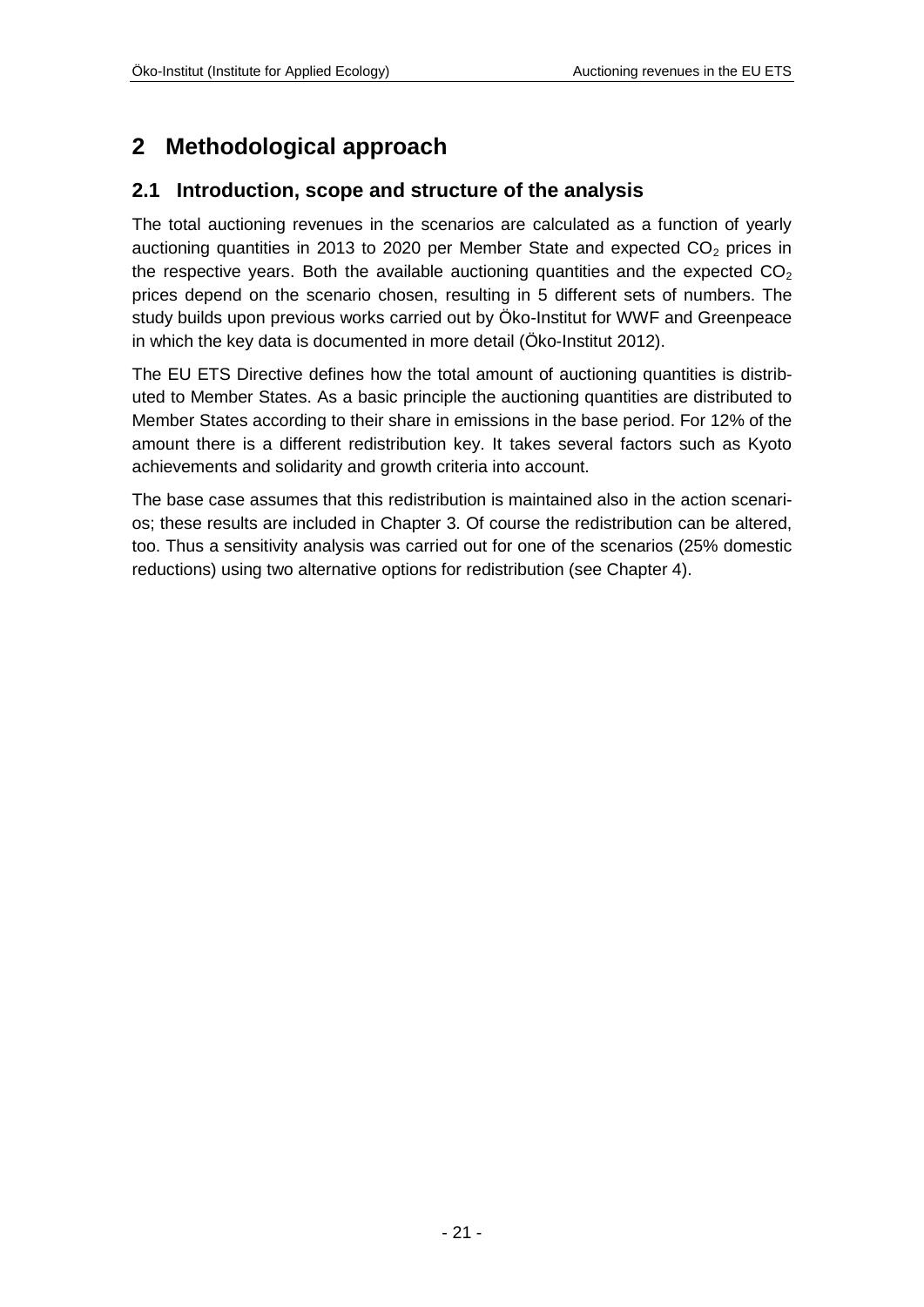### <span id="page-21-0"></span>**2.2 Auctioning quantities**

#### **2.2.1 Quantities available for auctioning in the reference scenario**

In order to be able to assess the revenues from auctioning for the individual Member States, the exact amount of allowances available for auctioning needs to be determined. To calculate the amount of auctions from 2013 onwards the free allocation and the new entrant reserve is deducted from the cap. Of the new entrant reserve – equaling 5 % of the cap – 300 million EUAs will be auctioned or sold to finance CCS and innovative renewable energy projects via the NER300 financing instrument.<sup>1</sup>

|                                      |        | 3rd trading period |        |        |         |       |       |       |           |
|--------------------------------------|--------|--------------------|--------|--------|---------|-------|-------|-------|-----------|
|                                      | 2013   | 2014               | 2015   | 2016   | 2017    | 2018  | 2019  | 2020  | 2013-2020 |
|                                      |        |                    |        |        | mln EUA |       |       |       |           |
| Stationary ETS II scope              | 1.064  | 1,050              | 1,036  | 1,022  | 1,010   | 1.008 | 1,006 | 1,003 | 8,199     |
| Stationary ETS III scope             | 24     | 22                 | 20     | 18     | 16      | 16    | 16    | 16    | 147       |
| Aviation                             | 32     | 32                 | 32     | 32     | 32      | 32    | 32    | 32    | 252       |
| Total                                | 1.119  | 1.103              | 1,088  | 1.071  | 1.058   | 1.056 | 1,053 | 1.050 | 8,599     |
| Power generators 10c                 | $-155$ | $-138$             | $-122$ | $-104$ | $-85$   | $-65$ | $-43$ | 0     | $-711$    |
| Total corrected for power gen. EU-10 | 964    | 965                | 966    | 968    | 973     | 991   | 1.010 | 1.050 | 7,887     |

<span id="page-21-1"></span>*Table 1 Quantities available for auctioning in the reference scenario*

*Source: Öko-Institut (2012)*

1

[Table 1](#page-21-1) summarises the total cap of allowances available in the EU ETS in the third trading period. This includes aviation and those installations that will enter the EU ETS from 2013 (e.g.  $N<sub>2</sub>O$  from industrial activities).

<sup>1</sup> A first tranche of 200 million EUAs will already be auctioned or sold by October 2012 (CEC/EIB 2010). However, as these allowances can only be used from 2013 onwards they are attributed to the auctions and sales in 2013.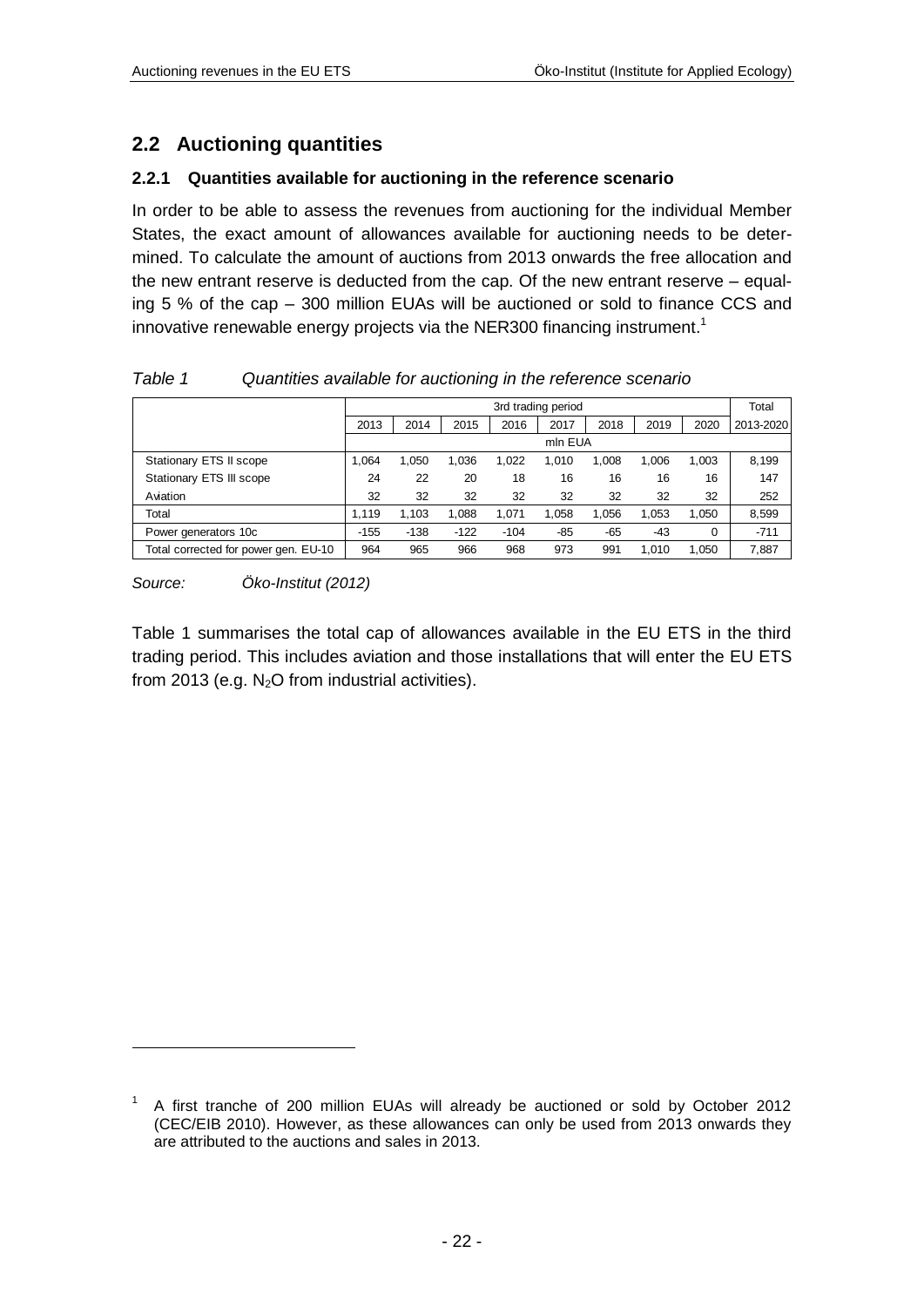According to Article 10c of the EU ETS Directive (EU 2009a) some (mainly Central and Eastern European) Member States can allocate free allowances for electricity generators. The total maximum quantity of allowances has been published by CEC (2012b) and is included in [Table 2.](#page-22-0) It is important to note that the numbers included in [Table 2](#page-22-0) represent upper boundaries. According to Article 6.3 (CEC 2011a) Member States have to submit annual reports on investments made in modernising electricity generation. In case investments are not implemented as planned, the amount of free allocation will be reduced.

<span id="page-22-0"></span>

|                | 2013 | 2014 | 2015 | 2016 | 2017    | 2018 | 2019   | 2020 | Total 2013 to |
|----------------|------|------|------|------|---------|------|--------|------|---------------|
|                |      |      |      |      |         |      |        |      | 2020          |
|                |      |      |      |      | mln EUA |      |        |      |               |
| Bulgaria       | 14   | 12   | 10   | 8    | 6       | 4    | $\sim$ | n    | 54            |
| Cyprus         | 3    | ◠    |      | っ    |         |      |        |      | 11            |
| Czech Republic | 27   | 23   | 19   | 15   | 12      | 8    |        | n    | 108           |
| Estonia        | 5    | 5    | 4    | 3    |         |      |        | n    | 21            |
| Hungary        | 10   | я    |      | 6    | Δ       |      |        |      | 39            |
| Lithuania      |      |      |      |      |         |      |        |      |               |
| Poland         | 78   | 72   | 67   | 60   | 52      | 43   | 32     |      | 405           |
| Romania        | 18   | 15   | 13   | 10   | 8       | 5    |        |      | 71            |
| Total          | 155  | 138  | 122  | 104  | 85      | 65   | 43     | 0    | 711           |

*Source: CEC (2012b), data for Hungary was not yet available and has been estimated by Öko-Institut*

The basic principle is that the auctioning quantities are distributed to Member States according to the share in emissions in 2005 or according to the share in emissions in the years 2005 to 2007, whichever one is the highest.<sup>2</sup> In the EU Climate and Energy Package additional redistribution elements have been agreed. In total 12% of the auctioning quantities are redistributed. The effects of this redistribution are illustrated in [Table 3:](#page-23-0)

- 10% of the auctioning quantities are redistributed for the purpose of 'solidarity and growth' in order to reduce emissions and adapt to the effects of climate change; and
- 2% of the auctioning quantities are redistributed for countries having achieved early action under the Kyoto Protocol.

[Table 3](#page-23-0) also summarises the final auctioning shares of the EU Member States. For comparison the amount of free allocation to electricity generators is also expressed as a share of total auctioning quantities.

-

 $2$  Article 10 2 a) of the EU ETS Directive.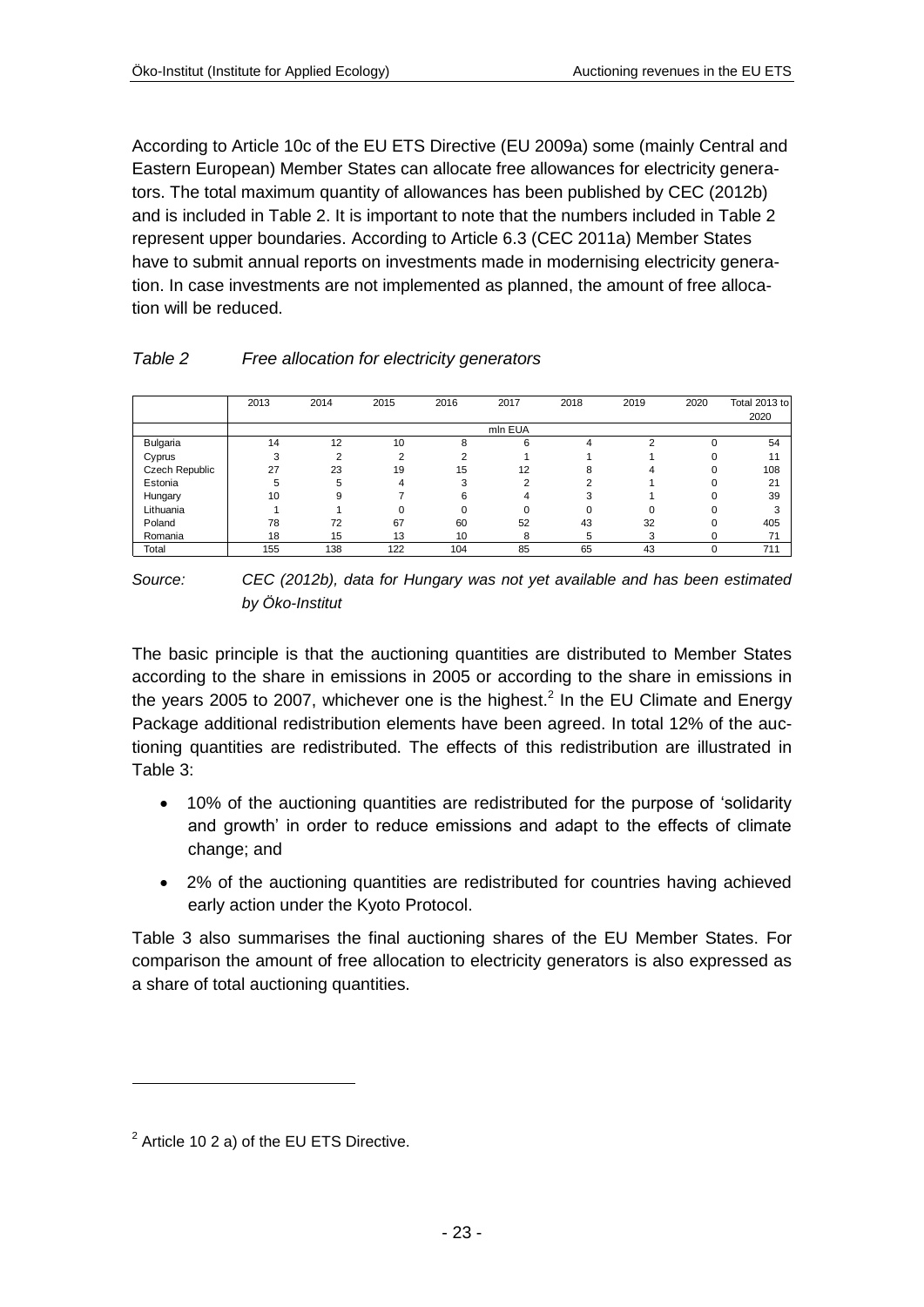|           | to share of<br>emissions in<br>2005 /<br>2005-2007 | 88% according 10% according to 2% according to<br>solidarity and<br>growth | Kyoto<br>achievements | <b>Member State</b><br>auctioning share                  | Free allocation<br>for electricity | Without free<br>allocation for<br>electricity |
|-----------|----------------------------------------------------|----------------------------------------------------------------------------|-----------------------|----------------------------------------------------------|------------------------------------|-----------------------------------------------|
|           |                                                    |                                                                            |                       |                                                          |                                    |                                               |
| EU-15     | 68.3%                                              | 2.2%                                                                       |                       | Expressed as % of the total auctioning quantity<br>70.4% |                                    | 70.4%                                         |
| EU-12     | 19.7%                                              | 7.8%                                                                       | 2.0%                  | 29.6%                                                    | 8.5%                               | 21.0%                                         |
| EU-27     | 88.0%                                              | 10.0%                                                                      | 2.0%                  | 100.0%                                                   | 8.5%                               | 91.5%                                         |
| AT        | 1.3%                                               |                                                                            |                       | 1.3%                                                     |                                    | 1.3%                                          |
| BE        | 2.4%                                               | 0.2%                                                                       |                       | 2.6%                                                     |                                    | 2.6%                                          |
| <b>BG</b> | 1.6%                                               | 0.8%                                                                       | 0.3%                  | 2.7%                                                     | 0.6%                               | 2.1%                                          |
| CY        | 0.2%                                               | 0.0%                                                                       |                       | 0.2%                                                     | 0.1%                               | 0.1%                                          |
| CZ        | 3.3%                                               | 1.0%                                                                       | 0.1%                  | 4.4%                                                     | 1.3%                               | 3.1%                                          |
| DE        | 19.3%                                              |                                                                            |                       | 19.3%                                                    |                                    | 19.3%                                         |
| DK        | 1.2%                                               |                                                                            |                       | 1.2%                                                     | 0.3%                               | 0.9%                                          |
| EE        | 0.5%                                               | 0.2%                                                                       | 0.1%                  | 0.9%                                                     |                                    | 0.9%                                          |
| ES        | 7.5%                                               | 1.0%                                                                       | 0.0%                  | 8.4%                                                     |                                    | 8.4%                                          |
| FI.       | 1.6%                                               |                                                                            |                       | 1.6%                                                     |                                    | 1.6%                                          |
| <b>FR</b> | 5.4%                                               |                                                                            |                       | 5.4%                                                     |                                    | 5.4%                                          |
| GB        | 11.4%                                              |                                                                            |                       | 11.4%                                                    | 0.5%                               | 10.9%                                         |
| <b>GR</b> | 2.8%                                               | 0.5%                                                                       |                       | 3.3%                                                     |                                    | 3.3%                                          |
| HU        | 1.1%                                               | 0.3%                                                                       | 0.1%                  | 1.5%                                                     |                                    | 1.5%                                          |
| ΙE        | 0.9%                                               |                                                                            |                       | 0.9%                                                     |                                    | 0.9%                                          |
| IT        | 8.9%                                               | 0.2%                                                                       | 0.0%                  | 9.1%                                                     |                                    | 9.1%                                          |
| LT.       | 0.3%                                               | 0.1%                                                                       | 0.1%                  | 0.5%                                                     | 0.0%                               | 0.5%                                          |
| LU        | 0.1%                                               | 0.0%                                                                       |                       | 0.1%                                                     |                                    | 0.1%                                          |
| LV        | 0.1%                                               | 0.1%                                                                       | 0.1%                  | 0.3%                                                     |                                    | 0.3%                                          |
| MT        | 0.1%                                               | 0.0%                                                                       | 0.0%                  | 0.1%                                                     |                                    | 0.1%                                          |
| <b>NL</b> | 3.3%                                               |                                                                            |                       | 3.3%                                                     |                                    | 3.3%                                          |
| PL        | 8.4%                                               | 3.3%                                                                       | 0.5%                  | 12.2%                                                    | 4.8%                               | 7.3%                                          |
| <b>PT</b> | 1.5%                                               | 0.2%                                                                       |                       | 1.7%                                                     |                                    | 1.7%                                          |
| <b>RO</b> | 2.7%                                               | 1.4%                                                                       | 0.6%                  | 4.8%                                                     | 0.9%                               | 3.9%                                          |
| SE        | 0.8%                                               | 0.1%                                                                       |                       | 0.9%                                                     |                                    | 0.9%                                          |
| SI        | 0.3%                                               | 0.1%                                                                       | 0.1%                  | 0.5%                                                     |                                    | 0.5%                                          |
| <b>SK</b> | 1.1%                                               | 0.4%                                                                       |                       | 1.5%                                                     |                                    | 1.5%                                          |

<span id="page-23-0"></span>

| Table 3 | Member State auctioning shares agreed in the EU ETS Directive |
|---------|---------------------------------------------------------------|
|---------|---------------------------------------------------------------|

*Source: EU (2009), CEC (2012b), calculations by Öko-Institut*

[Figure 1](#page-24-0) illustrates the effects of redistribution and free allocation to electricity generators on the auctioning quantities in Poland for the period from 2013 to 2020. Due to redistribution auctioning quantities increase by 28% compared to a situation in which auctioning quantities would have been distributed purely based on Article 10 2 a) of the ETS Directive (i.e. the share in emissions in the year 2005 or in the years 2005 to 2007, whichever one is the highest). Due to the allowed free allocation to electricity generators, auctioning quantities decrease by 49% of the initial quantity. As a result of redistribution and transitional free allocation to electricity, the remaining auctioning quantity in Poland is only 78% of the initial quantity based on the 2005 or the 2005 to 2007 share. Without free allocation to electricity generation the auctioning quantities of Poland would have been considerably higher.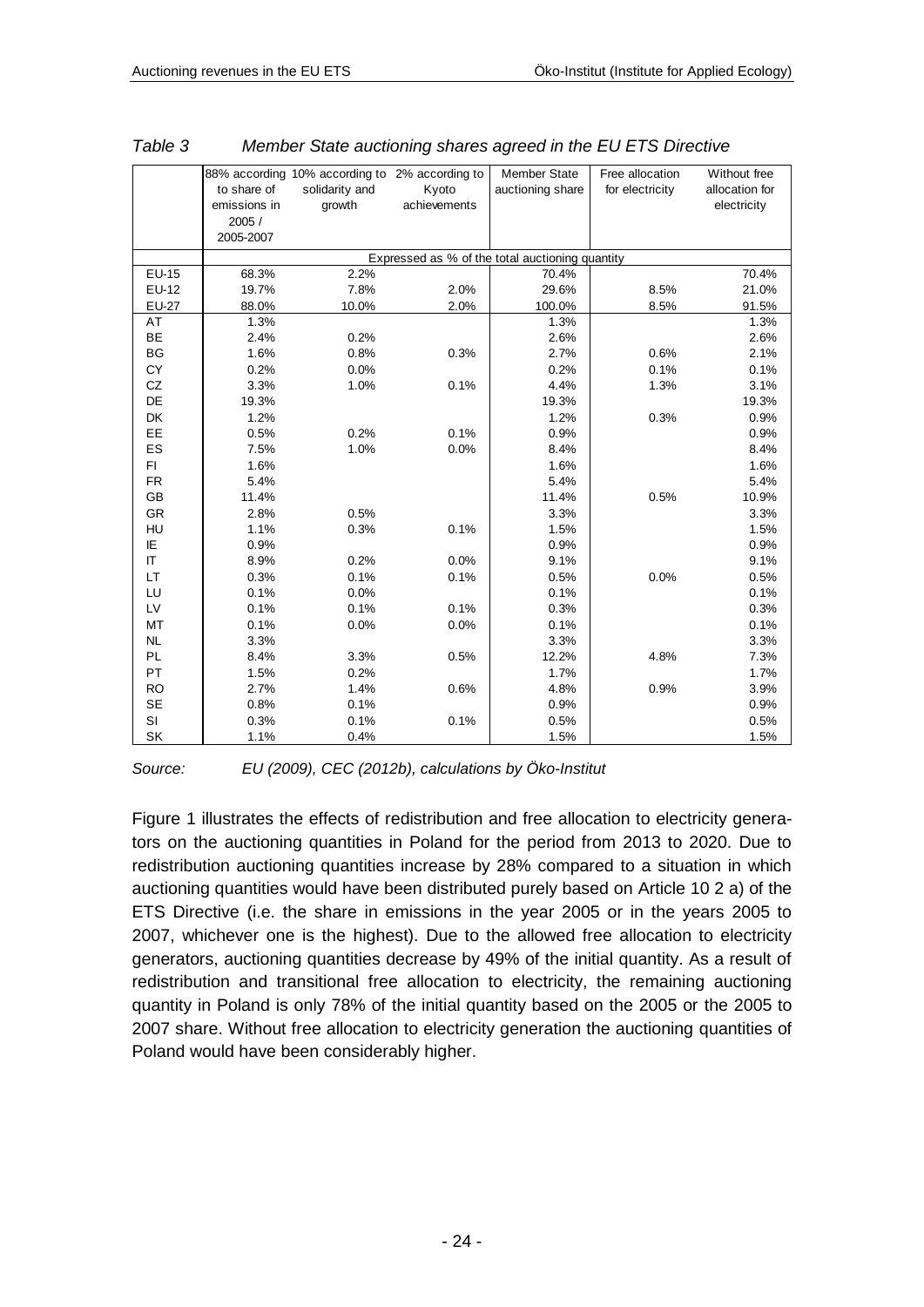1



<span id="page-24-0"></span>*Figure 1 Effects of redistribution and free allocation to electricity generators on auctioning quantities in Poland, 2013-2020*

*Source: EU (2009), CEC (2012b), calculations by Öko-Institut*

### **2.2.2 Quantities available for auctioning in the action scenarios**

In the four action scenarios the total amount of available EUAs in a given year differs to the reference scenario, as does the amount of EUAs available for auctioning [\(Table 4\)](#page-25-0). In the back-loading scenario the total amount of EUAs throughout the third trading period remains unchanged, but some allowances are auctioned at a later stage. In the long-term set-aside scenario the amount to be auctioned during the third trading period of the ETS (2013-2020) is reduced by 1,400 million EUAs while the total free allocation remains unchanged. In the two domestic reduction scenarios the reduced cap impacts both the auctioning quantity and the free allocation.

The 25% domestic scenario is calculated based on a long-term set-aside of 1,400 million EUAs and an increase of the linear factor to 2.6% from 2014 onwards. Applying the increased linear factor to the cap for stationary sources from 2014 onwards reduces the cap in the period from 2014 to 2020 by 531 million EUAs. A part of this amount would have been free allocation to the stationary sector; their free allocation is reduced by 209 million EUAs.<sup>3</sup> Adding the long-term set-aside results in a reduction of the cap by 1,931 million EUAs from 2013 to 2020 [\(Table 4\)](#page-25-0).

<sup>3</sup> The increased linear factor reduces the free allocation in two ways. Firstly, from 2013 onwards the linear factor is directly multiplied to allocations in sectors that are not covered by the cross-sectoral correction factor (e.g. free allocation for heat generation by electricity gen-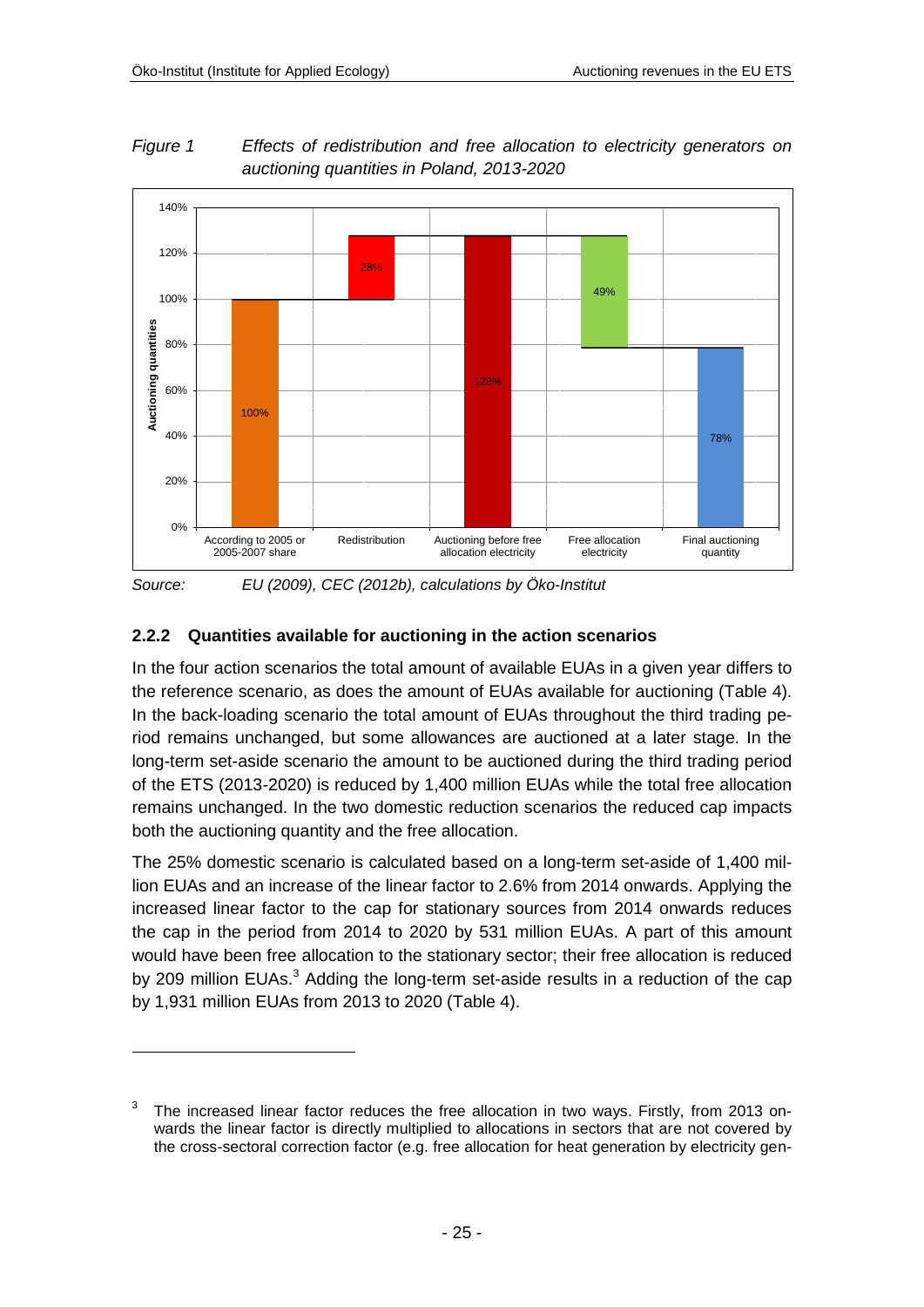1

|                                 |        | 3rd trading period |        |        |         |        |        |        |           |
|---------------------------------|--------|--------------------|--------|--------|---------|--------|--------|--------|-----------|
|                                 | 2013   | 2014               | 2015   | 2016   | 2017    | 2018   | 2019   | 2020   | 2013-2020 |
|                                 |        |                    |        |        | mln EUA |        |        |        |           |
| Back-loading                    | $-400$ | $-400$             | $-400$ | 0      | 0       | 400    | 400    | 400    | 0         |
| Long-term set-aside             | $-350$ | $-350$             | $-350$ | $-350$ | 0       | 0      | 0      | 0      | $-1,400$  |
| 25% domestic reductions         | $-350$ | $-369$             | $-388$ | $-407$ | -76     | -95    | $-114$ | $-133$ | $-1,931$  |
| Change in auctioning quantities | $-350$ | $-367$             | $-385$ | $-392$ | $-40$   | $-51$  | $-63$  | -74    | $-1,722$  |
| Change in free allocation       | 0      | $-2$               | -3     | $-15$  | $-36$   | $-44$  | $-51$  | -58    | $-209$    |
| 30% domestic reductions         | $-350$ | $-398$             | $-445$ | $-493$ | $-190$  | $-238$ | $-286$ | $-333$ | $-2.733$  |
| Change in auctioning quantities | $-350$ | $-393$             | $-426$ | $-436$ | $-101$  | $-129$ | $-157$ | $-186$ | $-2.179$  |
| Change in free allocation       | 0      | $-4$               | $-19$  | -56    | -89     | $-109$ | $-129$ | $-147$ | $-554$    |

### <span id="page-25-0"></span>*Table 4 Change in auctioning quantities and free allocation in the analysed action scenarios*

*Source: Öko-Institut (2012), calculations by Öko-Institut*

In the 30% domestic scenario the cap is reduced by 2,733 million EUAs from 2013 to 2020. The auctioning quantity is reduced by 2,179 million EUAs. About one fifth of the cap decrease is generated through a reduction of free allocation of 554 million EUAs.<sup>4</sup>

The level of ambition of the benchmarks, the carbon leakage status, the free allocation for electricity generation and the auctioning quantities from the aviation sector are constant in all scenarios.

[Table 5](#page-26-0) summarises the total auctioning quantities in the scenarios analysed per country. These are calculated based on the available auctioning quantities [\(Table 1\)](#page-21-1) in the reference scenario and the reduction in auctioning quantities in the scenarios under consideration [\(Table 4\)](#page-25-0). The (reduced) auctioning quantities in the action scenarios are distributed to Member States according to the shares documented in [Table 3.](#page-23-0)

erators). Secondly, an increased linear factor also lowers the sub-cap for free allocation that is reached with the help of the cross-sectoral correction factor. The reason for this is that – in the model used here -– the sup-cap for free allocation is only reached from 2016 onwards. This means that the cross-sectoral correction factor is not applied before 2016.

<sup>4</sup> In this scenario the cross-sectoral correction factor is applied from 2015 onwards.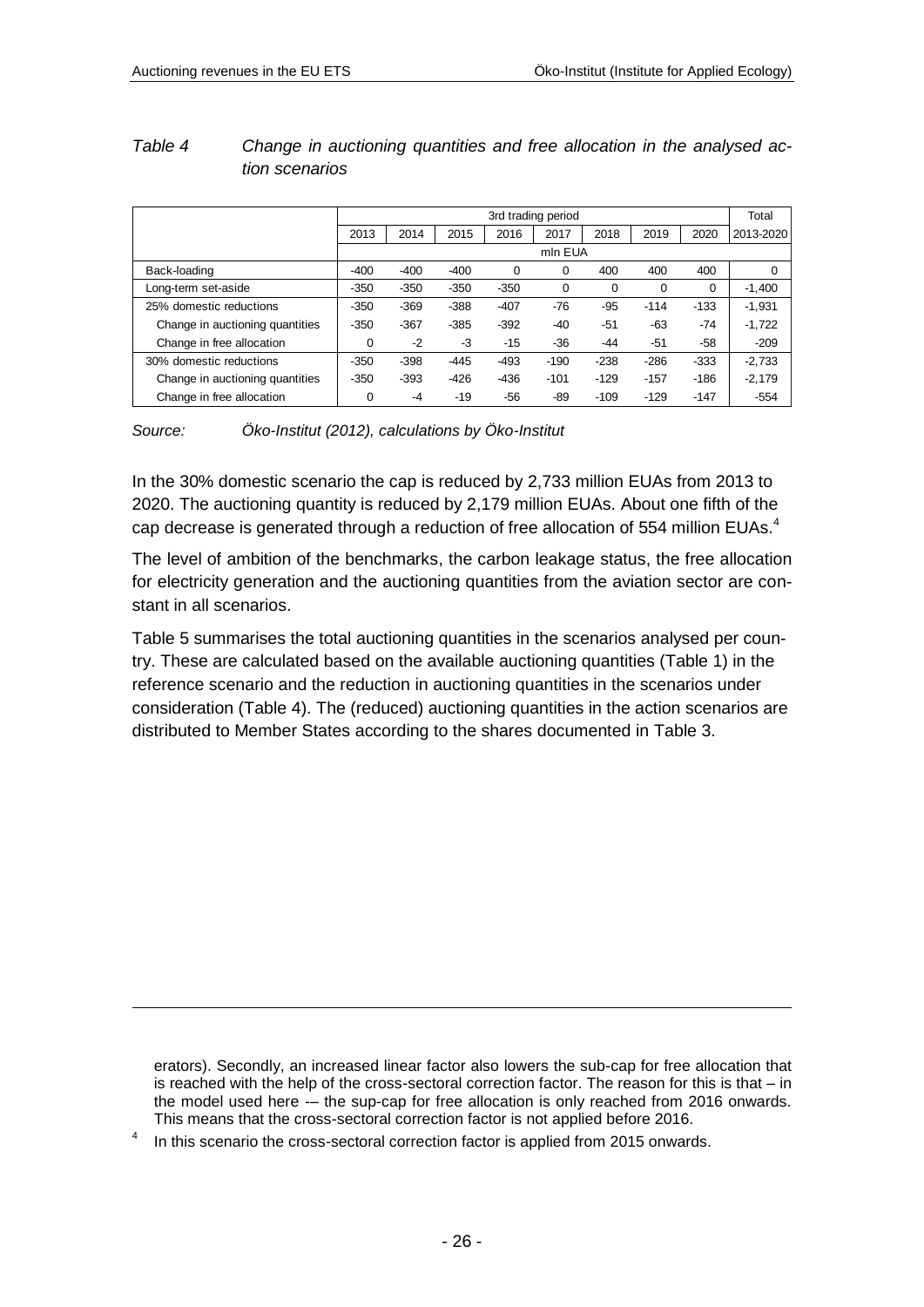<span id="page-26-0"></span>

| Table 5 | Total auctioning quantities from aviation, stationary sectors in the sce- |  |
|---------|---------------------------------------------------------------------------|--|
|         | narios analysed and free allocation for electricity generation, 2013 -    |  |
|         | 2020                                                                      |  |

|                       | <b>Auctioning</b> | Auctioning quantities stationary sectors |          |                |                |          |             |  |
|-----------------------|-------------------|------------------------------------------|----------|----------------|----------------|----------|-------------|--|
|                       | quantities        | Reference                                | Back-    | Long-term      | 25 %           | 30 %     | allocation  |  |
|                       | aviation          |                                          | loading  | set-aside      | domestic       | domestic | electricity |  |
|                       |                   |                                          |          |                |                |          | generation  |  |
|                       |                   |                                          |          |                | mln EUA        |          |             |  |
| <b>Total</b>          | 252               | 8,346                                    | 8,346    | 6,946          | 6,625          | 6,167    | $-711$      |  |
| Austria               | 3                 | 113                                      | 113      | 94             | 90             | 84       | $\Omega$    |  |
| <b>Belgium</b>        | 6                 | 206                                      | 206      | 171            | 163            | 152      | 0           |  |
| <b>Bulgaria</b>       | 1                 | 227                                      | 227      | 189            | 180            | 168      | $-54$       |  |
| Cyprus                | 1                 | 21                                       | 21       | 18             | 17             | 16       | $-11$       |  |
| <b>Czech Republic</b> | 2                 | 381                                      | 381      | 317            | 302            | 281      | $-108$      |  |
| <b>Denmark</b>        | 5                 | 102                                      | 102      | 85             | 81             | 75       | $\Omega$    |  |
| Estonia               | $\mathbf 0$       | 74                                       | 74       | 62             | 59             | 55       | $-21$       |  |
| <b>Finland</b>        | 3                 | 136                                      | 136      | 113            | 108            | 100      | $\mathbf 0$ |  |
| <b>France</b>         | 34                | 445                                      | 445      | 370            | 353            | 328      | 0           |  |
| Germany               | 42                | 1,626                                    | 1,626    | 1,353          | 1,290          | 1,201    | 0           |  |
| Greece                | 6                 | 282                                      | 282      | 235            | 224            | 208      | 0           |  |
| Hungary               | 1                 | 122                                      | 122      | 101            | 97             | 90       | $-39$       |  |
| Ireland               | 4                 | 76                                       | 76       | 63             | 60             | 56       | 0           |  |
| Italy                 | 19                | 783                                      | 783      | 651            | 621            | 578      | 0           |  |
| Latvia                | $\mathbf 0$       | 22                                       | 22       | 18             | 17             | 16       | 0           |  |
| Liechtenstein         | $\mathbf 0$       | $\mathbf 0$                              | $\Omega$ | $\mathbf 0$    | $\mathbf 0$    | $\Omega$ | $\Omega$    |  |
| Lithuania             | $\mathbf 0$       | 44                                       | 44       | 37             | 35             | 33       | -3          |  |
| Luxembourg            | $\overline{2}$    | 10                                       | 10       | 8              | 8              | 7        | 0           |  |
| Malta                 | $\mathbf 0$       | 8                                        | 8        | $\overline{7}$ | $\overline{7}$ | 6        | 0           |  |
| <b>Netherlands</b>    | 18                | 272                                      | 272      | 226            | 216            | 201      | 0           |  |
| Norway                | 3                 | 48                                       | 48       | 40             | 38             | 36       | 0           |  |
| Poland                | 2                 | 1,018                                    | 1,018    | 847            | 808            | 752      | $-405$      |  |
| Portugal              | 4                 | 143                                      | 143      | 119            | 113            | 106      | $\Omega$    |  |
| Romania               | 1                 | 407                                      | 407      | 339            | 323            | 301      | $-71$       |  |
| Slovakia              | $\mathbf 0$       | 125                                      | 125      | 104            | 99             | 92       | $\Omega$    |  |
| Slovenia              | $\mathbf 0$       | 36                                       | 36       | 30             | 29             | 27       | 0           |  |
| Spain                 | 27                | 702                                      | 702      | 584            | 557            | 518      | 0           |  |
| Sweden                | 4                 | 72                                       | 72       | 60             | 57             | 53       | 0           |  |
| <b>United Kingdom</b> | 63                | 847                                      | 847      | 705            | 672            | 626      | 0           |  |

*Source: Calculations by Öko-Institut*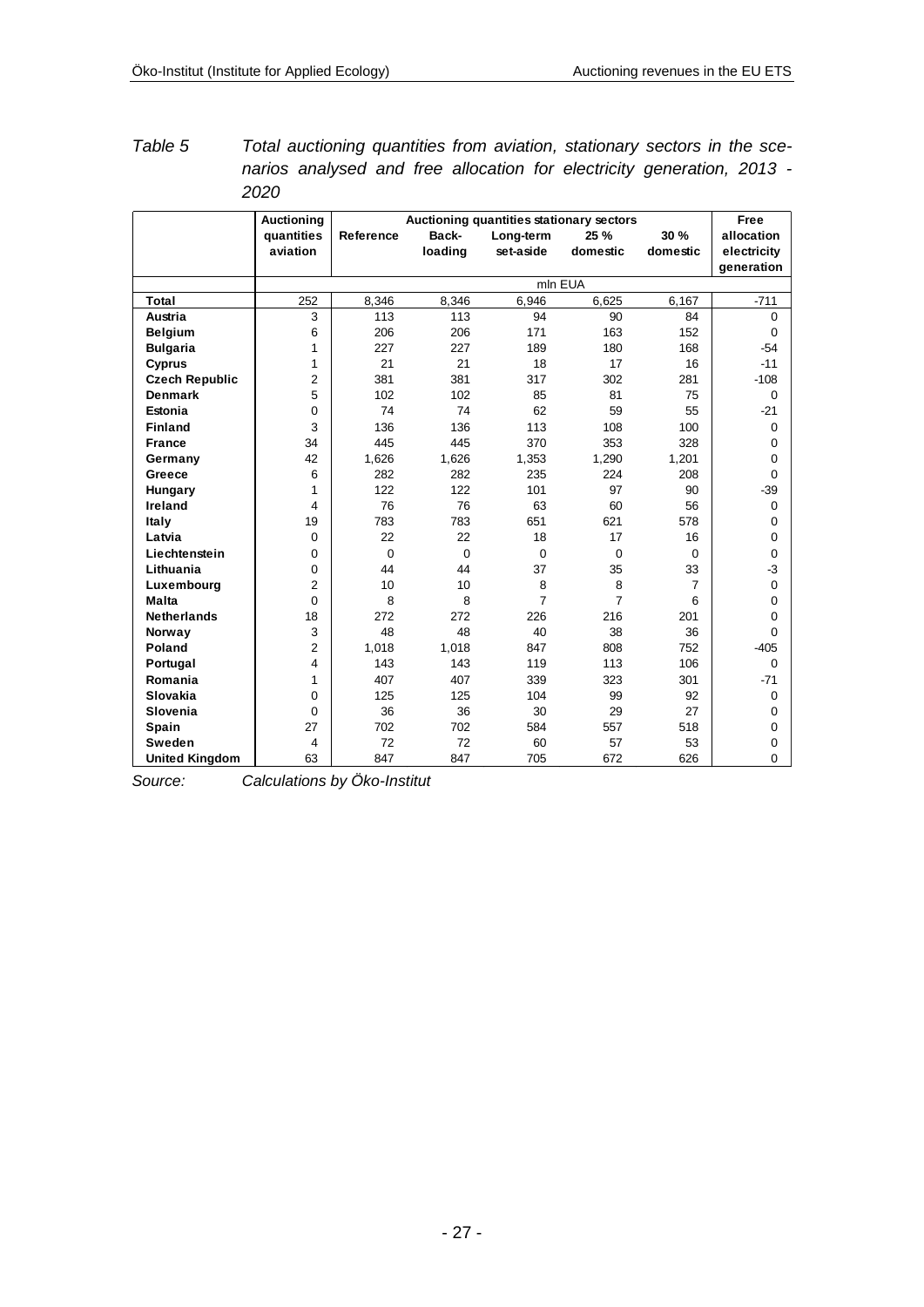### <span id="page-27-0"></span>**2.3 CO<sup>2</sup> price projection**

The fundamental reason for the current price trend is the massive supply of EU emission allowances (EUAs) and external emission reduction credits (CERs and ERUs) which exceeds the demand significantly. This surplus was 950 million EUAs at the end of 2011, will reach approx. 2 billion EUAs in 2013 and will still amount to 1.4 billion EU-As in 2020 (Öko-Institut 2012). It results from huge entitlements for the use of external emission reduction credits from CDM and JI and the long-term impacts of the economic crisis.

The cap definition for the EU ETS from 2013 onwards was based on an integrated analysis for the 2008 Climate and Energy Package of the European Union (Capros et al. 2008), which reflected both the overarching greenhouse gas emission reduction targets for the EU as well as the plans to increase the share of renewable energy sources in the energy mix and particularly in the power sector. However, some of the assumptions for the integrated modelling exercise carried out in 2008 no longer reflect the real trends for some key determinants of the baseline scenario.

First of all, the short-, medium- and long-term economic outlook for the EU-27 has changed significantly since 2008. Looking at the projections for the development of the gross domestic product (GDP), the key indicator for economic activities in a country or region, the total economic activity represented by GDP will be 14% to 17% lower by 2020 and 13% to 19% lower by 2030 than assumed in the analysis for the 2008 EU Climate and Energy Package and thus for the cap of the EU ETS. Such changes for one of the major driving forces for the baseline emission trend must result in a major change of the emission reduction effort built into the cap of the EU ETS (Öko-Institut 2012). Only a minor contribution to the surplus results from the support for renewable energy sources (RES) with complementary policies to the EU ETS because the recent growth plans for RES tally quite well with the assumptions made for cap-setting in 2008.

Based on projections by Öko-Institut (2012)  $CO<sub>2</sub>$  price effects for different options of intervention are available in  $\epsilon_{2012}$ .

In a situation without banking the current surplus of allowances would lead to a  $CO<sub>2</sub>$ price of zero. The actual  $CO<sub>2</sub>$  price which is higher than zero can be explained by the fact that investors believe in scarcity in the future. Therefore  $CO<sub>2</sub>$  prices have been calculated based on a simple model where the main input parameters are the discount rate and the time point when the surplus of allowances turns to scarcity.  $CO<sub>2</sub>$  prices in the scenarios were calculated by discounting future scarcity-based  $CO<sub>2</sub>$  prices depending on the number of years until the surplus of allowances turns to scarcity:

- For the reference scenario, 2013 prices are projected to stagnate at a level of 7  $€_{2012}/EUA$ . Prices are projected to increase to 15  $€_{2012}/EUA$  in 2020. The same price assumptions are applied in the back-loading scenario.
- For the long-term set-aside scenario prices are projected to increase to 10.5  $€<sub>2012</sub>$  /EUA till 2013 and to 18.4  $€<sub>2012</sub>$ /EUA by 2020.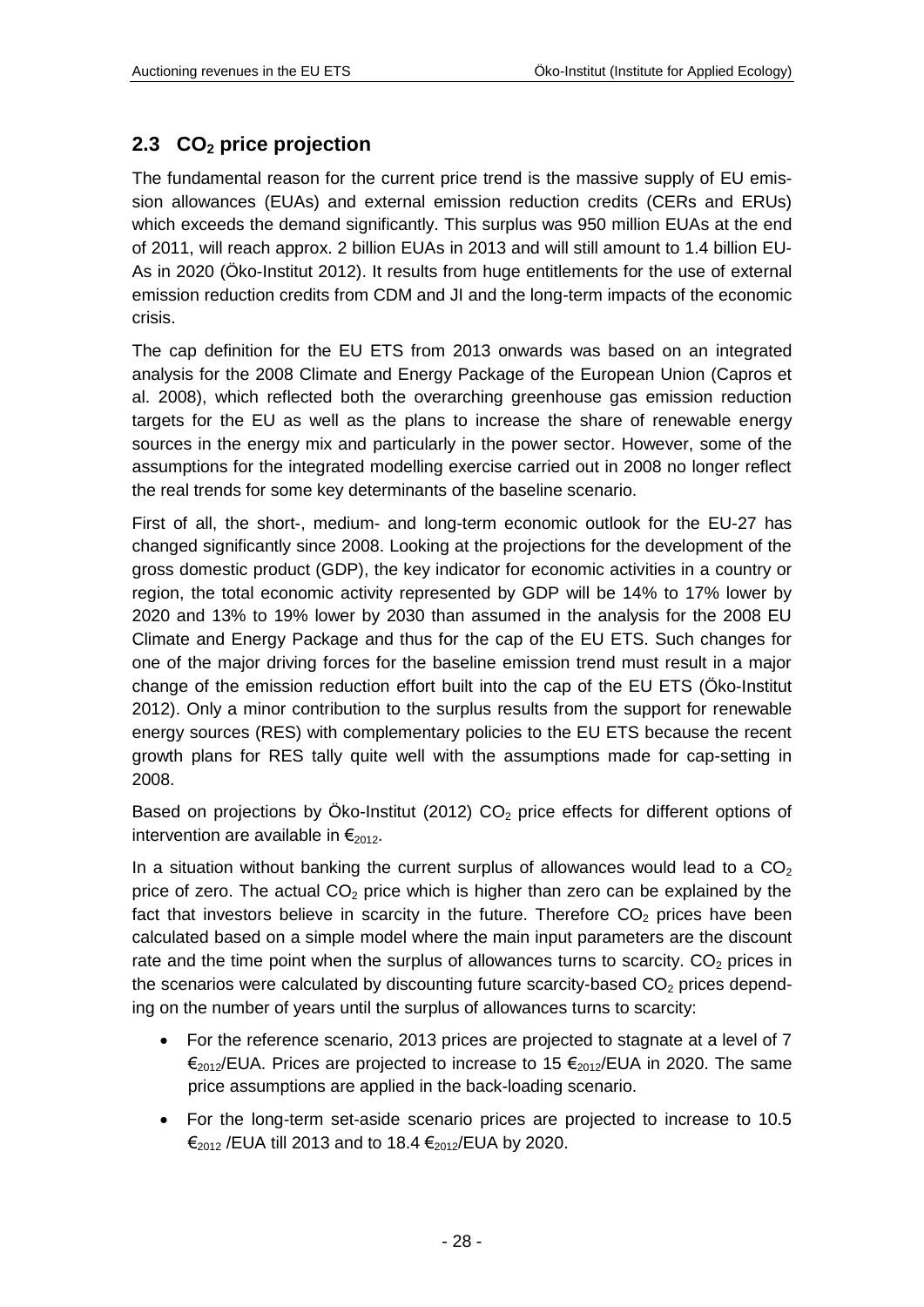- In the 25% domestic reduction scenario prices in 2013 are projected to recover to 13.4  $\epsilon_{2012}$ /EUA. For 2020 prices are expected to rise to 32  $\epsilon_{2012}$ /EUA.
- In the 30% domestic reduction scenario prices in 2013 are projected to reach 14.3  $\epsilon_{2012}$ /EUA. For 2020 prices are expected to increase to 40  $\epsilon_{2012}$ /EUA.

|                         | 2013 | 2014 | 2015 | 2016                    | 2017 | 2018 | 2019 | 2020 |
|-------------------------|------|------|------|-------------------------|------|------|------|------|
|                         |      |      |      | $\epsilon_{2012}$ / EUA |      |      |      |      |
| Reference               | 7.0  | 8.1  | 9.1  | 10.2                    | 11.3 | 12.4 | 13.4 | 14.5 |
| Back-loading            | 7.0  | 8.1  | 9.1  | 10.2                    | 11.3 | 12.4 | 13.4 | 14.5 |
| Long-term set-aside     | 10.5 | 11.6 | 12.8 | 13.9                    | 15.0 | 16.1 | 17.3 | 18.4 |
| 25% domestic reductions | 13.4 | 16.1 | 18.7 | 21.4                    | 24.0 | 26.7 | 29.3 | 32.0 |
| 30% domestic reductions | 14.3 | 18.0 | 21.6 | 25.3                    | 29.0 | 32.7 | 36.3 | 40.0 |

<span id="page-28-0"></span>*Table 6 Projected CO<sup>2</sup> prices in the different scenarios, 2013 to 2020*

*Source: Öko-Institut (2012)*

However, these prices are only valid if targets are not inflated through the increased use of CDM emission reduction projects overseas. As an increased use of CDM credits would reduce the carbon price a substantial increase in auctioning revenues can only be achieved if no additional CDM imports are allowed compared to the existing legislation.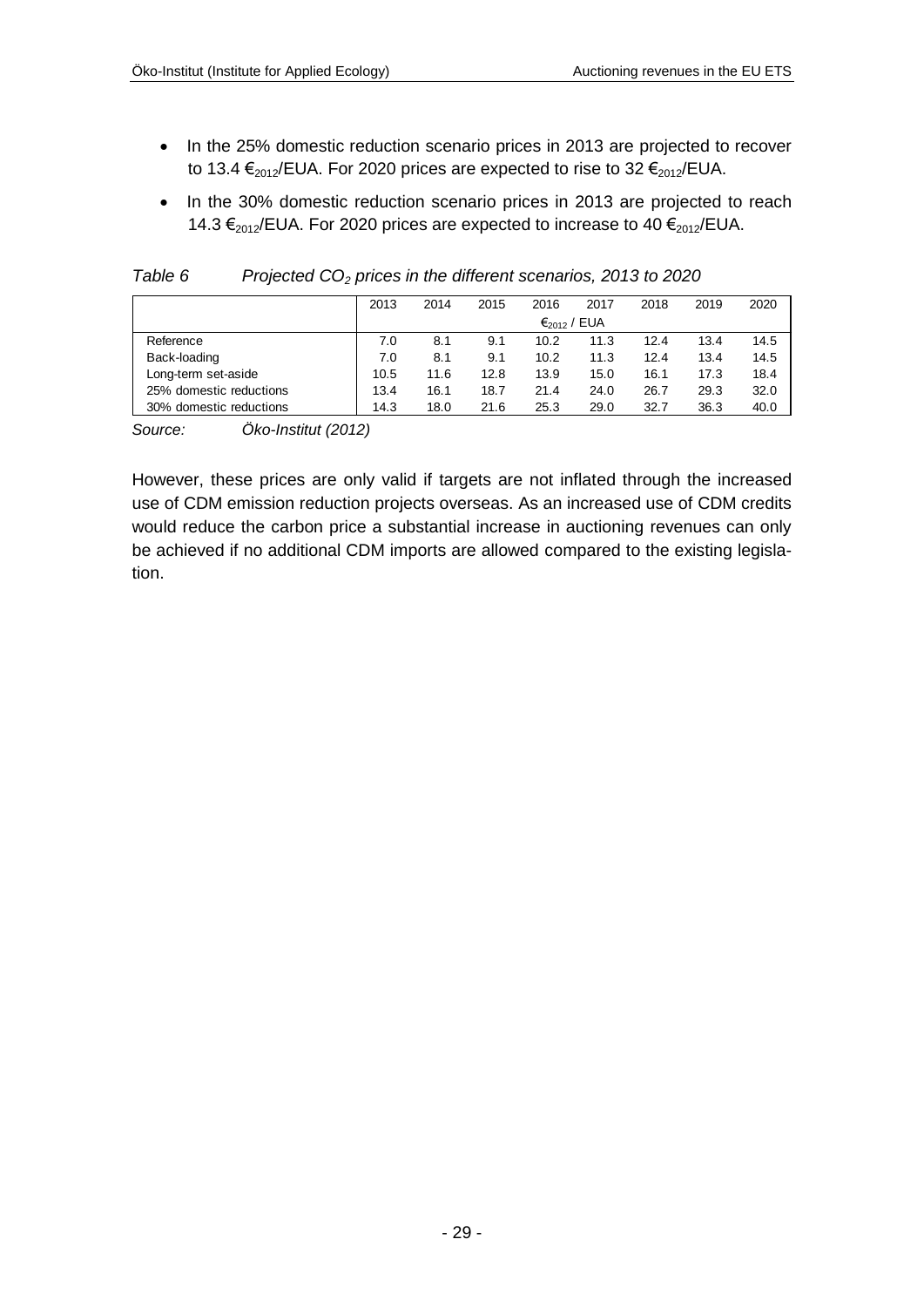### <span id="page-29-0"></span>**3 Auctioning revenues in the scenarios**

All analysed scenarios show that raising climate ambition would increase auctioning revenues for all countries [\(Table 7\)](#page-30-0). Revenues are presented in  $\epsilon_{2012}$  in this chapter. Total auctioning revenues for the EU ETS are only  $\epsilon$  85 billion for the time period from 2013 to 2020 if no action is taken. Even in the back-loading scenario in which the  $CO<sub>2</sub>$ price reaches the same level in 2020 as in the reference scenario, auctioning revenues increase in all countries; overall these revenues increase by 8% compared to the reference scenario. This is due to the fact that the back-loaded amount of allowances in the back-loading scenario are reintroduced in the later years of the third trading period when the  $CO<sub>2</sub>$  price will be higher because the surplus will have significantly decreased. In the long-term set-aside scenario auctioning revenues increase by 14% compared to the reference. Only if a long-term set-aside is combined with an increase of the linear reduction factor to 2.6% will auctioning revenues increase significantly (25% domestic emission reductions). In this case total revenues from 2013 to 2020 would be  $\epsilon$  148 billion. This is more than  $\epsilon$  62 billion (or 73%) above the reference scenario. In the scenario leading to domestic reductions of 30% below 1990 levels, auctioning revenues would nearly double (total revenue is € 163 billion from 2013 to 2020 which is 91% above the reference scenario).

In the long-term set-aside scenario the total revenues [\(Table 7\)](#page-30-0) from auctions increase by the following compared to the reference scenario:

- $\bullet \quad \in 2.8$  billion for Germany,
- $\bullet \quad \in 1.6$  billion for the UK,
- $\bullet \quad \in 1.3$  billion for Spain,
- $\bullet \quad \in$  1.4 billion for Italy,
- $\bullet \quad \in \mathbb{Q}$ . billion for Poland,
- $\bullet \quad \in 0.9$  billion for France.
- $\bullet \in \mathbb{C}$ .4 billion for Romania and
- $\bullet \quad \in 0.5$  billion for Greece.

In the 25% domestic scenario the auctioning revenues increase by the following compared to the reference scenario:

- $\bullet \quad \in$  13 billion for Germany,
- $\bullet \quad \in 7$  billion for the UK,
- $\bullet \quad \in 6$  billion for Spain,
- $\bullet \quad \in 6$  billion for Italy,
- $\bullet \quad \in 4$  billion for Poland,
- $\bullet \quad \in$  4 billion for France.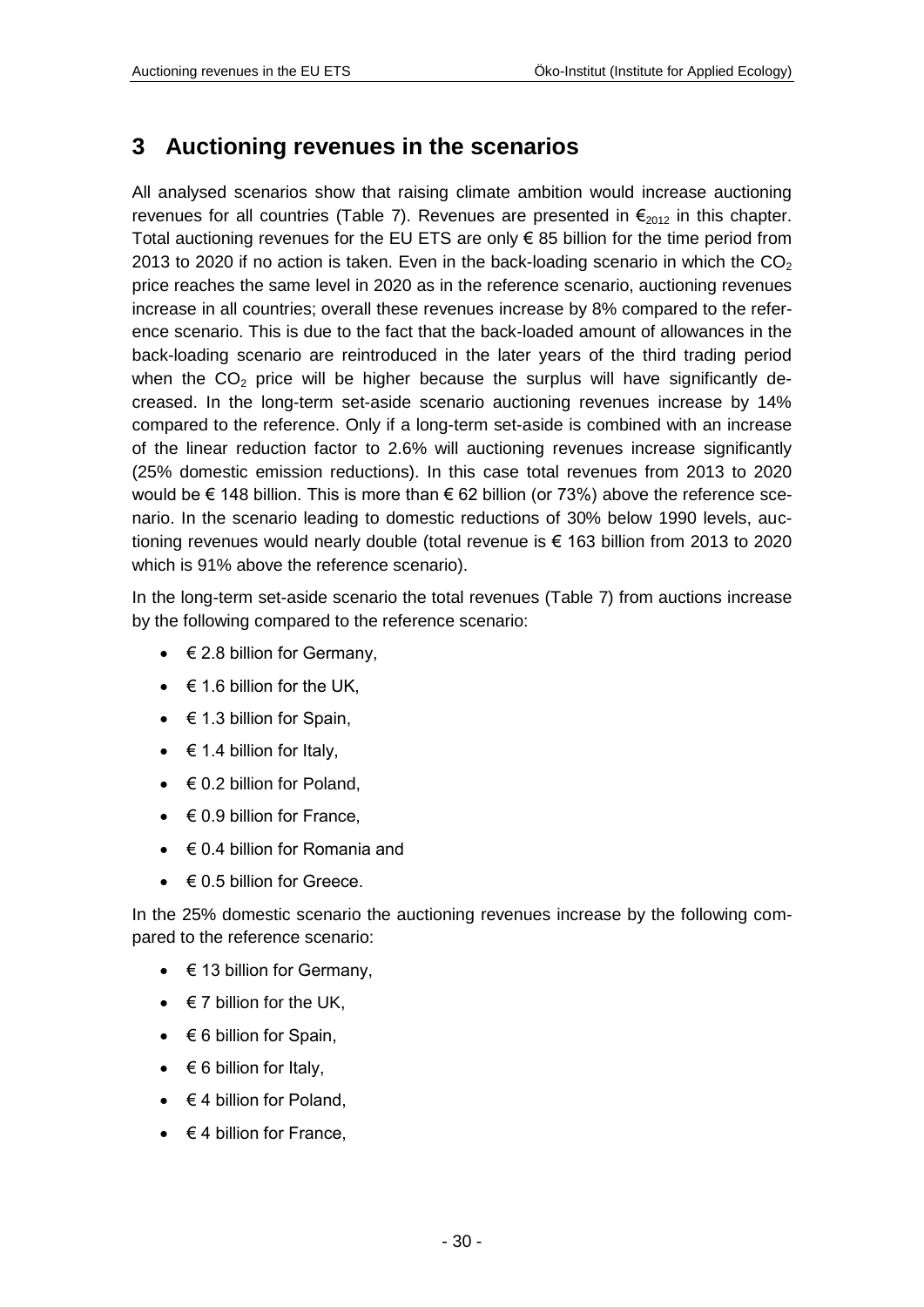- $\bullet \quad \in$  3 billion for Romania and
- $\bullet \quad \in$  2 billion for Greece.

It is worth noting that some of the new Member States in Central and Eastern Europe receive some free allocation even for their electricity generators to create revenues which shall be used for the modernisation of the power sector. Poland receives the largest amount of these free allocations; the value of free allocation to electricity generators in Poland increases by  $\epsilon$  4 billion in the 25% domestic scenario.

|                       |        |         | <b>Auctioning revenues</b> |                             |                    |         | Increase in auctioning revenues |                             |      |
|-----------------------|--------|---------|----------------------------|-----------------------------|--------------------|---------|---------------------------------|-----------------------------|------|
|                       | Ref-   | Back-   | Long-                      | 25 %                        | 30 %               | Back-   | Long-                           | 25 %                        | 30 % |
|                       | erence | loading |                            | term set- domestic domestic |                    | loading |                                 | term set- domestic domestic |      |
|                       |        |         | aside                      |                             |                    |         | aside                           |                             |      |
|                       |        |         |                            |                             | billion $\epsilon$ |         |                                 |                             |      |
| Total                 | 85     | 92      | 97                         | 148                         | 163                | 6       | 12                              | 62                          | 78   |
| Austria               | 1.2    | 1.3     | 1.4                        | 2.2                         | 2.4                | 0.1     | 0.2                             | 0.9                         | 1.2  |
| <b>Belgium</b>        | 2.3    | 2.4     | 2.6                        | 4.0                         | 4.4                | 0.2     | 0.4                             | 1.7                         | 2.1  |
| <b>Bulgaria</b>       | 1.9    | 2.1     | 2.1                        | 3.2                         | 3.5                | 0.2     | 0.2                             | 1.3                         | 1.6  |
| <b>Cyprus</b>         | 0.1    | 0.2     | 0.1                        | 0.2                         | 0.2                | 0.0     | 0.0                             | 0.1                         | 0.1  |
| <b>Czech Republic</b> | 3.1    | 3.4     | 3.4                        | 5.1                         | 5.6                | 0.3     | 0.2                             | 2.0                         | 2.5  |
| <b>Denmark</b>        | 1.1    | 1.2     | 1.3                        | 2.0                         | 2.2                | 0.1     | 0.2                             | 0.9                         | 1.1  |
| Estonia               | 0.6    | 0.7     | 0.6                        | 1.0                         | 1.1                | 0.1     | 0.0                             | 0.4                         | 0.5  |
| <b>Finland</b>        | 1.5    | 1.6     | 1.7                        | 2.6                         | 2.9                | 0.1     | 0.2                             | 1.1                         | 1.4  |
| <b>France</b>         | 5.1    | 5.5     | 6.0                        | 9.1                         | 10.1               | 0.3     | 0.9                             | 3.9                         | 5.0  |
| Germany               | 17.8   | 19.1    | 20.7                       | 31.3                        | 34.7               | 1.3     | 2.8                             | 13.4                        | 16.9 |
| Greece                | 3.1    | 3.3     | 3.6                        | 5.4                         | 6.0                | 0.2     | 0.5                             | 2.3                         | 2.9  |
| Hungary               | 1.0    | 1.1     | 1.0                        | 1.6                         | 1.7                | 0.1     | 0.1                             | 0.6                         | 0.8  |
| Ireland               | 0.9    | 0.9     | 1.0                        | 1.5                         | 1.7                | 0.1     | 0.1                             | 0.7                         | 0.8  |
| Italy                 | 8.6    | 9.2     | 9.9                        | 15.0                        | 16.7               | 0.6     | 1.4                             | 6.4                         | 8.1  |
| Latvia                | 0.2    | 0.3     | 0.3                        | 0.4                         | 0.5                | 0.0     | 0.0                             | 0.2                         | 0.2  |
| Liechtenstein         | 0.0    | 0.0     | 0.0                        | 0.0                         | 0.0                | 0.0     | 0.0                             | 0.0                         | 0.0  |
| Lithuania             | 0.4    | 0.5     | 0.5                        | 0.8                         | 0.9                | 0.0     | 0.1                             | 0.3                         | 0.4  |
| Luxembourg            | 0.1    | 0.1     | 0.2                        | 0.2                         | 0.3                | 0.0     | 0.0                             | 0.1                         | 0.1  |
| <b>Malta</b>          | 0.1    | 0.1     | 0.1                        | 0.2                         | 0.2                | 0.0     | 0.0                             | 0.1                         | 0.1  |
| <b>Netherlands</b>    | 3.1    | 3.3     | 3.6                        | 5.5                         | 6.1                | 0.2     | 0.5                             | 2.4                         | 3.0  |
| Norway                | 0.5    | 0.6     | 0.6                        | 1.0                         | 1.1                | 0.0     | 0.1                             | 0.4                         | 0.5  |
| Poland                | 7.0    | 7.8     | 7.2                        | 10.9                        | 11.6               | 0.8     | 0.2                             | 3.9                         | 4.6  |
| Portugal              | 1.6    | 1.7     | 1.8                        | 2.8                         | 3.1                | 0.1     | 0.3                             | 1.2                         | 1.5  |
| Romania               | 3.7    | 4.0     | 4.1                        | 6.3                         | 6.9                | 0.3     | 0.4                             | 2.6                         | 3.2  |
| Slovakia              | 1.3    | 1.4     | 1.5                        | 2.3                         | 2.6                | 0.1     | 0.2                             | 1.0                         | 1.2  |
| Slovenia              | 0.4    | 0.4     | 0.4                        | 0.7                         | 0.7                | 0.0     | 0.1                             | 0.3                         | 0.4  |
| Spain                 | 7.8    | 8.3     | 9.1                        | 13.7                        | 15.2               | 0.5     | 1.3                             | 5.9                         | 7.4  |
| Sweden                | 0.8    | 0.9     | 1.0                        | 1.4                         | 1.6                | 0.1     | 0.1                             | 0.6                         | 0.8  |
| <b>United Kingdom</b> | 9.7    | 10.4    | 11.4                       | 17.2                        | 19.2               | 0.7     | 1.6                             | 7.5                         | 9.5  |

<span id="page-30-0"></span>*Table 7 Auctioning revenues per Member State, 2013 - 2020*

*Source: Calculations by Öko-Institut*

In the 30% domestic scenario the auctioning revenues increase by the following compared to the reference scenario:

- $\bullet \quad \in$  17 billion for Germany,
- $\bullet \quad \in$  10 billion for the UK,
- $\bullet \quad \in$  7 billion for Spain,
- $\bullet \quad \in \mathsf{8}$  billion for Italy,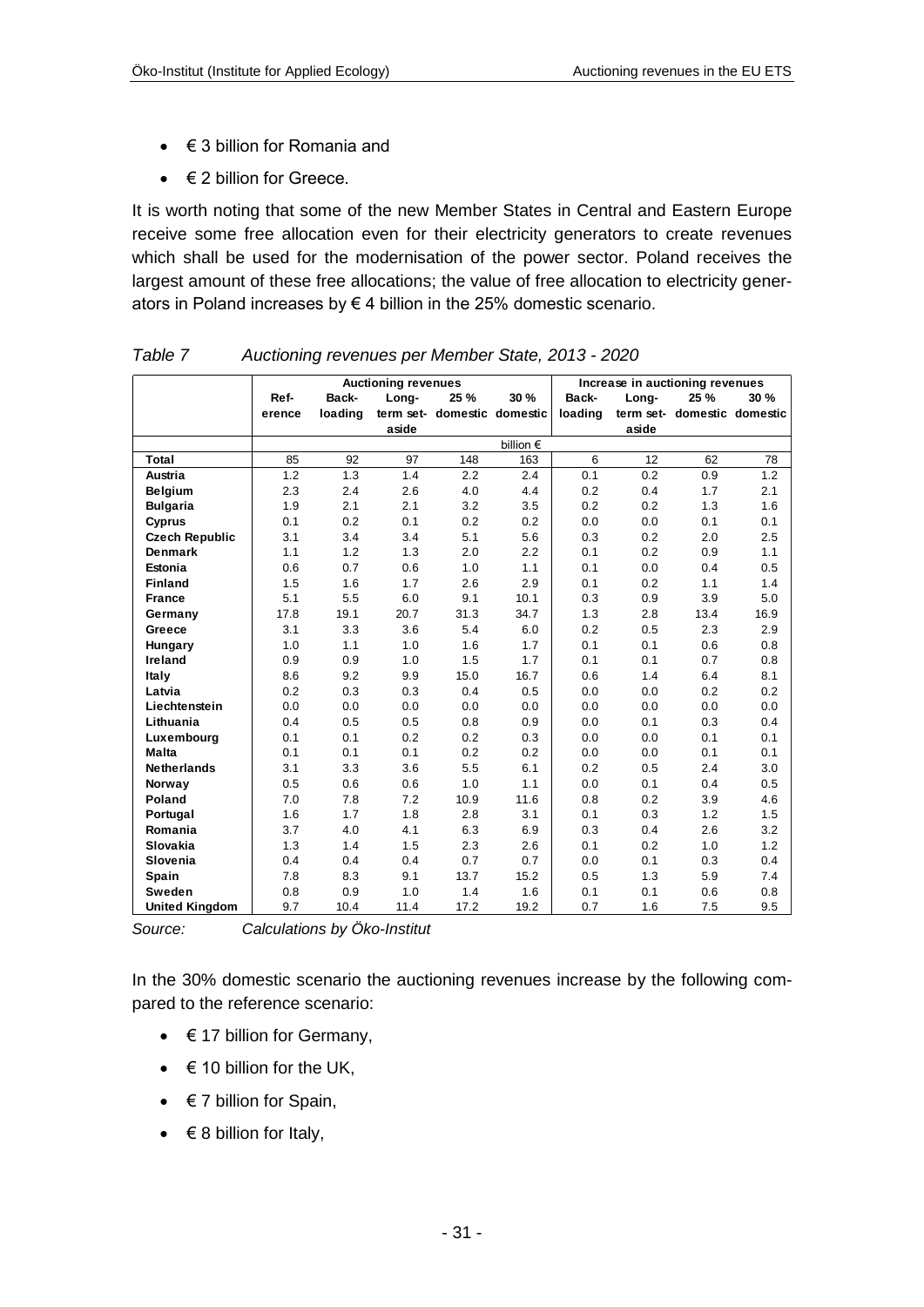- $\bullet \quad \in 5$  billion for Poland,
- € 5 billion for France,
- $\bullet \quad \in \mathcal{S}$  billion for Romania and
- $\bullet \quad \in$  3 billion for Greece.

In this scenario the value of free allocation to electricity generators in Poland increases by  $\epsilon$  5.5 billion.

When assessing the results at Member State level it can be seen that for all countries the auctioning revenues increase if action is taken [\(Table 7](#page-30-0) and [Figure 2\)](#page-31-0). The impact is most prominent for those Member States which are already entitled to auction significant amounts, but follows the same pattern for all states. The one exception to the rule is countries with significant free allocation to electricity generators. The free allocation to electricity generators is subtracted from the auctioning amount of the respective Member State and thus reduces their revenues.



<span id="page-31-0"></span>*Figure 2 Auctioning revenues per Member State, total for 2013 - 2020*

*Source: Calculations by Öko-Institut*

It is worth examining the situation in countries with a high free allocation to electricity generators (this includes Cyprus, Czech Republic, Romania, Bulgaria and Poland). For the back-loading scenario the Polish example is presented in [Figure 3.](#page-32-0) It illustrates that auctioning revenues and the value of free allocation to electricity generators have to be analysed together. It becomes clear that due to the high free allocation to electricity generators the back-loading of allowances reduces auctioning quantities in 2013 to 2015 to almost zero. From 2016 to 2020 auctioning revenues are higher than the value of free allocation to electricity generators. The reason for this is that auctioning quanti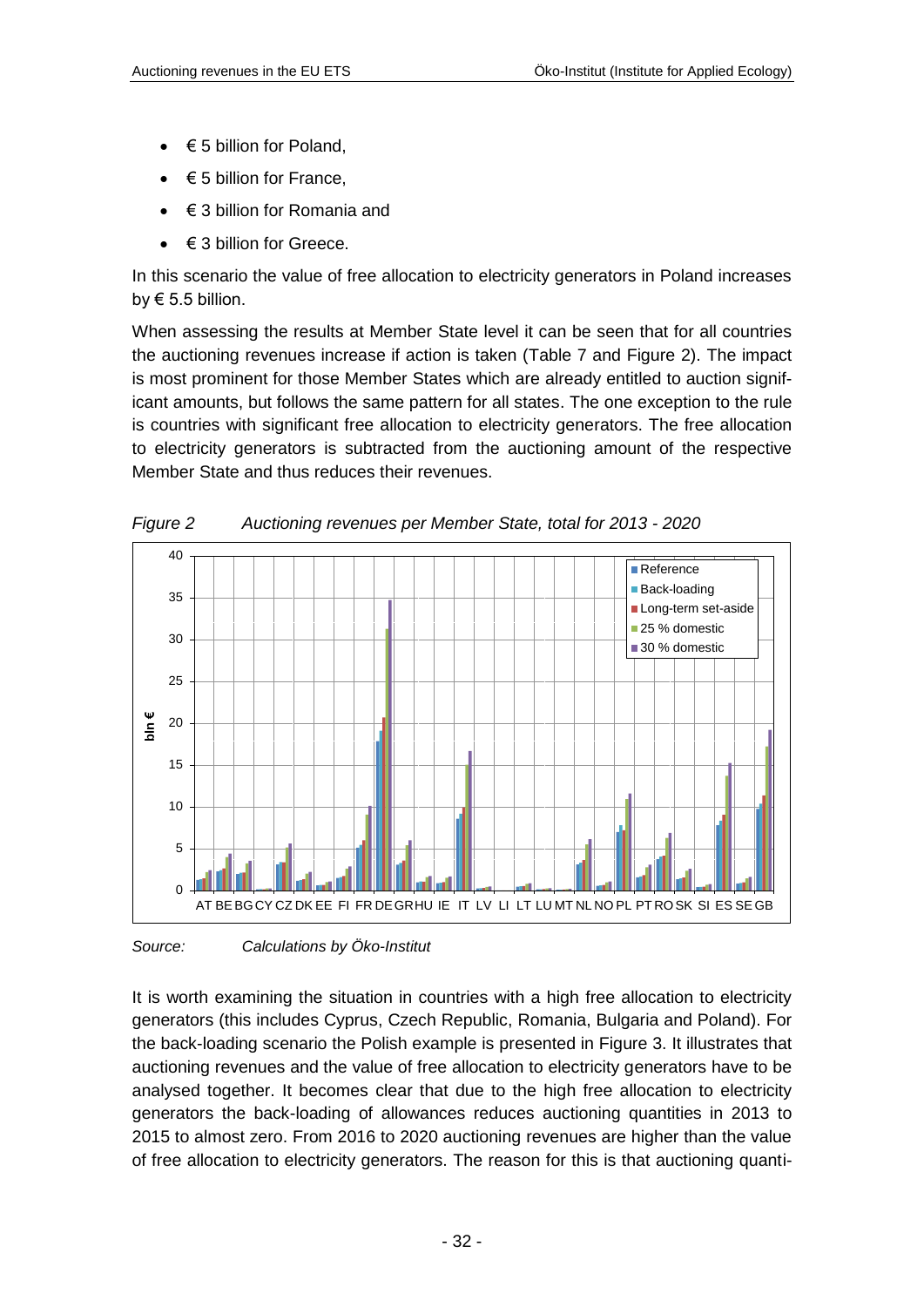ties and  $CO<sub>2</sub>$  prices increase over time. The free allocation to electricity generators is phased out and reaches zero in 2020. The situation is documented for other countries with free allocation to electricity generators in [Table 8.](#page-33-0)

<span id="page-32-0"></span>



*Source: Calculations by Öko-Institut*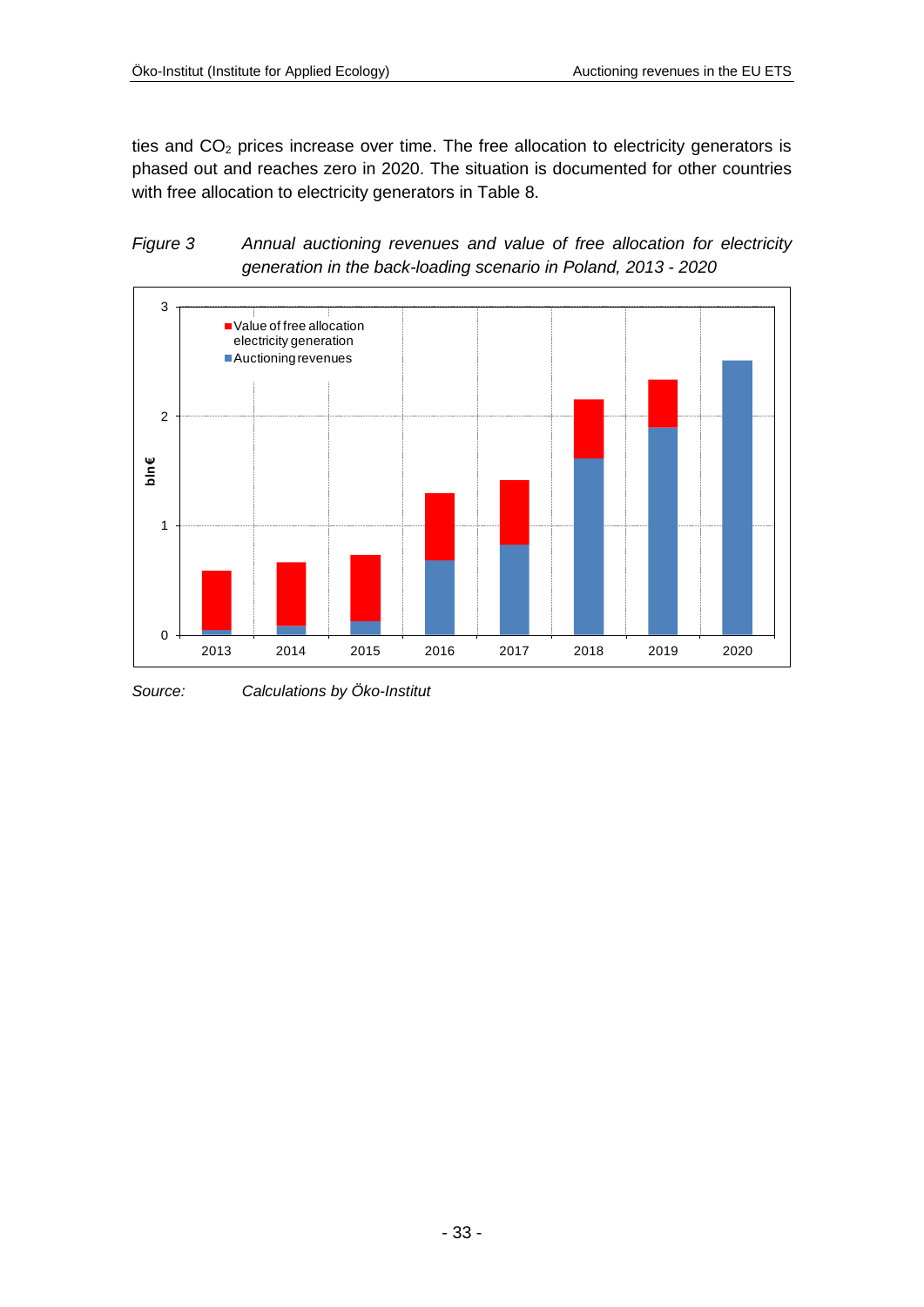|                       |                 | 2013           | 2014 | 2015     | 2016  | 2017           | 2018  | 2019  | 2020  | 2013-2020 |
|-----------------------|-----------------|----------------|------|----------|-------|----------------|-------|-------|-------|-----------|
|                       |                 |                |      |          |       | mln $\epsilon$ |       |       |       |           |
| <b>Bulgaria</b>       | Total           | 132            | 149  | 164      | 290   | 317            | 480   | 521   | 561   | 2,614     |
|                       | Free allocation | 95             | 94   | 88       | 79    | 65             | 48    | 26    | 0     | 495       |
|                       | Auctioning      | 37             | 55   | 76       | 211   | 251            | 433   | 495   | 561   | 2,119     |
| Cyprus                | Total           | 14             | 15   | 17       | 29    | 32             | 47    | 51    | 55    | 260       |
|                       | Free allocation | 18             | 18   | 17       | 16    | 14             | 12    | 8     | 0     | 102       |
|                       | Auctioning      | -4             | $-2$ | $\Omega$ | 13    | 17             | 36    | 43    | 55    | 157       |
| <b>Czech Republic</b> | Total           | 221            | 249  | 276      | 487   | 531            | 806   | 874   | 942   | 4,385     |
|                       | Free allocation | 188            | 186  | 176      | 157   | 130            | 95    | 52    | 0     | 984       |
|                       | Auctioning      | 33             | 63   | 100      | 330   | 401            | 711   | 822   | 942   | 3,401     |
| Estonia               | Total           | 43             | 48   | 53       | 94    | 103            | 156   | 170   | 183   | 851       |
|                       | Free allocation | 37             | 37   | 35       | 31    | 26             | 19    | 10    | 0     | 193       |
|                       | Auctioning      | 6              | 12   | 19       | 64    | 77             | 138   | 159   | 183   | 657       |
| Hungary               | Total           | 71             | 80   | 89       | 157   | 171            | 259   | 281   | 302   | 1,410     |
|                       | Free allocation | 70             | 69   | 64       | 56    | 45             | 31    | 13    | 0     | 348       |
|                       | Auctioning      | 1              | 12   | 25       | 100   | 126            | 228   | 267   | 302   | 1,062     |
| Lithuania             | Total           | 26             | 29   | 32       | 57    | 62             | 94    | 101   | 109   | 509       |
|                       | Free allocation | $\overline{4}$ | 4    | 4        | 4     | 4              | 4     | 2     | 0     | 27        |
|                       | Auctioning      | 22             | 25   | 28       | 52    | 58             | 90    | 99    | 109   | 482       |
| Poland                | Total           | 588            | 663  | 733      | 1,297 | 1,415          | 2,149 | 2,331 | 2,510 | 11,686    |
|                       | Free allocation | 545            | 583  | 610      | 613   | 590            | 536   | 433   | 0     | 3,909     |
|                       | Auctioning      | 43             | 80   | 123      | 684   | 825            | 1,613 | 1,898 | 2,510 | 7,776     |
| Romania               | Total           | 235            | 265  | 293      | 519   | 566            | 860   | 933   | 1,005 | 4,677     |
|                       | Free allocation | 125            | 124  | 117      | 104   | 86             | 63    | 34    | 0     | 653       |
|                       | Auctioning      | 110            | 142  | 177      | 415   | 480            | 797   | 899   | 1,005 | 4,025     |

<span id="page-33-0"></span>*Table 8 Comparison of auctioning revenues and value of free allocation for electricity generation in the back-loading scenario, 2013 - 2020*

*Source: Calculations by Öko-Institut*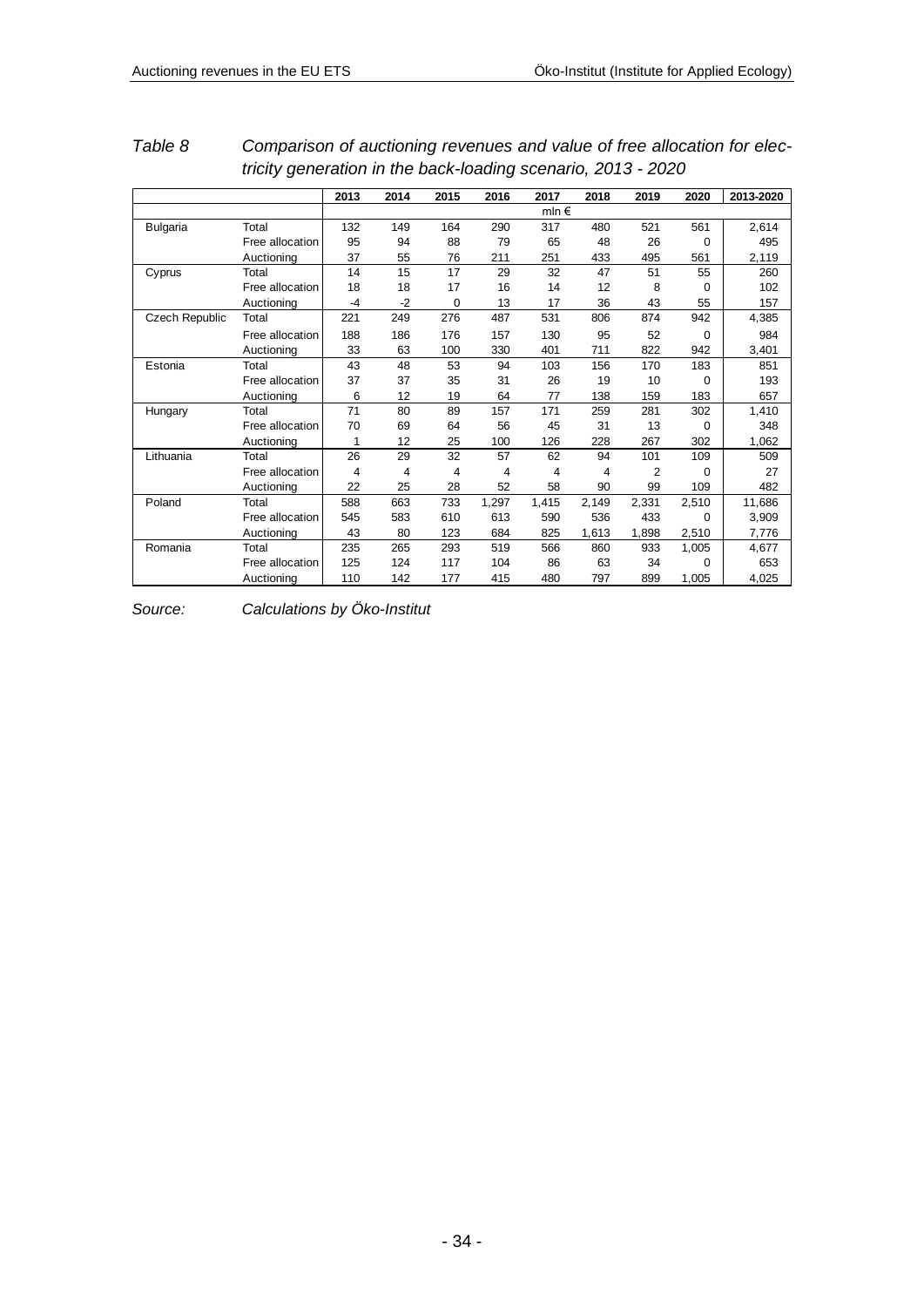### <span id="page-34-0"></span>**4 Sensitivity analysis: Different options for redistribution**

The EU ETS Directive sets the following rules on the distribution of the auctioning quantities:

- 88% of the auctioning quantities are distributed proportional to the share of verified emissions;
- 10% of the auctioning quantities are redistributed for the purpose of 'solidarity and growth' in order to reduce emissions and adapt to the effects of climate change.
- 2% of the auctioning quantities are redistributed for early action under the Kyoto Protocol.

With a higher  $CO<sub>2</sub>$  price the 10% and 2% provisions automatically create more redistribution, especially to the new Member States in Central and Eastern Europe. The study analyses two additional options:

- The redistribution option "share in industrial emissions": Member States with a higher share in emissions from industrial sectors carry a higher share of the effort. The motivation for this redistribution option is that the share of emissions from power generation and from industrial sectors differs significantly between countries, e.g. the share of emissions from power generation is high in Poland and low in France. To a certain extent the current ETS Directive is beneficial in terms of auctioning revenues for countries with a low share of emissions from power generation since auctioning quantities are distributed according to the share in total emissions and not according to the share in emissions that are actually subject to auctioning. As a substantial share of power generation in most Eastern European countries is coal-fired, this redistribution option is quite beneficial for these countries.
- A redistribution option where "only higher income" countries carry the effort. Only Member States from the higher income group (AT, BE, CY, DK, FI, FR, DE, EL, IE, IT, LU, NL, ES, SE, UK) contribute to the reduced auctioning quantities (as proposed by CEC 2012a). Each Member State from the higher income group contributes the same share of their auctioning quantities (e.g. each Member State from the high income group contributes 30% of their auctioning quantities in the 25% domestic scenario). Member States from the lower income group are defined as BG, RO, LV, LT, PL, SK, EE, HU, CZ, MT, SI, PT.
- These options are compared to the "no new redistribution" option: All Member States contribute the same share of their auctioning quantities (before the substraction of free allocation for electricity generators). This option is identical to the scenarios analysed in chapter [3.](#page-29-0)

As an example the results for the 25% domestic reduction scenario are shown in [Table](#page-36-0)  [9.](#page-36-0) The different redistribution options lead to a different distribution of auctioning revenues. The following groups of countries can be identified: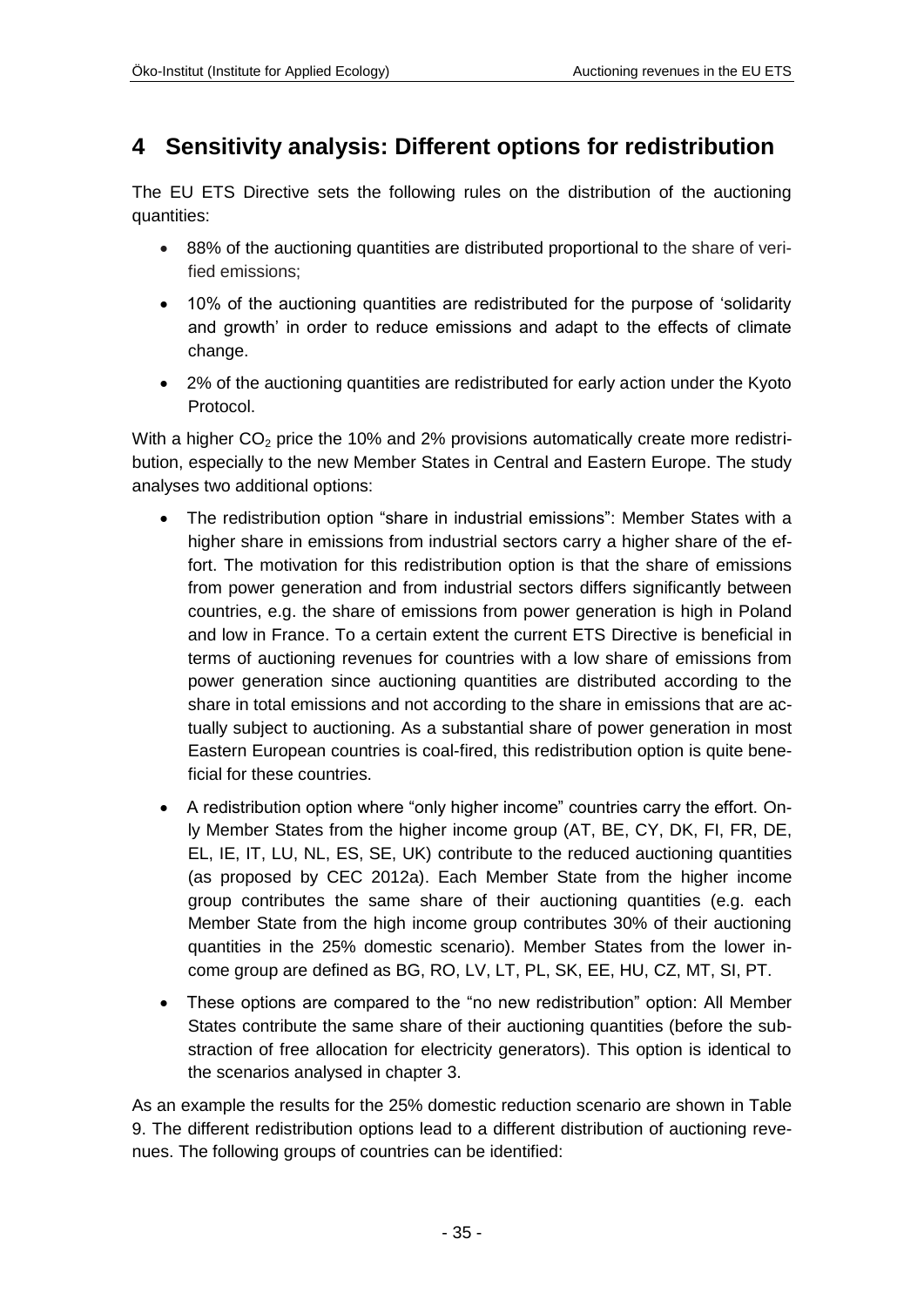- For most countries from Eastern Europe the distribution of the reduced auctioning quantities based on the share in industrial emissions increases auctioning revenues compared to the option with no new redistribution (Slovakia and the Czech Republic are exceptions). In general auctioning revenues are highest for countries from Eastern Europe when the reduced auctioning quantities are completely absorbed by the "higher income group" only.
- For countries from the higher income group with a low share of emissions in power generation (e.g. Austria, Belgium, France and Sweden) the distribution of the reduced auctioning quantities based on the share in industrial emissions results in the greatest reduction in auctioning revenues.
- For countries from the higher income group with a high share of emissions in power generation (e.g. Germany, Greece and Denmark) the redistribution option "higher income group" reduces auctioning revenues the most. With the redistribution option based on industrial emissions auctioning revenues can even increase compared to the option with no new redistribution.

[Table 9](#page-36-0) illustrates the change in revenues that results from the two different options for redistribution. The redistribution option "only high income" reduces auctioning revenues by 11% for all Member States from the high income group compared to the option without new redistribution. Poland (+44%), Czech Republic (+36%) and Bulgaria (+34%) see the highest increase in auctioning revenues from this redistribution option. The redistribution option "share in industrial emissions" reduces auctioning revenues between -36% for Sweden and -3% for Spain. Malta (+26%), Estonia (+25%), Bulgaria (+25%), Poland (+23%) and Cyprus (+23%) see the highest increase in auctioning revenues from this redistribution option.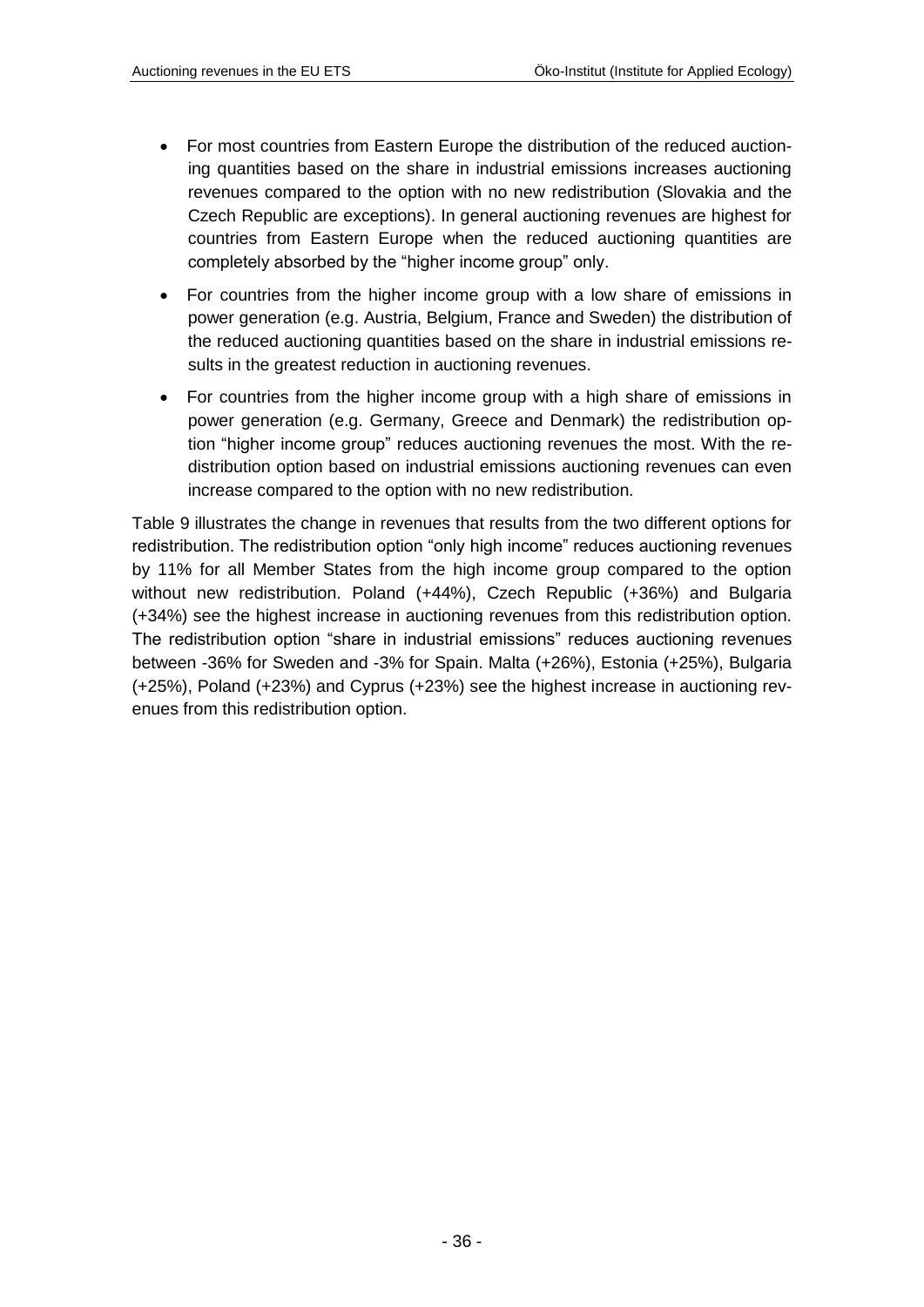|                       |                              | <b>Redistribution option</b> |                                       |                       | Increase in auctioning<br>revenues    | Change in revenues    |                                       |  |
|-----------------------|------------------------------|------------------------------|---------------------------------------|-----------------------|---------------------------------------|-----------------------|---------------------------------------|--|
|                       | "No new re-<br>distribution" | "Only high<br>income"        | "Share in<br>industrial<br>emissions" | "Only high<br>income" | "Share in<br>industrial<br>emissions" | "Only high<br>income" | "Share in<br>industrial<br>emissions" |  |
|                       |                              |                              | billion $\epsilon$                    |                       |                                       | %                     |                                       |  |
| <b>Total</b>          | 148                          | 148                          | 148                                   |                       |                                       |                       |                                       |  |
| Austria               | $\overline{2}$               | $\overline{2}$               | $\overline{2}$                        | $-0.2$                | $-0.6$                                | $-11%$                | $-28%$                                |  |
| Belgium               | 4                            | 4                            | 3                                     | $-0.5$                | $-1.0$                                | $-11%$                | $-25%$                                |  |
| <b>Bulgaria</b>       | 3                            | 4                            | 4                                     | 1.1                   | 0.8                                   | 34%                   | 25%                                   |  |
| Cyprus                | 0                            | $\mathbf 0$                  | 0                                     | 0.0                   | 0.1                                   | $-21%$                | 24%                                   |  |
| <b>Czech Republic</b> | 5                            | $\overline{7}$               | 5                                     | 1.8                   | $-0.1$                                | 36%                   | $-2%$                                 |  |
| Denmark               | 2                            | $\overline{2}$               | $\overline{2}$                        | $-0.2$                | 0.1                                   | $-11%$                | 7%                                    |  |
| Estonia               | 1                            | 1                            | $\mathbf{1}$                          | 0.4                   | 0.3                                   | 36%                   | 26%                                   |  |
| Finland               | 3                            | $\overline{\mathbf{c}}$      | $\overline{2}$                        | $-0.3$                | $-0.2$                                | $-12%$                | $-6%$                                 |  |
| France                | 9                            | 8                            | $\overline{7}$                        | $-1.0$                | $-2.0$                                | $-11%$                | $-22%$                                |  |
| Germany               | 31                           | 28                           | 32                                    | $-3.6$                | 1.2                                   | $-11%$                | 4%                                    |  |
| Greece                | $\mathbf 5$                  | 5                            | 6                                     | $-0.6$                | 0.7                                   | $-12%$                | 13%                                   |  |
| Hungary               | $\overline{\mathbf{c}}$      | $\overline{2}$               | 2                                     | 0.6                   | 0.1                                   | 37%                   | 7%                                    |  |
| Ireland               | $\overline{2}$               | 1                            | $\overline{2}$                        | $-0.2$                | 0.1                                   | $-11%$                | 6%                                    |  |
| Italy                 | 15                           | 13                           | 14                                    | $-1.7$                | $-1.2$                                | $-11%$                | $-8%$                                 |  |
| Latvia                | $\mathbf 0$                  | 1                            | $\mathbf 0$                           | 0.1                   | 0.0                                   | 26%                   | 5%                                    |  |
| Liechtenstein         | $\mathbf 0$                  | $\mathbf 0$                  | 0                                     | 0.0                   | 0.0                                   | $-12%$                | $-11%$                                |  |
| Lithuania             | 1                            | 1                            | 1                                     | 0.2                   | 0.0                                   | 28%                   | 3%                                    |  |
| Luxembourg            | $\mathbf 0$                  | $\mathbf 0$                  | $\mathbf 0$                           | 0.0                   | 0.0                                   | $-9%$                 | $-4%$                                 |  |
| Malta                 | 0                            | $\mathbf 0$                  | 0                                     | 0.0                   | 0.0                                   | 26%                   | 26%                                   |  |
| Netherlands           | 5                            | 5                            | 5                                     | $-0.6$                | $-0.7$                                | $-11%$                | $-14%$                                |  |
| Norway                | 1                            | $\mathbf{1}$                 | $\mathbf{1}$                          | $-0.1$                | $-0.2$                                | $-11%$                | $-17%$                                |  |
| Poland                | 11                           | 16                           | 14                                    | 4.9                   | 2.6                                   | 45%                   | 24%                                   |  |
| Portugal              | 3                            | 3                            | 3                                     | 0.7                   | 0.1                                   | 25%                   | 2%                                    |  |
| Romania               | 6                            | 8                            | $\overline{7}$                        | 2.0                   | 1.0                                   | 31%                   | 16%                                   |  |
| Slovakia              | $\overline{2}$               | 3                            | $\overline{2}$                        | 0.6                   | $-0.3$                                | 26%                   | $-13%$                                |  |
| Slovenia              | 1                            | $\mathbf{1}$                 | $\mathbf{1}$                          | 0.2                   | 0.1                                   | 26%                   | 10%                                   |  |
| Spain                 | 14                           | 12                           | 13                                    | $-1.5$                | $-0.4$                                | $-11%$                | $-3%$                                 |  |
| Sweden                | 1                            | $\mathbf{1}$                 | $\mathbf{1}$                          | $-0.2$                | $-0.5$                                | $-11%$                | $-36%$                                |  |
| United Kingdom        | 17                           | 15                           | 17                                    | $-1.9$                | 0.0                                   | $-11%$                | 0%                                    |  |

<span id="page-36-0"></span>

| Table 9 |                                                        |  |  | Impact of different redistribution options on auctioning revenues per |  |  |  |  |
|---------|--------------------------------------------------------|--|--|-----------------------------------------------------------------------|--|--|--|--|
|         | Member State in the 25% domestic scenario, 2013 - 2020 |  |  |                                                                       |  |  |  |  |

*Source: Calculations by Öko-Institut*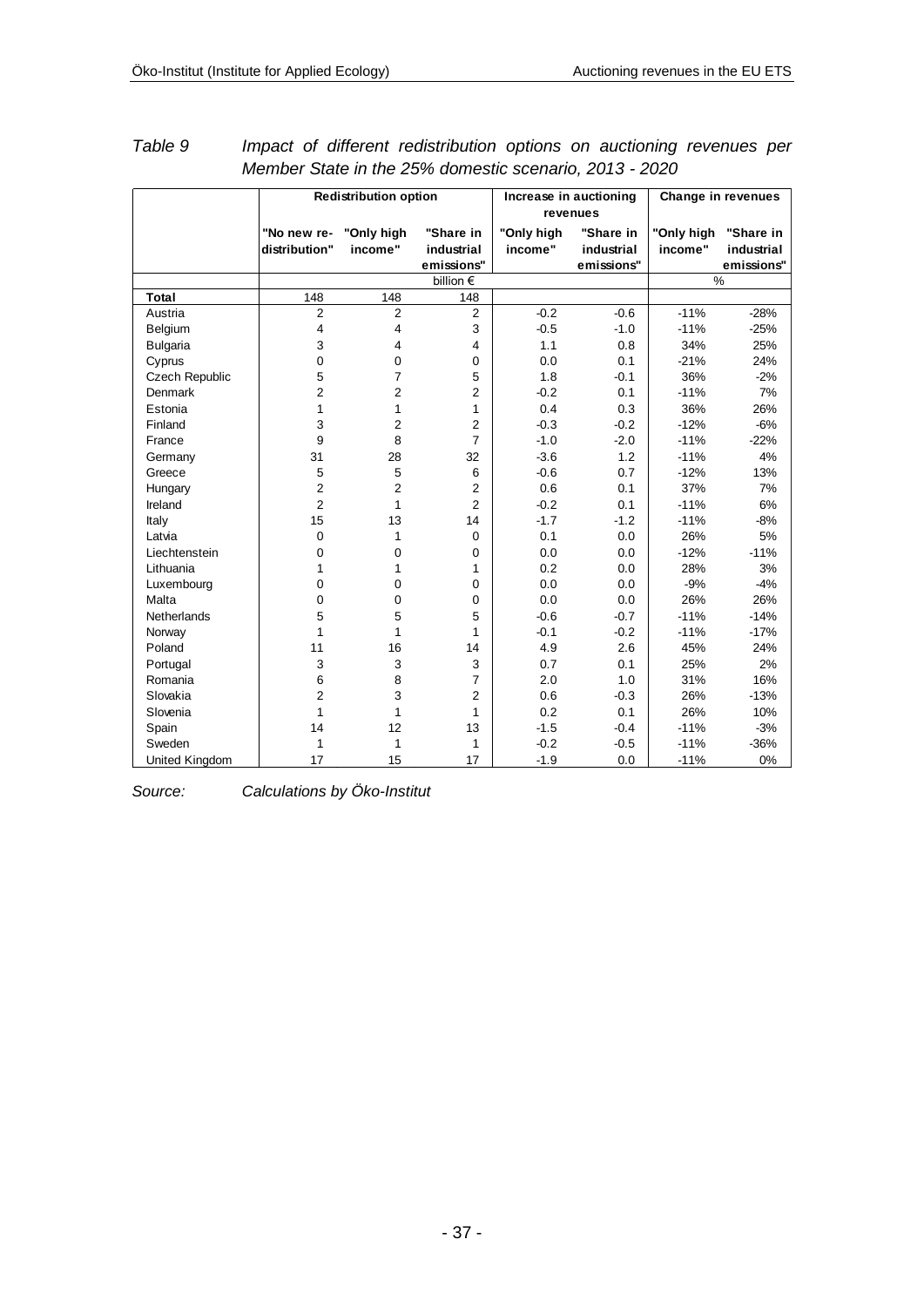<span id="page-37-0"></span>*Figure 4 Increase in auctioning revenues in the 25% domestic scenario according to different redistribution options compared to the reference scenario, 2013 - 2020*



*Source: Calculations by Öko-Institut*

In [Figure 4](#page-37-0) the auctioning revenues in the redistribution options are compared to the auctioning revenues in the reference scenario. The central result is that auctioning revenues increase for all countries for all redistribution options compared to the reference scenario. Overall it can be concluded that the introduction of more ambitious targets to the EU ETS has higher impacts on auctioning revenues than redistribution. Considering that the directive already includes special provisions on redistribution which were specifically designed to compensate for the weaker economic development of Eastern European countries, the implementation of additional redistributive elements does not seem to be an appropriate approach.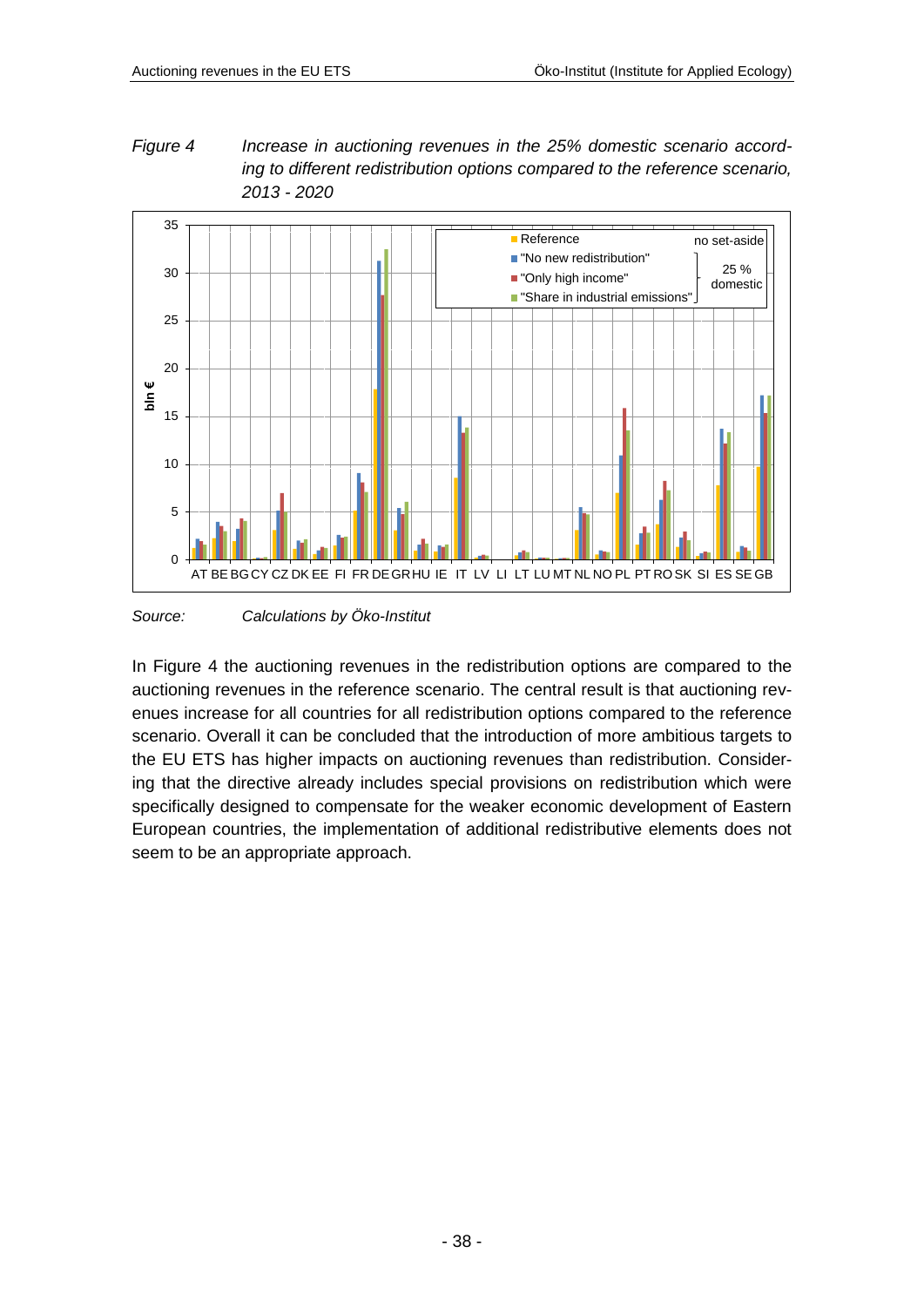## <span id="page-38-0"></span>**5 Carbon leakage and potential impacts on industry**

A major concern expressed since the introduction of the EU ETS has been the competitive situation of European industries compared to industrial facilities in other parts of the world where climate policies might not be as stringent. To prevent carbon leakage the EU Commission carried out an assessment of the risk of carbon leakage in industrial sectors based on the trade intensity and the carbon cost induced by implementation of the directive (CEC 2011c).

In fact the current assessment of the risk of carbon leakage is based on conservative assumptions for both indicators:

- All countries outside of the EU were treated in the trade intensity assessment as if they had no comparable climate policies in place. This is obviously not the case for countries that are already linked with the EU ETS (Norway, Iceland, Liechtenstein) or will be linked in the coming years (Switzerland and Australia). Also several emerging economies, e.g. Mexico and South Korea, are currently putting a great emphasis on policies for GHG reduction in industrial sectors.
- An EUA price of €30 was used when assessing the additional cost induced by the directive. This price was expected to be reached by 2020 but was already applied to the carbon leakage list valid in 2013 and 2014. Currently prices stand at € 7, which is less than a quarter of the price used in the assessment. In none of the scenarios assessed in this report are carbon prices expected to reach this price level in 2013 and 2014. In three of the five scenarios the prices are expected to be lower even in 2020.

Sectors deemed at risk of carbon leakage receive 100% free allocation (based on benchmarks) and a compensation mechanism was established for higher electricity prices resulting from the implementation of the EU ETS Directive. In addition, the amount of available credits (EUAs, CERs, ERUs) in the ETS is currently substantially higher than expected. Already at the end of 2011 a surplus of 0.95 billion EUAs had cumulated from the years 2008-2011 and is expected to increase further in 2012 (Öko-Institut 2012). This surplus is also largely held by industrial sectors. Thus the question is: How will the four action scenarios – back-loading, long-term set-aside, 25% and 30% domestic reduction – affect industrial competitiveness?

In the back-loading scenario there will be no change for industrial sectors. Their free allocation will remain unchanged. The only difference in the long-term set-aside scenario to the reference scenario are slightly higher EUA prices of about € 18 in 2020 (compared to  $\epsilon$  14 in the reference scenario). As most industrial sectors are classified as being of risk of carbon leakage and receive 100% free allocation, efficient installations with production levels comparable to the base period are expected to receive almost all the EUAs needed to cover their emissions for free; in the case of lower production levels due to the current economic and financial crisis their free allocation could exceed their emissions. When EUA prices increase, the value of free allocation will increase accordingly. The same applies to remaining EUAs from the second trading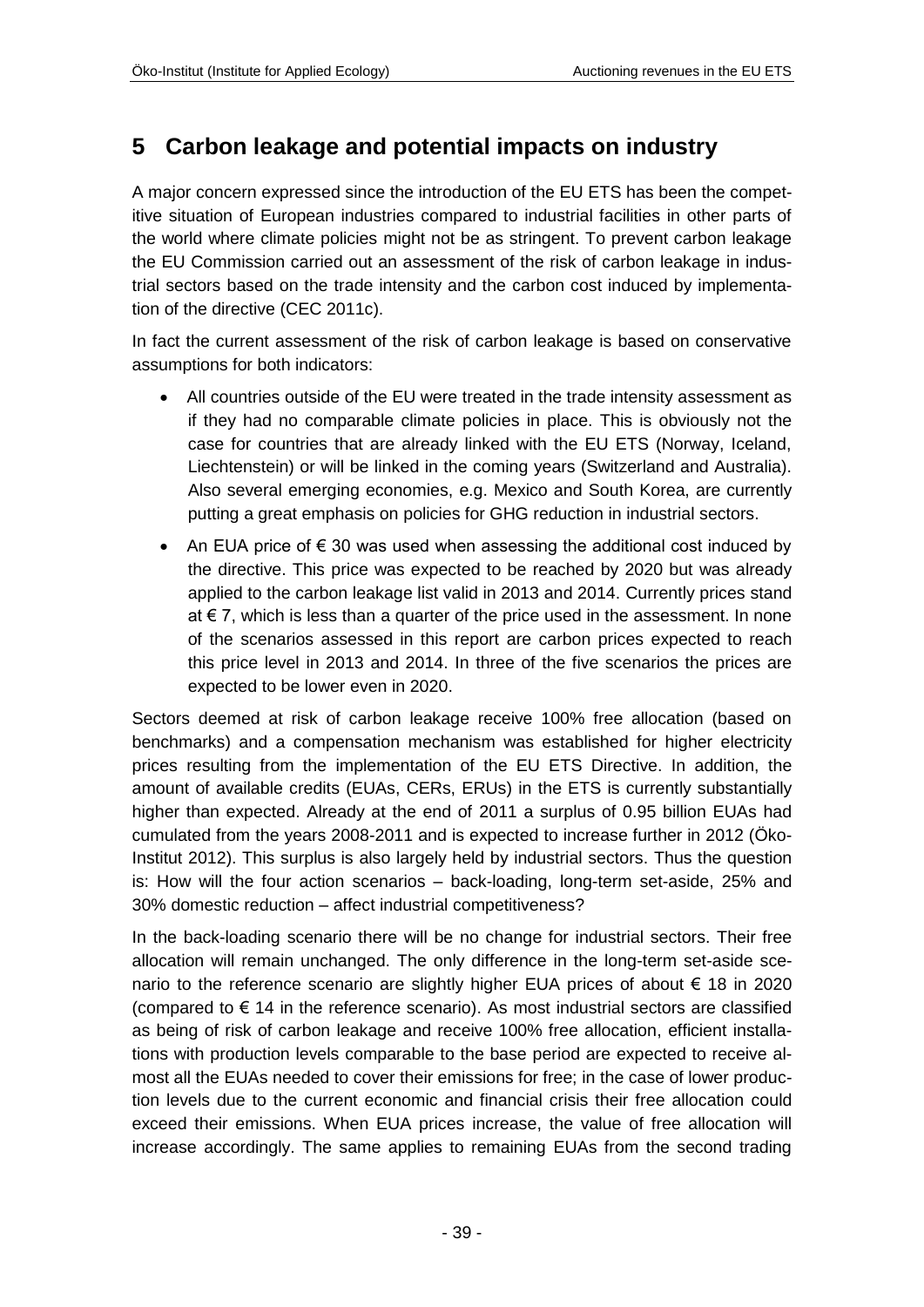period (2008-2012), which was largely characterised by over allocation to industrial sectors (Öko-Institut 2010).

In the 25% domestic reduction scenario the price development is expected to be comparable to the assumptions in the impact assessment of the EU ETS Directive, assuming an EUA price of € 30 in 2020. Free allocation to industrial sectors will be only slightly lower than in the reference scenario (see [Table 4\)](#page-25-0); the overall free allocation to stationary installations will be reduced by 3%. In the 30% domestic reduction scenario free allocation will be reduced by a moderate 8% only.

Overall the impact of reduced auctioning quantities and higher climate ambitions on industrial sectors is deemed to be small, and still significantly smaller than that accepted during the revision of the EU ETS Directive. Moreover, the stabilisation of  $CO<sub>2</sub>$  prices would even enhance the planning security for industries, reduce the risk of stranded assets due to carbon lock-in and reward operators who carried out emission-saving measures based on  $CO<sub>2</sub>$  price levels at the start of the second trading period of the EU ETS.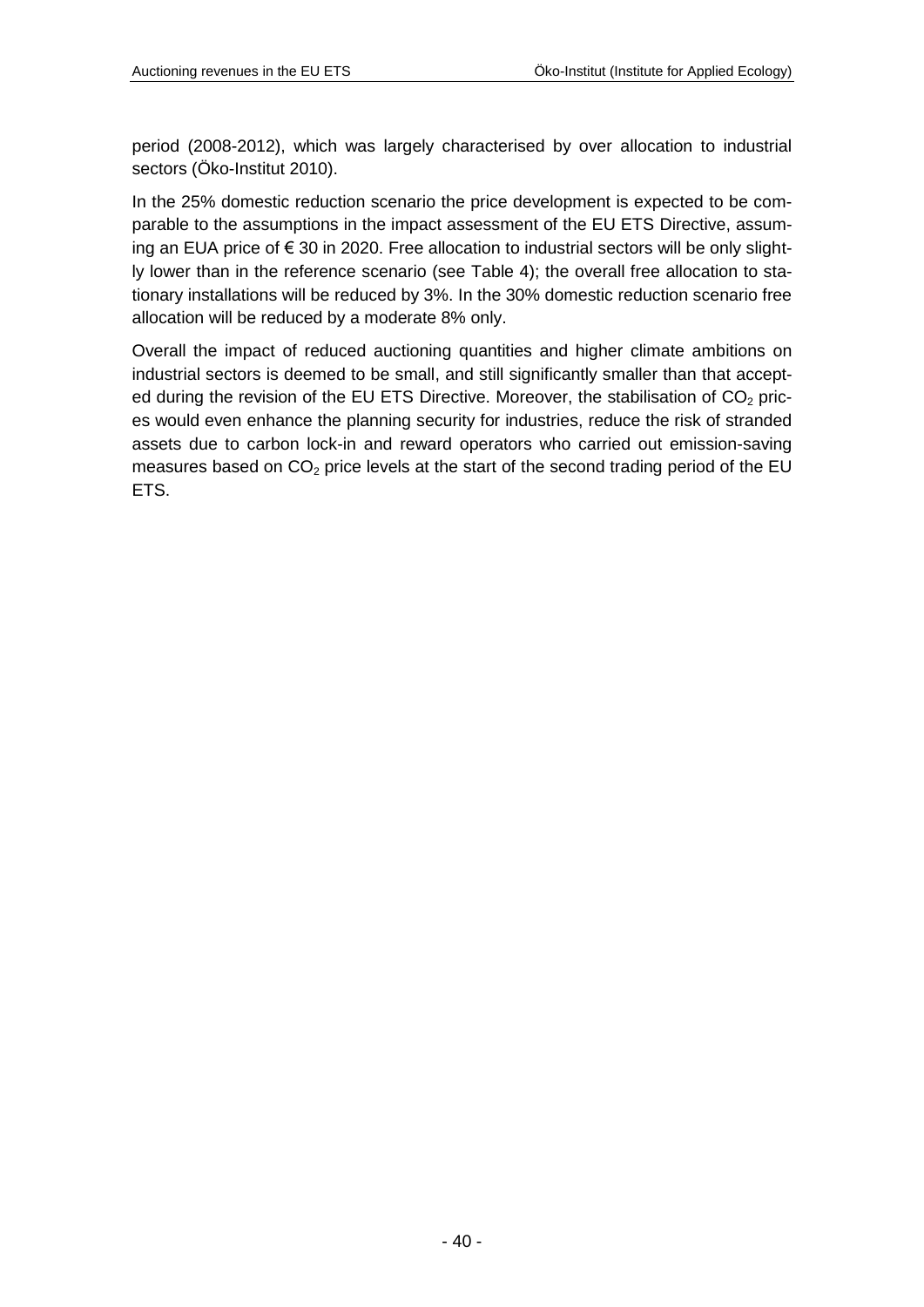### <span id="page-40-0"></span>**6 Conclusions**

- Compared to the reference scenario auctioning revenues increase for all countries in all action scenarios, even in the backloading scenario.
- If the EU continues with its current 20% emission reduction target until 2020, the revenue losses for European Member States will be in the range of  $\epsilon_{2012}$  62 billion (compared to revenues in the 25% domestic scenario) and  $\epsilon_{2012}$  **78** billion (compared to revenues in the 30% domestic scenario).
- Overall the impact of reduced auctioning quantities and higher climate targets on industrial competitiveness is deemed to be very limited and will be compensated. From 2013 onwards industrial sectors will receive 100% free allocation (based on benchmarks). A compensation mechanism for higher electricity prices has also been established.
- The proposal by the Commission which includes the back-loading measure is a first step forward; however, the respective amount of allowances should be back-loaded for a period of a decade or more. It would be best to retire the back-loaded allowances at the earliest point in time. This first move should be complemented by the adoption of higher reduction targets since previous research has clearly shown that a stand-alone back-loading approach will not be sufficient to solve the surplus problem and restore a robust  $CO<sub>2</sub>$  price signal.
- Considering that the EU ETS Directive includes special provisions on redistribution designed to support Central and Eastern European countries, these Member States would benefit more (compared to other Member States) from an increase in auctioning revenues even without introducing additional redistribution mechanisms under the ETS.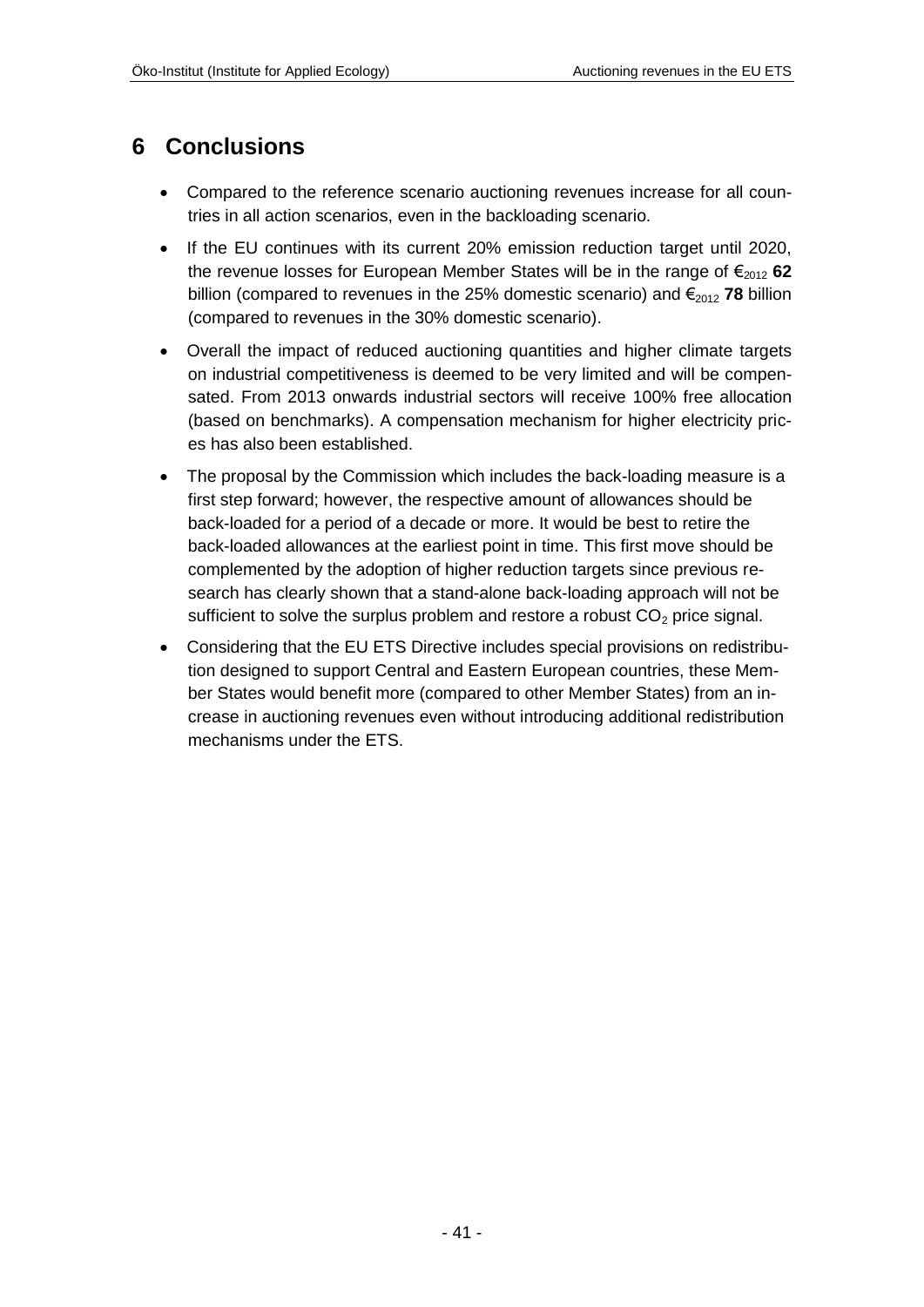## <span id="page-41-0"></span>**7 References**

- Capros, P., Mantzos, L., Papandreou, V., Tasios, N. (2008): Model-based Analysis of the 2008 EU Policy Package on Climate Change and Renewables. Economics-Energy-Environment Modelling Laboratory (E3MLab), National Technical University of Athens.
- Climate Action Network (CAN) (2010): 30%. Warum Europa seine Klimaziele für 2020 höher stecken sollte, Brussels, July 2010.
- Climate Strategies (2011): Revenue dimensions of the EU ETS Phase III, Cambridge,  $12^{th}$  May 2011.
- Commission of the European Communities (CEC) (2010a): Analysis of options to move beyond 20% greenhouse gas emission reductions and assessing the risk of carbon leakage. Communication from the Commission to the European Parliament, the Council, the European Economic and Social Committee and the Committee of the Regions. COM(2010) 265 final, Brussels, 26.5.2010.
- Commission of the European Communities (CEC) (2010b): NAP tables decisions published under: [http://ec.europa.eu/environment/climat/emission/citl\\_en\\_phase\\_ii.htm](http://ec.europa.eu/environment/climat/emission/citl_en_phase_ii.htm)
- Commission of the European Communities (CEC) (2010c): Commission Decision of July 2010 and the Community-wide quantity of allowances to be issued under the EU Emission Trading Scheme for 2013: C(2010) 4658 final, Brussels, 09.07.2010.
- Commission of the European Communities (CEC) (2010d): adjusting the Union-wide quantity of allowances to be issued under the Union Scheme for 2013 and repealing Commission Decision 2010/384/EU. C(2010) 7180 final. Brussels, 22.10.2010.
- Commission of the European Communities (CEC) (2010e): Commission staff working document accompanying the Communication: Analysis of options to move beyond 20% greenhouse gas emission reductions and assessing the risk of carbon leakage. Communication from the Commission to the European Parliament, the Council, the European Economic and Social Committee and the Committee of the Regions. Background information and analysis Part II. SEC (2010) 650, COM(2010) 265 final, Brussels, 26.5.2010.
- Commission of the European Communities (CEC) (2011a): Guidance document on the optional application of Article 10c of Directive 2003/87/EC (2011/C 99/03); Communication from the commission, Brussels, 31.3.2011.
- Commission of the European Communities (CEC) (2011b); Commission regulation (EU) amending Regulation (EU) No 1031/2010 in particular to determine the volume of greenhouse gas emission allowances to be auctioned prior to 2013; No 1210/2011 of 23.11.2011.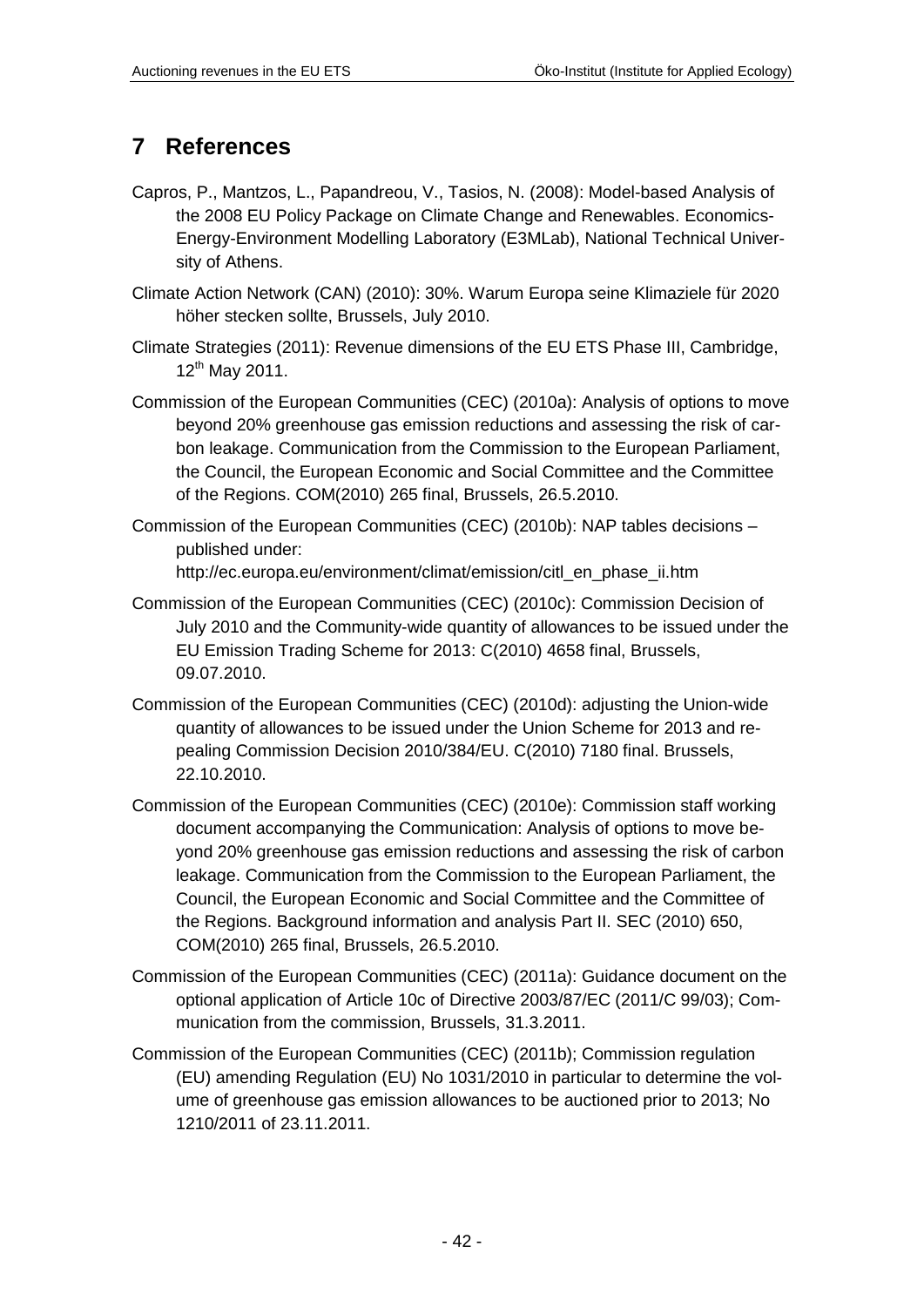- Commission of the European Communities (CEC) (2011c); Commission Decision of 11 November 2011 amending Decisions 2010/2/EU and 2011/278/EU as regards the sectors and subsectors which are deemed to be exposed to a significant risk of carbon leakage (notified under document C(2011) 8017).
- Commission of the European Communities (CEC) (2012a): Commission staff working paper; Analysis of options beyond 20% GHG emission reductions: Member State results; SWD(2012) 5 final; Brussels, 1.2.2012.
- Commission of the European Communities (CEC) (2012b): Emissions trading: Commission rules on temporary free allowances for power plants in Poland; MEMO/12/561; Brussels, 13.07.2012.
- Commission of the European Communities (CEC) (2012c): Commission staff working document; Information provided on the functioning of the EU Emissions Trading System, the volumes of greenhouse gas emission allowances auctioned and freely allocated and the impact on the surplus of allowances in the period up to 2020. SWD(2012) 234 final. Brussels, 25.7.2012
- Commission of the European Communities (CEC) (2012d): Commission Regulation No …/..: amending Regulation (EU) No 1031/2010 in particular to determine the volumes of greenhouse gas emission allowances to be auctioned in 2013-2020. Brussels, 25.07.2012.
- Commission of the European Communities (CEC), European Investment Bank (EIB) (2010): Cooperation agreement on the implementation of Commission Decision C(2010) 7499 between the European Commission and the European Investment Bank (2010/C 358/01). Official Journal of the European Union, 31.12.2010.
- Deutsche Bank (2011): EU Emissions: What is the value of a Political Option?, 29 November 2011.
- EU (2009): Directive 2009/29/EC of the European Parliament and of the council of 23 April 2009 amending Directive 2003/87/EC so as to improve and extend the greenhouse gas emission allowance trading scheme of the Community, Official Journal of the European Union, 5.6.2009.
- European Parliament (2011): Opionion of the Committee on the Environment, Public Health and Food Safety for the Committee on Industry, Research and Energy on the proposal for a directive of the European Parliament and of the Council on energy efficiency and repealing Directives 2004/8/EC and 2006/32/EC (COM(2011)0370-C7-0168/2011 – 2011/0172(COD)). Brussels, 21.12.2011.
- Öko-Institut (2010): Free allocation of emission allowances and CDM/JI credits within the EU ETS. Berlin, December 2010.
- Öko-Institut (2012): Strengthening the European Union Emissions Trading Scheme and Raising Climate Ambition.Facts, Measures and Implications. Berlin, June 2012.